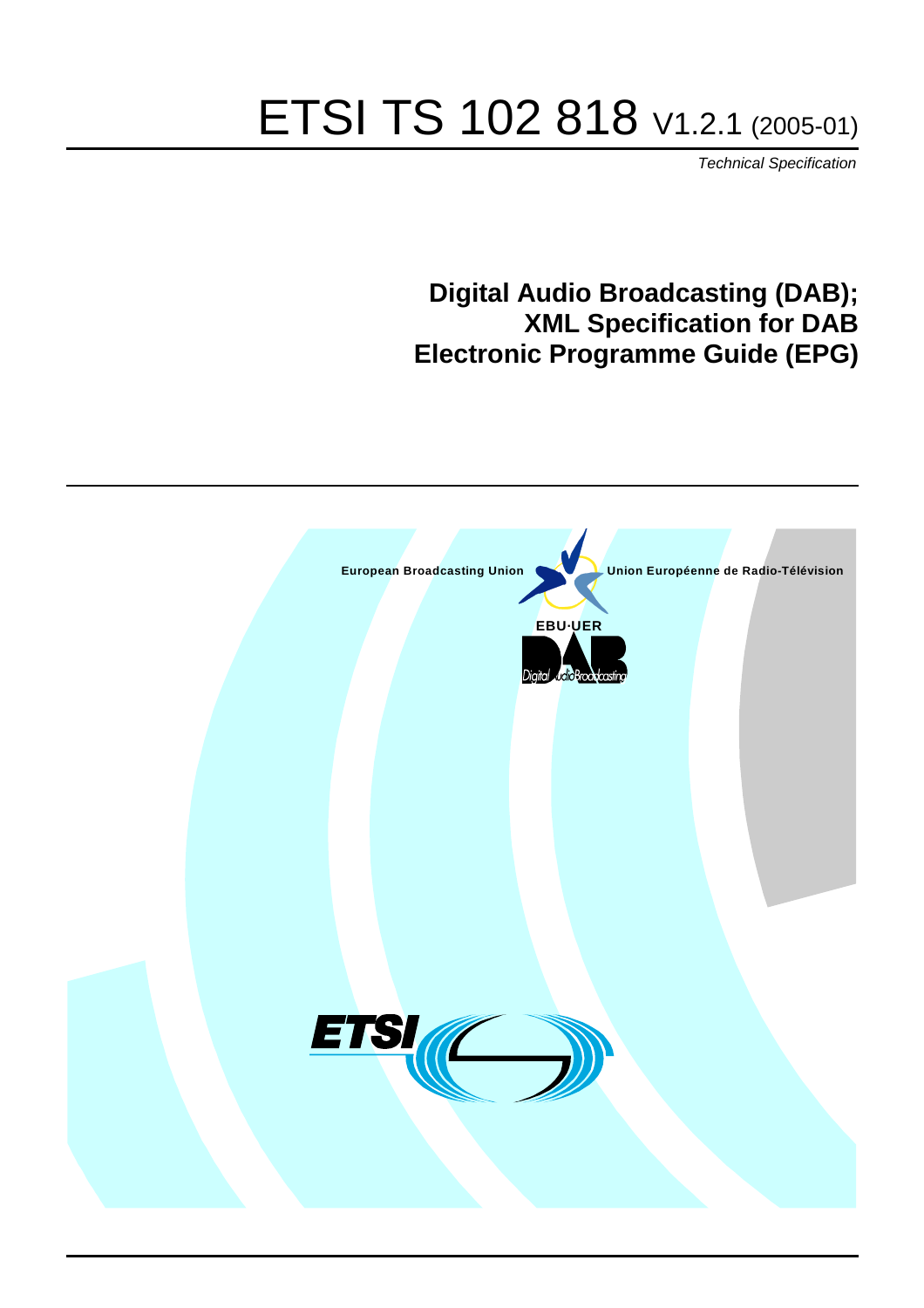Reference RTS/JTC-DAB-34

Keywords audio, broadcasting, DAB, digital, EPG

#### **ETSI**

#### 650 Route des Lucioles F-06921 Sophia Antipolis Cedex - FRANCE

Tel.: +33 4 92 94 42 00 Fax: +33 4 93 65 47 16

Siret N° 348 623 562 00017 - NAF 742 C Association à but non lucratif enregistrée à la Sous-Préfecture de Grasse (06) N° 7803/88

#### **Important notice**

Individual copies of the present document can be downloaded from: [http://www.etsi.org](http://www.etsi.org/)

The present document may be made available in more than one electronic version or in print. In any case of existing or perceived difference in contents between such versions, the reference version is the Portable Document Format (PDF). In case of dispute, the reference shall be the printing on ETSI printers of the PDF version kept on a specific network drive within ETSI Secretariat.

Users of the present document should be aware that the document may be subject to revision or change of status. Information on the current status of this and other ETSI documents is available at <http://portal.etsi.org/tb/status/status.asp>

If you find errors in the present document, please send your comment to one of the following services: [http://portal.etsi.org/chaircor/ETSI\\_support.asp](http://portal.etsi.org/chaircor/ETSI_support.asp)

#### **Copyright Notification**

No part may be reproduced except as authorized by written permission. The copyright and the foregoing restriction extend to reproduction in all media.

> © European Telecommunications Standards Institute 2005. © European Broadcasting Union 2005. All rights reserved.

**DECT**TM, **PLUGTESTS**TM and **UMTS**TM are Trade Marks of ETSI registered for the benefit of its Members. **TIPHON**TM and the **TIPHON logo** are Trade Marks currently being registered by ETSI for the benefit of its Members. **3GPP**TM is a Trade Mark of ETSI registered for the benefit of its Members and of the 3GPP Organizational Partners.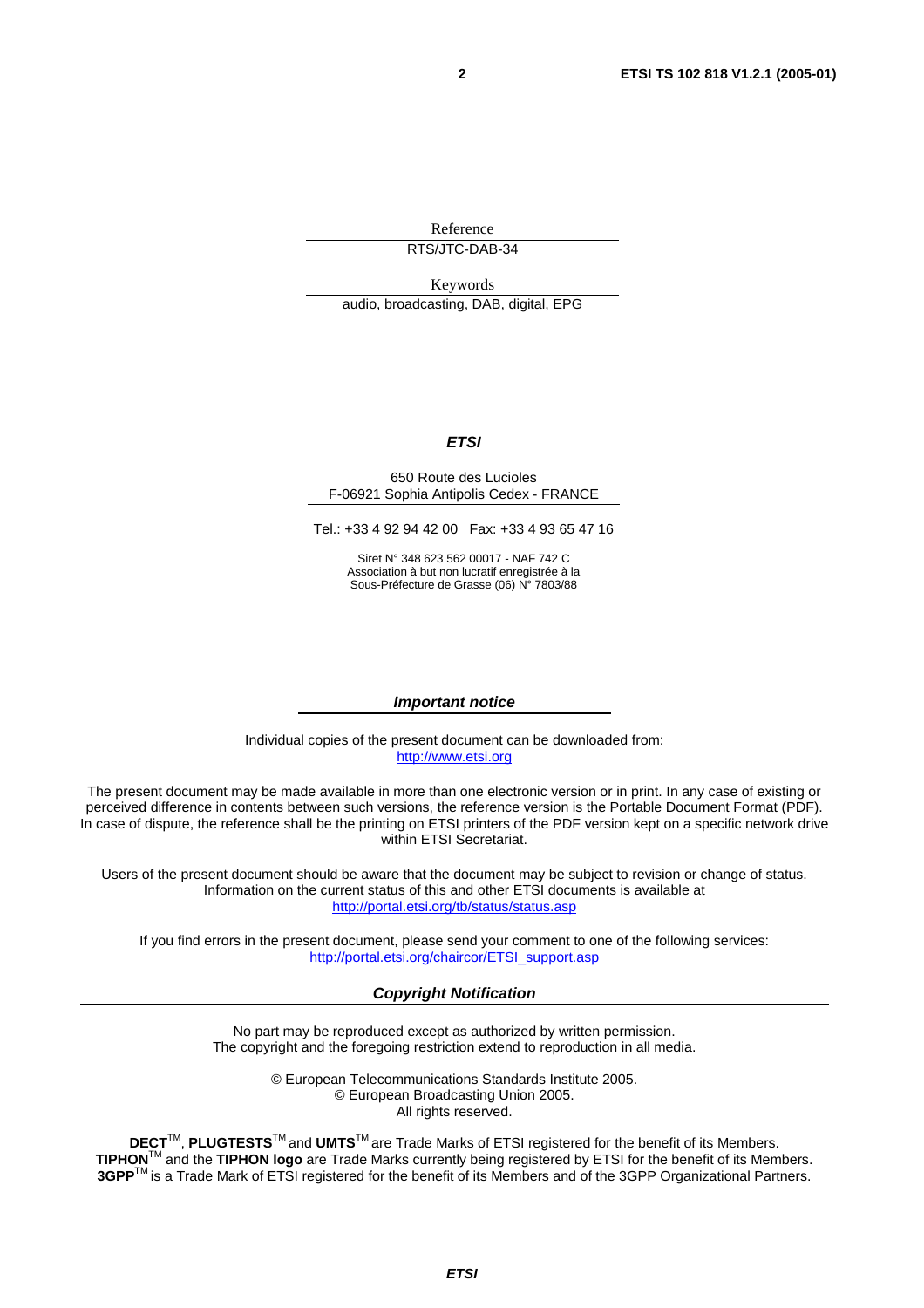## Contents

| $\mathbf{I}$   |  |  |  |  |  |
|----------------|--|--|--|--|--|
| 2              |  |  |  |  |  |
| 3              |  |  |  |  |  |
| 3.1            |  |  |  |  |  |
| 3.2            |  |  |  |  |  |
| $\overline{4}$ |  |  |  |  |  |
| 4.1            |  |  |  |  |  |
| 4.2            |  |  |  |  |  |
| 4.2.1          |  |  |  |  |  |
| 4.2.2          |  |  |  |  |  |
| 4.3            |  |  |  |  |  |
| 4.3.1          |  |  |  |  |  |
| 4.3.2          |  |  |  |  |  |
| 4.3.3          |  |  |  |  |  |
| 5              |  |  |  |  |  |
| 5.1            |  |  |  |  |  |
| 5.2            |  |  |  |  |  |
| 5.2.1          |  |  |  |  |  |
| 5.2.2          |  |  |  |  |  |
| 5.2.3          |  |  |  |  |  |
| 5.2.4          |  |  |  |  |  |
| 5.2.5          |  |  |  |  |  |
| 5.2.6          |  |  |  |  |  |
| 5.2.7          |  |  |  |  |  |
| 5.2.8          |  |  |  |  |  |
| 5.2.9          |  |  |  |  |  |
| 5.2.10         |  |  |  |  |  |
| 5.2.11         |  |  |  |  |  |
| 5.2.12         |  |  |  |  |  |
| 5.2.13         |  |  |  |  |  |
| 5.2.14         |  |  |  |  |  |
| 5.2.15         |  |  |  |  |  |
| 5.2.16         |  |  |  |  |  |
| 5.2.17         |  |  |  |  |  |
| 5.2.18         |  |  |  |  |  |
| 5.3            |  |  |  |  |  |
| 5.3.1          |  |  |  |  |  |
| 5.3.2          |  |  |  |  |  |
| 5.3.3          |  |  |  |  |  |
| 5.3.4          |  |  |  |  |  |
| 5.3.5          |  |  |  |  |  |
| 5.3.6          |  |  |  |  |  |
| 5.3.7<br>5.3.8 |  |  |  |  |  |
| 5.3.9          |  |  |  |  |  |
| 5.3.10         |  |  |  |  |  |
| 5.3.11         |  |  |  |  |  |
| 5.3.12         |  |  |  |  |  |
| 5.3.13         |  |  |  |  |  |
| 5.3.14         |  |  |  |  |  |
| 5.4            |  |  |  |  |  |
|                |  |  |  |  |  |

 $\mathbf{3}$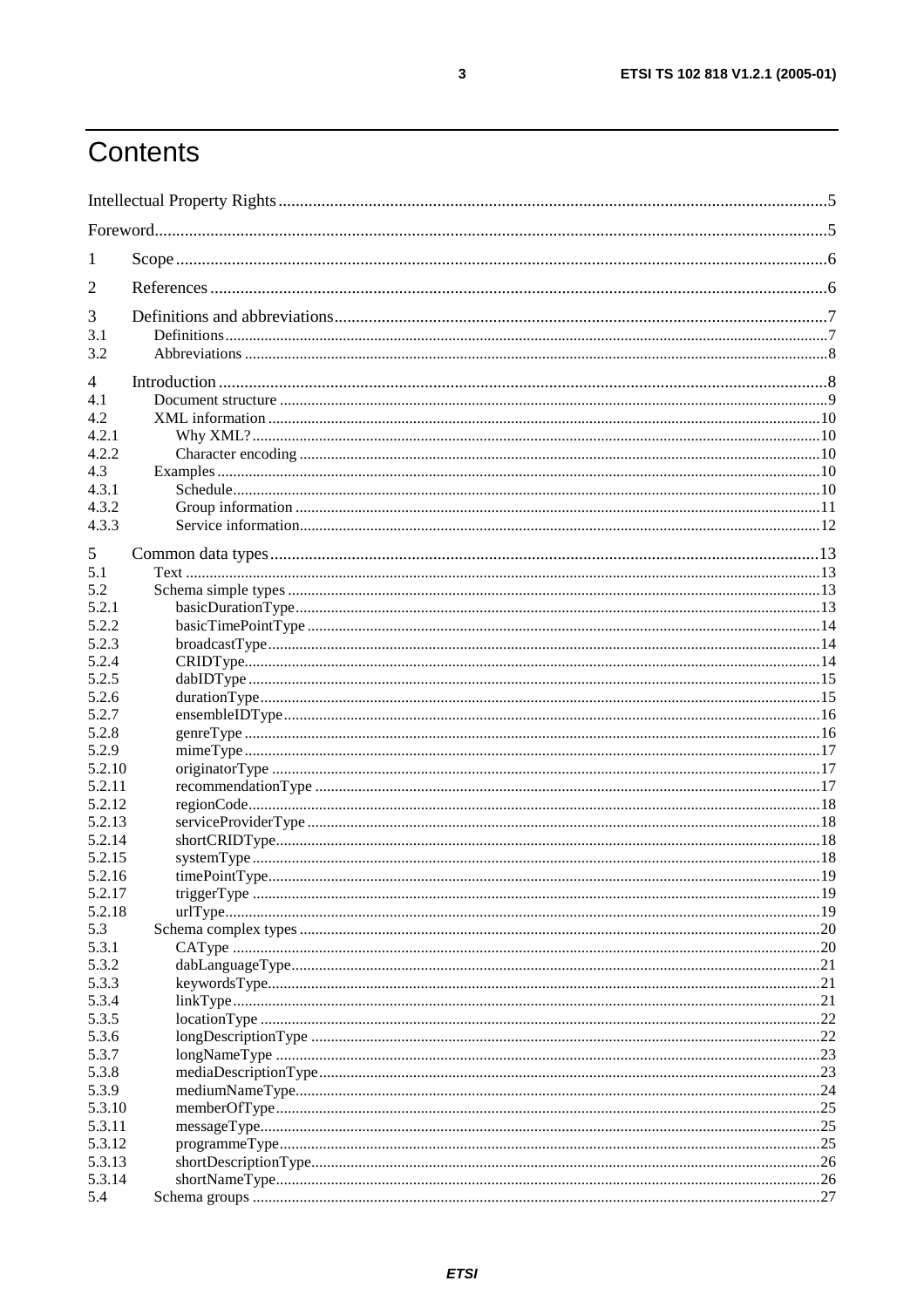| 5.4.1                         |  |  |
|-------------------------------|--|--|
| 5.4.2<br>5.4.3                |  |  |
|                               |  |  |
| 6                             |  |  |
| 6.1<br>6.2                    |  |  |
| $\overline{7}$                |  |  |
| 7.1                           |  |  |
|                               |  |  |
| <b>Annex A (normative):</b>   |  |  |
| <b>Annex B</b> (normative):   |  |  |
| <b>Annex C</b> (informative): |  |  |
| C.1                           |  |  |
| C.2                           |  |  |
| C.3                           |  |  |
| <b>Annex D</b> (normative):   |  |  |
| <b>Annex E</b> (normative):   |  |  |
| <b>Annex F</b> (normative):   |  |  |
| <b>Annex G (informative):</b> |  |  |
| <b>Annex H</b> (informative): |  |  |
|                               |  |  |

 $\overline{\mathbf{4}}$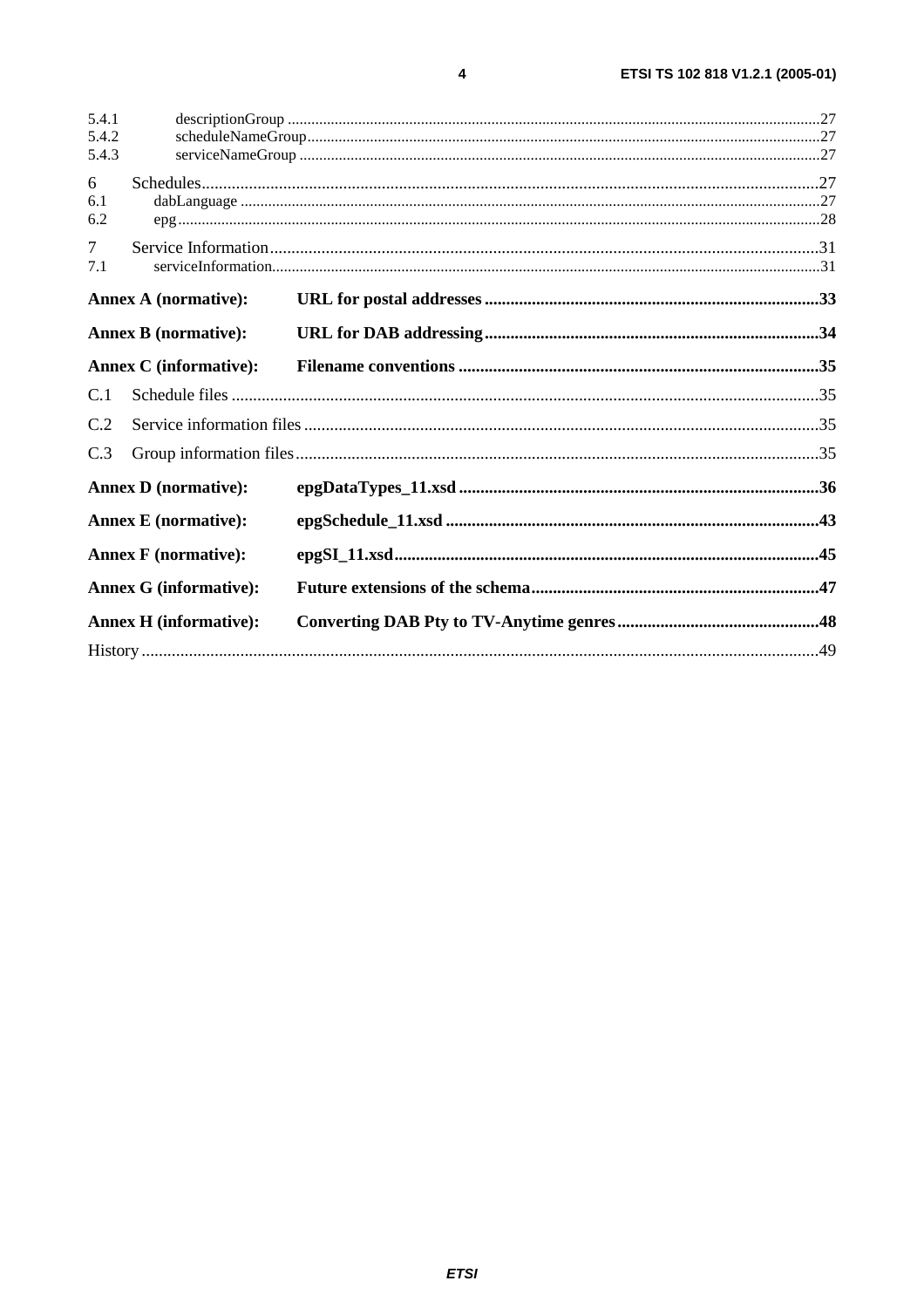## Intellectual Property Rights

IPRs essential or potentially essential to the present document may have been declared to ETSI. The information pertaining to these essential IPRs, if any, is publicly available for **ETSI members and non-members**, and can be found in ETSI SR 000 314: *"Intellectual Property Rights (IPRs); Essential, or potentially Essential, IPRs notified to ETSI in respect of ETSI standards"*, which is available from the ETSI Secretariat. Latest updates are available on the ETSI Web server (<http://webapp.etsi.org/IPR/home.asp>).

Pursuant to the ETSI IPR Policy, no investigation, including IPR searches, has been carried out by ETSI. No guarantee can be given as to the existence of other IPRs not referenced in ETSI SR 000 314 (or the updates on the ETSI Web server) which are, or may be, or may become, essential to the present document.

## Foreword

This Technical Specification (TS) has been produced by Joint Technical Committee (JTC) Broadcast of the European Broadcasting Union (EBU), Comité Européen de Normalisation ELECtrotechnique (CENELEC) and the European Telecommunications Standards Institute (ETSI).

NOTE 1: The EBU/ETSI JTC Broadcast was established in 1990 to co-ordinate the drafting of standards in the specific field of broadcasting and related fields. Since 1995 the JTC Broadcast became a tripartite body by including in the Memorandum of Understanding also CENELEC, which is responsible for the standardization of radio and television receivers. The EBU is a professional association of broadcasting organizations whose work includes the co-ordination of its members' activities in the technical, legal, programme-making and programme-exchange domains. The EBU has active members in about 60 countries in the European broadcasting area; its headquarters is in Geneva.

European Broadcasting Union CH-1218 GRAND SACONNEX (Geneva) Switzerland Tel: +41 22 717 21 11 Fax: +41 22 717 24 81

The Eureka Project 147 was established in 1987, with funding from the European Commission, to develop a system for the broadcasting of audio and data to fixed, portable or mobile receivers. Their work resulted in the publication of European Standard, EN 300 401 [18], for DAB (see note 2) which now has worldwide acceptance. The members of the Eureka Project 147 are drawn from broadcasting organizations and telecommunication providers together with companies from the professional and consumer electronics industry.

NOTE 2: DAB is a registered trademark owned by one of the Eureka Project 147 partners.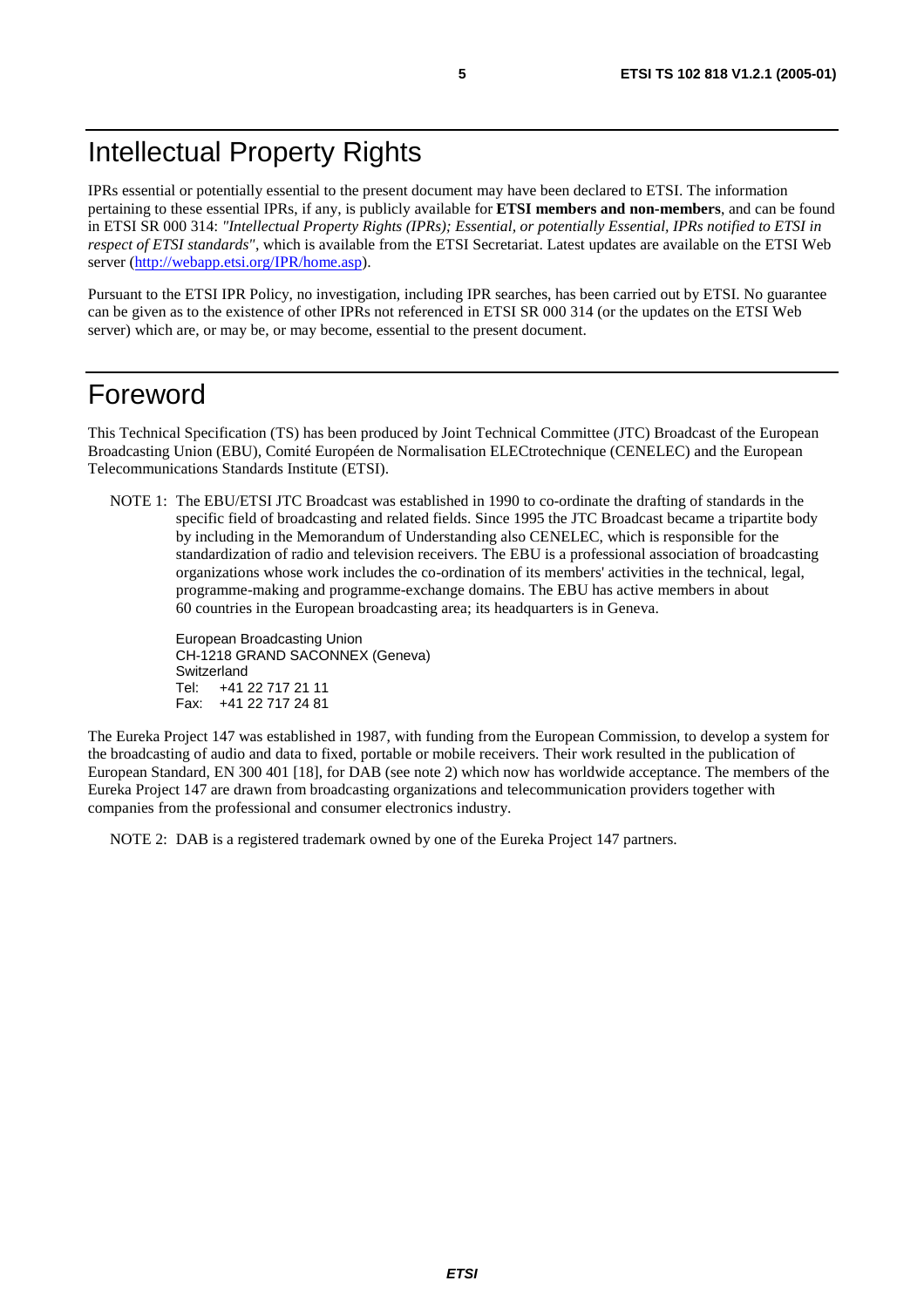## 1 Scope

The present document defines the XML schema data model for an Electronic Programme Guide (EPG) for Eureka-147 Digital Audio Broadcasting (DAB) (EN 300 401 [18]). Within the present document the term "DAB" is used to refer to the Eureka-147 Digital Audio Broadcasting standard. It is envisaged that this data format could be used both for transmitting schedule data to EPG applications on receivers and as the basis for exchanging information between broadcasters, network operators and content providers.

## 2 References

The following documents contain provisions which, through reference in this text, constitute provisions of the present document.

- References are either specific (identified by date of publication and/or edition number or version number) or non-specific.
- For a specific reference, subsequent revisions do not apply.
- For a non-specific reference, the latest version applies.

Referenced documents which are not found to be publicly available in the expected location might be found at [http://docbox.etsi.org/Reference.](http://docbox.etsi.org/Reference)

- [1] TV-Anytime Forum: "TV-Anytime Specification Series: S-4 on: Content Referencing".
- [2] ISO 8601: "Data elements and interchange formats Information interchange Representation of dates and times".
- [3] IETF RFC 2396: "Uniform Resource Identifiers (URI): Generic Syntax".
- [4] WAP Forum: "Wireless Application Protocol; Wireless Markup Language Specification".
- [5] W3C Recommendation 4 February 2004: "Extensible Markup Language (XML) 1.0 (Third Edition)".
- [6] IETF RFC 2045: "Multipurpose Internet Mail Extensions (MIME) Part One: Format of Internet Message Bodies".
- [7] IETF RFC 3066: "Tags for the Identification of Languages".
- [8] PNG Development Group: "Portable Network Graphics (PNG) Specification, Version 1.1".
- [9] IETF RFC 2806: "URLs for Telephone Calls".
- [10] IETF RFC 3191: "Minimal GSTN address format in Internet Mail".
- [11] IETF RFC 2368: "The mailto URL scheme".
- [12] WAP Forum: "Wireless Application Protocol; Wireless Application Environment Specification Version 1.1".
- [13] ISO 3166-1: "Codes for the representation of names of countries and their subdivisions Part 1: Country codes".
- [14] IETF RFC 2046: "Multipurpose Internet Mail Extensions (MIME) Part Two: Media Types".
- [15] IETF RFC 2048: "Multipurpose Internet Mail Extensions (MIME) Part Four: Registration Procedures".
- [16] ISO/IEC 11172-3 (1993): "Information technology Coding of moving pictures and associated audio for digital storage media at up to about 1,5 Mbit/s - Part 3: Audio".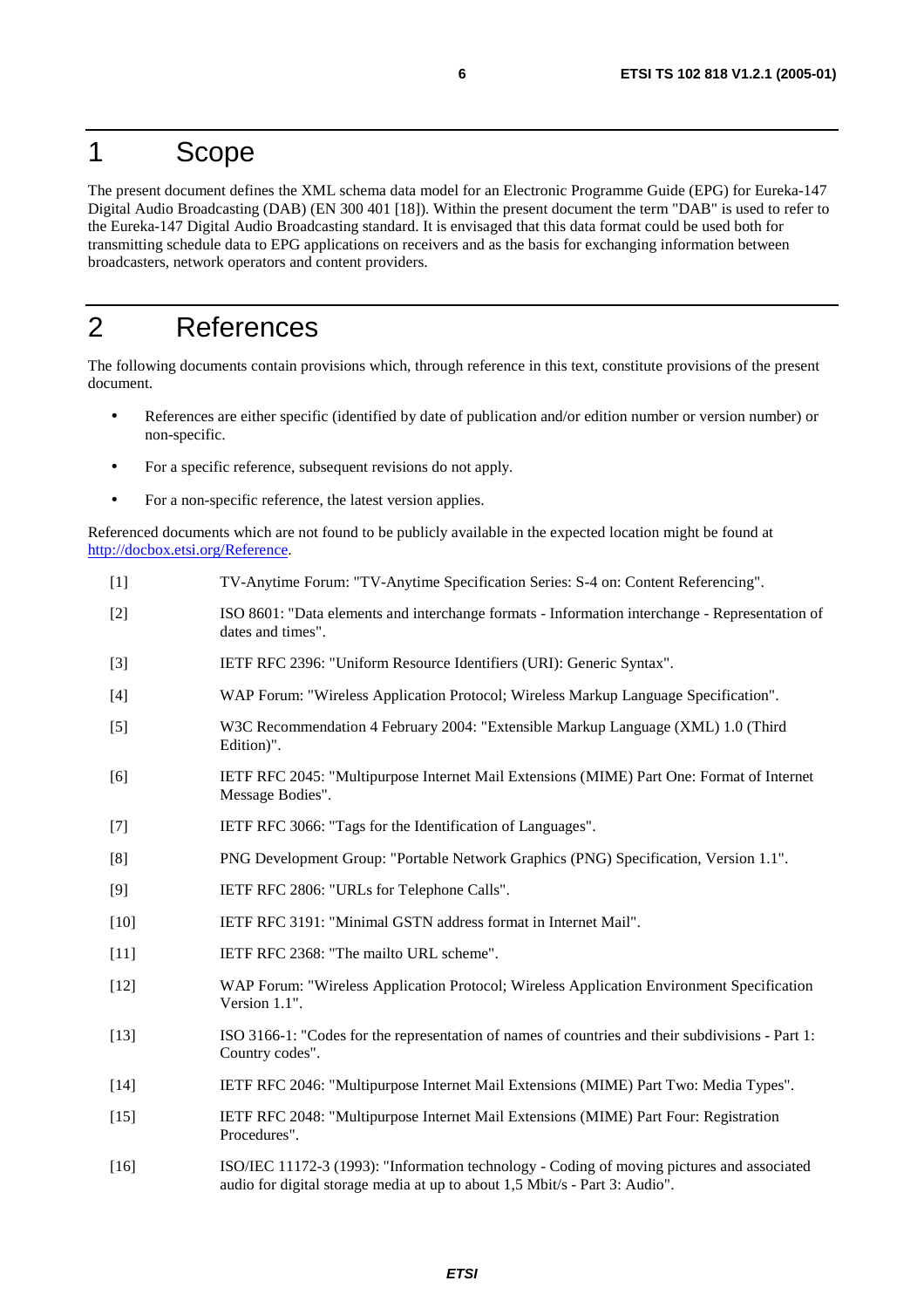- [17] ISO/IEC 13818-3 (1998): "Information technology Generic coding of moving pictures and associated audio information - Part 3: Audio".
- [18] ETSI EN 300 401: "Radio Broadcasting Systems; Digital Audio Broadcasting (DAB) to mobile, portable and fixed receivers".
- [19] ISO/IEC 10646: "Information technology Universal Multiple-Octet Coded Character Set (UCS)".
- [20] ISO 8859-2: "Information technology 8-bit single-byte coded graphic character sets Part 2: Latin alphabet No. 2".
- [21] ETSI TS 102 822-3-1: "Broadcast and On-line Services: Search, select, and rightful use of content on personal storage systems ("TV-Anytime Phase 1"); Part 3: Metadata; Sub-part 1: Metadata schemas".
- [22] ETSI TS 102 371: "Digital Audio Broadcasting (DAB); Transportation and Binary Encoding Specification for DAB Electronic Programme Guide (EPG)".

## 3 Definitions and abbreviations

### 3.1 Definitions

For the purposes of the present document, the following terms and definitions apply:

**Conditional Access (CA):** mechanism by which the user access to service components can be restricted

**data service:** service which comprises a non-audio primary service component and optionally secondary service components

**ensemble:** transmitted signal, comprising a set of regularly and closely-spaced orthogonal carriers

NOTE: The ensemble is the entity that is received and processed. In general, it contains audio and data services.

**Ensemble Identifier (EId):** unique 16-bit code, allocated to an ensemble and intended to allow unambiguous worldwide identification of that ensemble

**eXtended Programme Associated Data (X-PAD):** extended part of the PAD carried towards the end of the DAB audio frame, immediately before the Scale Factor Cyclic Redundancy Check (CRC)

NOTE: Its length is variable.

**Programme Associated Data (PAD):** information that is related to the audio data in terms of contents and synchronization

NOTE: The PAD field is located at the end of the DAB audio frame.

**secondary service component:** in the case where a service contains more than the primary service component, the additional service components are secondary service components

**service:** in TS 102 818 the term "service" is used to refer to a "radio station" such as BBC Radio 4 or Oneword

NOTE: In strict DAB terms this is actually a service component of a service.

**service component:** part of a service which carries either audio (including PAD) or data

NOTE: The service components of a given service are linked together by the Multiplex Configuration Information. Each service component is carried either in a sub-channel or in the Fast Information Data Channel.

**Service Identifier (SId):** 16-bit or 32-bit code used to identify a particular service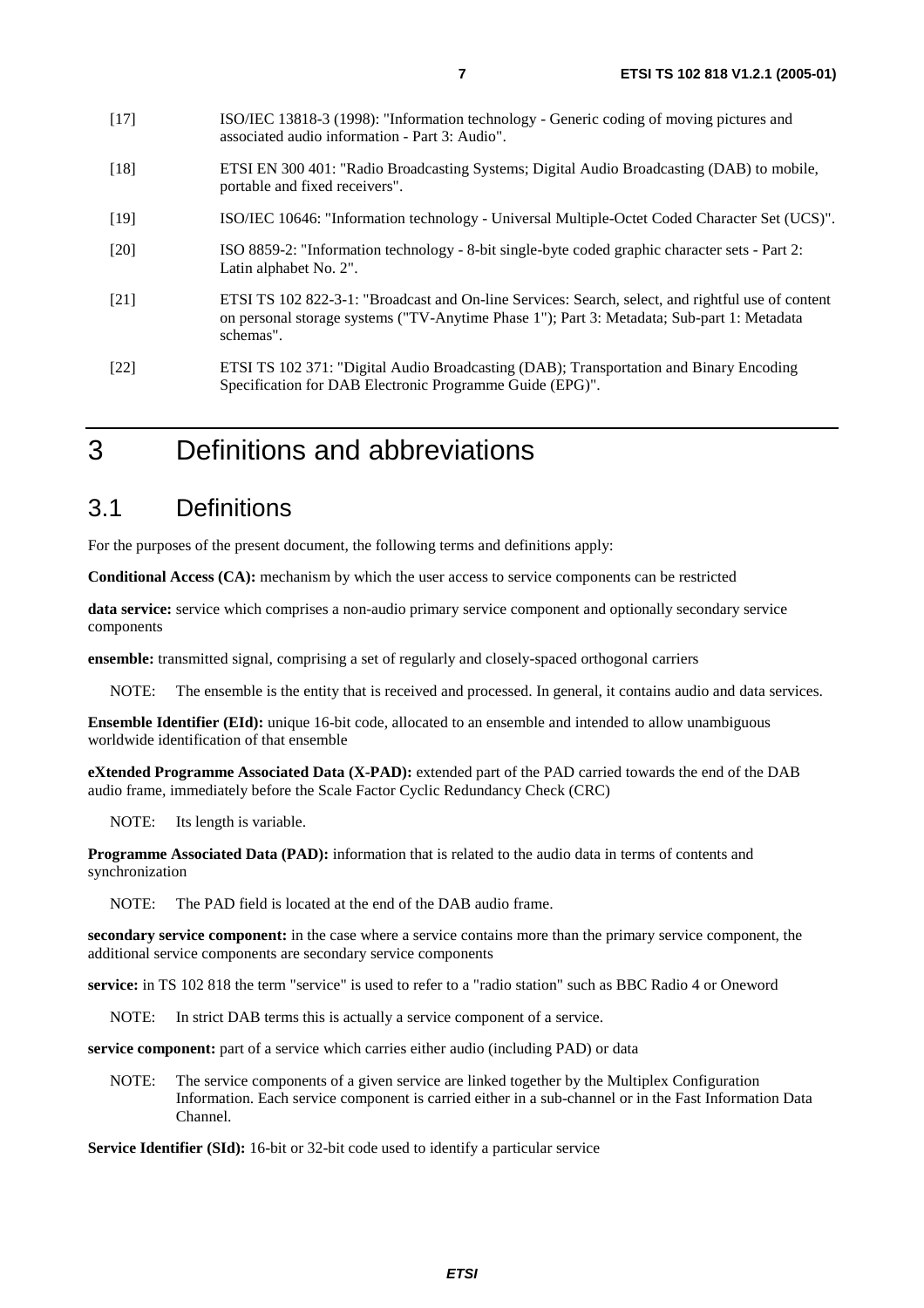## 3.2 Abbreviations

For the purposes of the present document, the following abbreviations apply:

| CA           | <b>Conditional Access</b>                       |
|--------------|-------------------------------------------------|
| <b>CRC</b>   | <b>Cyclic Redundancy Check</b>                  |
| <b>CRID</b>  | <b>Content Reference ID</b>                     |
| CS.          | <b>Classification Schemes</b>                   |
| <b>DAB</b>   | Digital Audio Broadcasting                      |
| <b>DRM</b>   | Digital Radio Mondiale                          |
| ECC          | <b>Extended Country Code</b>                    |
| EId          | Ensemble Identifier                             |
| <b>EPG</b>   | Electronic Programme Guide                      |
| <b>IANA</b>  | <b>Internet Assigned Numbers Authority</b>      |
| <b>ISO</b>   | International Organization for Standardization  |
| <b>MIME</b>  | Multipurpose Internet Mail Extensions           |
| MOT          | Multimedia Object Transfer                      |
| <b>PAD</b>   | Programme Associated Data                       |
| <b>PNG</b>   | Portable Network Graphics                       |
| <b>SCIdS</b> | Service Component Identifier within the Service |
| <b>SDARs</b> | Satellite Digital Audio Radios                  |
| SI           | Service Information                             |
| SId          | Service Identifier                              |
| <b>SMS</b>   | <b>Short Messaging Service</b>                  |
| UATy         | <b>User Application Type</b>                    |
| <b>URI</b>   | Uniform Resource Identifier                     |
| URL          | <b>Uniform Resource Location</b>                |
| <b>UTC</b>   | Co-ordinated Universal Time                     |
| WAP          | Wireless Access Protocol                        |
| <b>WBMP</b>  | Wireless BitMaP                                 |
| <b>WWW</b>   | World Wide Web                                  |
| <b>XML</b>   | eXtensible Markup Language                      |
| X-PAD        | eXtended Programme Associated Data              |
|              |                                                 |

## 4 Introduction

It is intended that the EPG will be used to provide programme listings information for both audio and data services and as a mechanism for the user to select services, programmes and related content. A key requirement is that the EPG must work on a range of receivers with differing display capabilities, resources and back-channel capabilities. To achieve this a flexible structure has been defined, as shown in figure 1. The EPG data is broken down into service information (ensembles and services) and programme information (schedules, programmes, groups and events). Additionally programmes and events can be linked together into groups (e.g. for grouping programmes together into serials or series).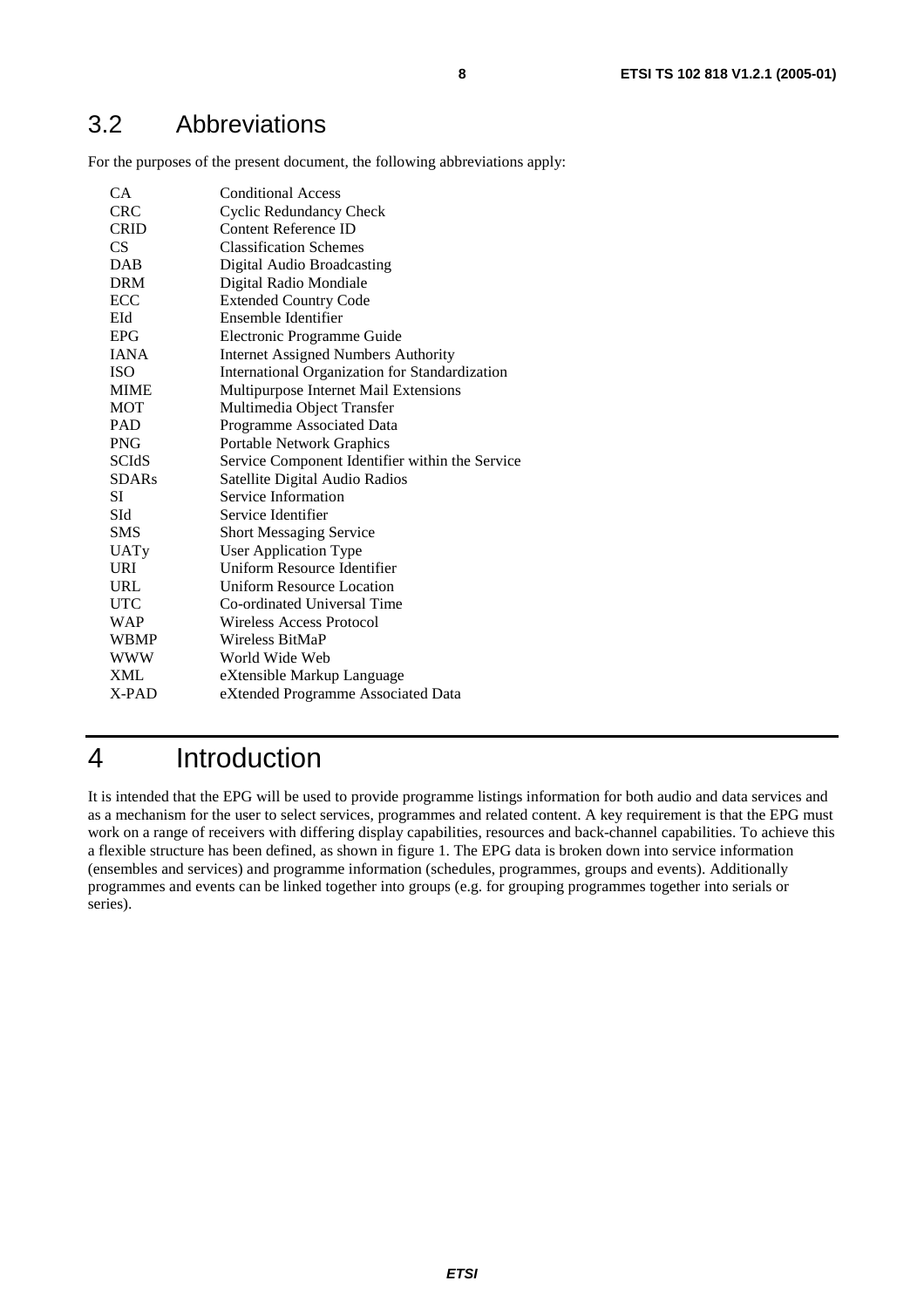Service information



#### Schedule information



#### Group information





## 4.1 Document structure

The EPG specification is split into 3 schemas:

- Common data types epgDataTypes\_11.xsd.
- Schedules epgSchedule\_11.xsd.
- Service information epgSI 11.xsd.

The present document is therefore also split into three clauses with the schemas in annexes at the end of the document. Each clause defines and describes each of the entities, elements and attributes in the respective schema.

NOTE: Some of the examples use the representation "…" to indicate possible child elements, this is not valid XML.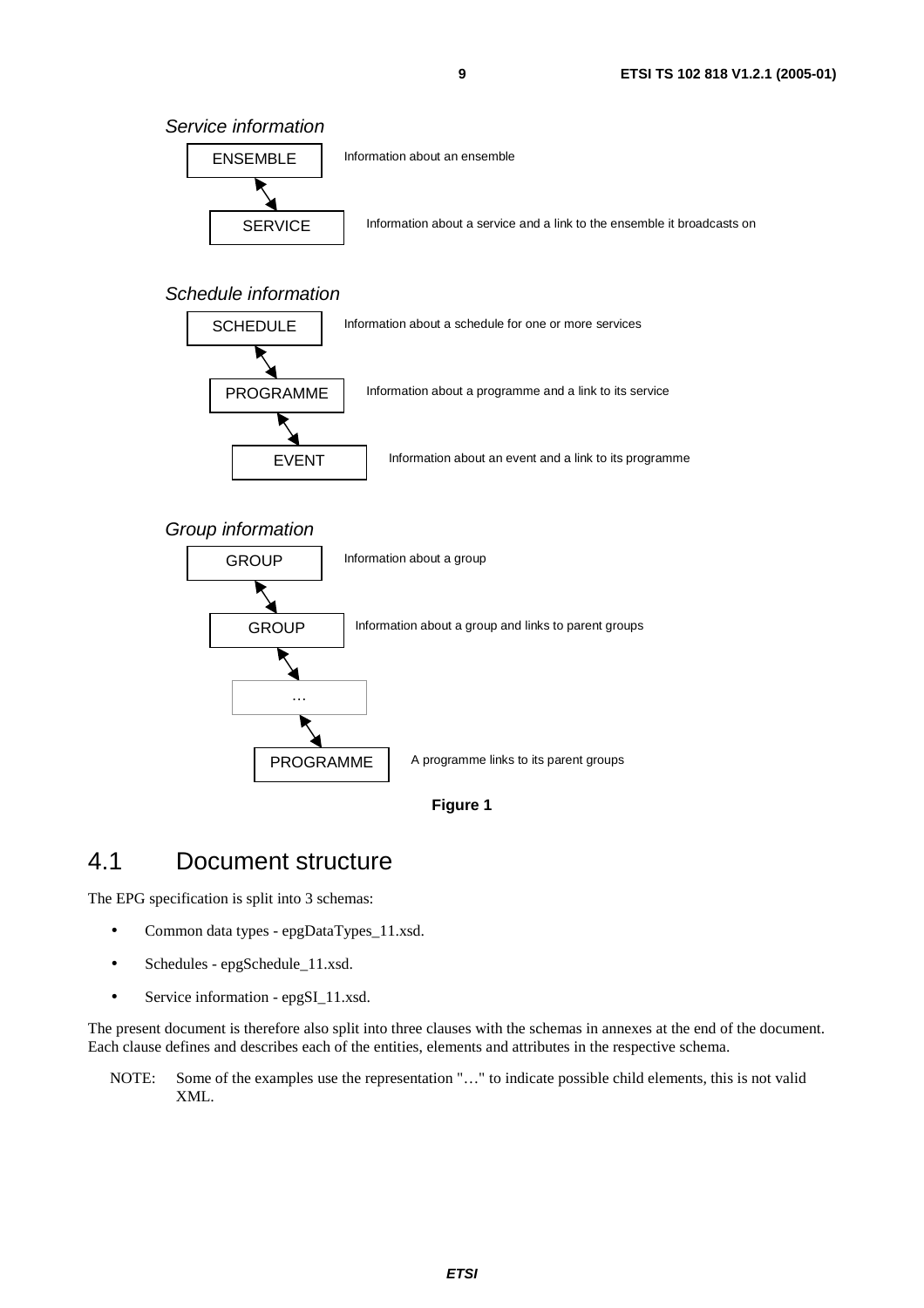### 4.2 XML information

### 4.2.1 Why XML?

**Standards:** XML is a well-established standard for describing structured information.

**Future expandability and backwards-compatibility:** An appropriately designed XML application can be expanded in the future without breaking any previous systems. This is particularly important in this case where we are trying to develop a specification that will be used in a large number of applications, some of which are unknown at this point in time.

**Use of existing tools:** Many applications and APIs already exist for manipulating XML and these would be useful in creating/editing content and writing robust software utilizing EPG documents.

#### 4.2.2 Character encoding

The ISO/IEC 10646 [19] character set using UTF-8 character encoding must be used in all DAB EPG XML documents where applicable. The ISO/IEC 10646 [19] character set contains all characters of the DAB character sets (three EBU Latin-based sets, ISO 8859-2 [20] and ISO/IEC 10646 [19] using UTF-8).

### 4.3 Examples

To give an idea of what can be done with this XML definition some simple and complex examples are shown in clauses 4.3.1 to 4.3.3.

### 4.3.1 Schedule

Schedule information describes a schedule and its programmes on one or more services for a defined time period. Programmes can also include programme events.

```
<?xml version="1.0" encoding="UTF-8"?> 
<epg xmlns:epg="http://www.worlddab.org/schemas/epg" 
     xmlns:xsi="http://www.w3.org/2001/XMLSchema-instance" 
     xsi:schemaLocation="http://www.worlddab.org/schemas/epg epgSchedule_11.xsd" system="DAB"> 
     <schedule version="1" creationTime="2001-02-28T00:00:00" originator="BBC"> 
         <scope startTime="2001-03-01T00:00:00" stopTime="2001-03-02T18:00:00"> 
             <serviceScope id="e1.ce15.c221.0"/> 
             <serviceScope id="e1.ce15.c224.0"/> 
         </scope> 
         <!-- Comprehensive example --> 
         <programme shortId="213456" id="crid://bbc.co.uk/4969758988" recommendation="yes"> 
             <epg:mediumName>Gilles Peterson:</epg:mediumName> 
             <epg:longName>Gilles Peterson: Worldwide</epg:longName> 
             <epg:location> 
                 <epg:time time="2003-12-18T00:00:00" duration="PT2H0M0S" actualTime="2003-12-
18T00:00:00" actualDuration="PT2H0M0S"/> 
                 <epg:bearer id="e1.ce15.c221.0"/> 
             </epg:location> 
             <epg:mediaDescription> 
 <epg:shortDescription><![CDATA[Gilles Peterson brings you two hours of global beats 
                         Including the Worldwide family. KV5 are live from Maida Vale with special
guests.]]></epg:shortDescription> 
             </epg:mediaDescription> 
             <epg:genre href="urn:tva:metadata:cs:ContentCS:2002:3.6.7"> 
                 <epg:name><![CDATA[ Rap/Hip Hop/Reggae]]></epg:name> 
             </epg:genre> 
             <epg:genre href="urn:tva:metadata:cs:ContentCS:2002:3.6.8"> 
                 <epg:name><![CDATA[ Electronic/Club/Urban/Dance]]></epg:name> 
             </epg:genre> 
             <epg:genre href="urn:tva:metadata:cs:FormatCS:2002:2.5"> 
                 <epg:name><![CDATA[ ARTISTIC PERFORMANCE]]></epg:name> 
             </epg:genre> 
             <epg:genre href="urn:tva:metadata:cs:IntentionCS:2002:1.1"> 
                 <epg:name><![CDATA[ ENTERTAINMENT]]></epg:name>
```
</epg:genre>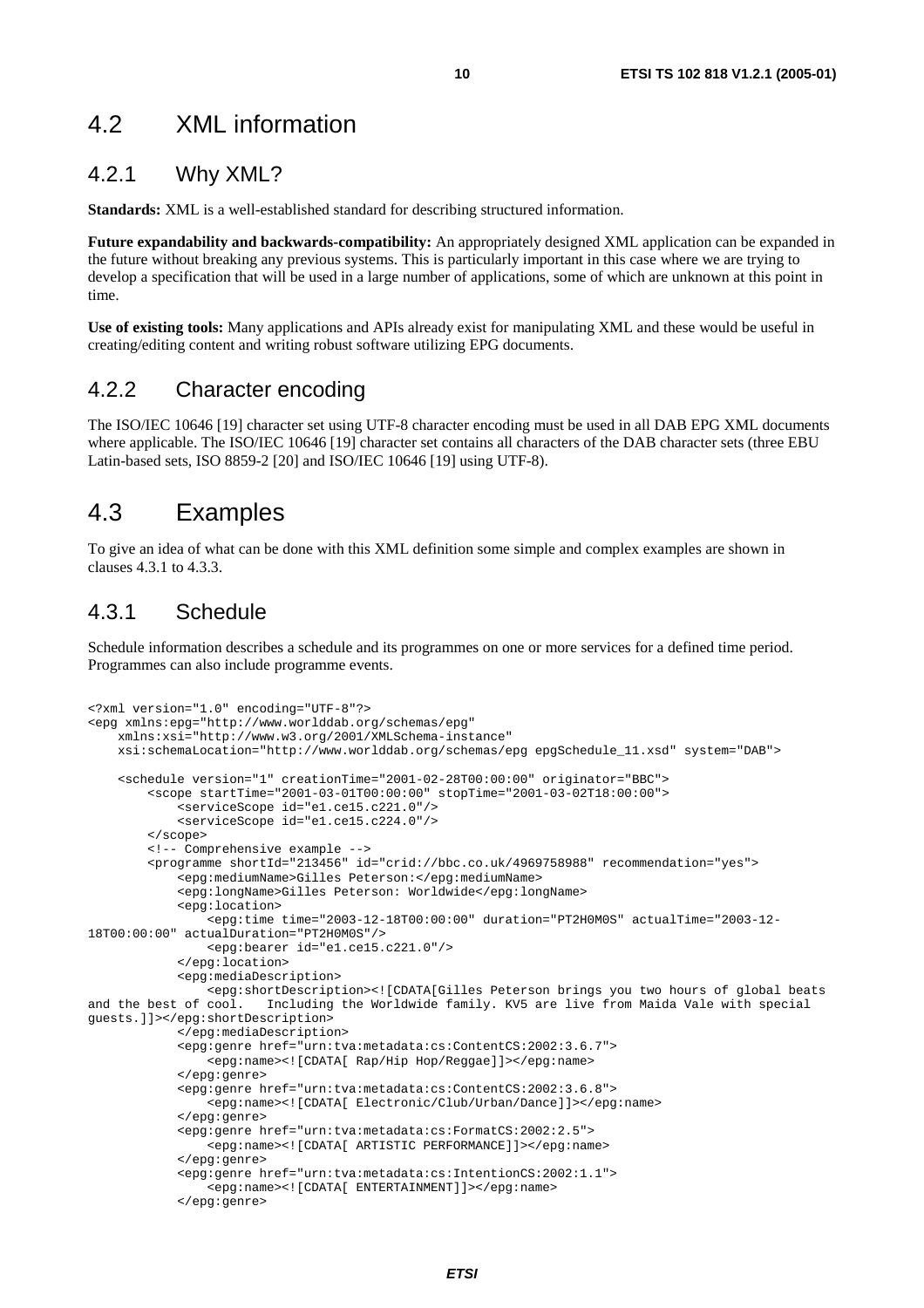```
 <epg:genre href="urn:tva:metadata:cs:ContentCS:2002:3.6.9"> 
                  <epg:name><![CDATA[ World/Traditional/Ethnic/Folk music]]></epg:name> 
              </epg:genre> 
             <epg:memberOf shortId="1000" id="crid://www.bbc.co.uk/WorldwideGroup"/> 
              <epg:link url="mailto:gilles.peterson@bbc.co.uk" description="Email:"/> 
              <epg:link url="http://www.bbc.co.uk/radio1/urban/peterson/" description="Web:"/> 
              <epg:programmeEvent shortId="6353" id="crid://www.bbc.co.uk /BC81123456a" 
recommendation="yes"> 
                  <epg:shortName xml:lang="en">Herbert</epg:shortName> 
                  <epg:mediumName xml:lang="en">Herbert Live</epg:mediumName> 
                  <epg:longName xml:lang="en">Live session from Herbert</epg:longName> 
                  <epg:location> 
                      <epg:time time="2001-03-01T00:45:00" duration="PT15M"/> 
                  </epg:location> 
                  <epg:mediaDescription> 
                     <epg:shortDescription xml:lang="en">Live session from Herbert, recorded at Cargo 
on 24/2/01</epg:shortDescription> 
                  </epg:mediaDescription> 
              </epg:programmeEvent> 
         </programme> 
         <!-- Minimum example --> 
         <programme shortId="59033"> 
              <epg:mediumName>PM</epg:mediumName> 
              <epg:location> 
                  <epg:time time="2003-12-18T17:00:00" duration="PT1H0M0S"/> 
                  <epg:bearer id="e1.ce15.c224.0"/> 
              </epg:location> 
         </programme> 
     </schedule> 
</epg>
```
### 4.3.2 Group information

Group information allows programmes to be put into groups. These may be series, serials or just general themes. A hierarchical approach also allows groups to belong to other groups.

NOTE: This example defines the group that is pointed to by the first programme in the previous example. This group also belongs to another group, "Radio1\_Series" that is not defined here.

```
<?xml version="1.0" encoding="UTF-8"?> 
<epg xmlns:epg="http://www.worlddab.org/schemas/epg" 
     xmlns:xsi="http://www.w3.org/2001/XMLSchema-instance" 
xsi:schemaLocation="http://www.worlddab.org/schemas/epg epgSchedule_11.xsd" system="DAB"> 
     <programmeGroups version="1" creationTime="2001-02-28T00:00:00" originator="BBC"> 
         <programmeGroup shortId="1000" id="crid://www.bbc.co.uk/WorldwideGroup" version="1" 
type="show" numOfItems="206"> 
             <epg:mediumName xml:lang="en">Gilles Peterson</epg:mediumName> 
             <epg:longName xml:lang="en">Gilles Peterson: Worldwide</epg:longName> 
             <mediaDescription> 
                 <epg:shortDescription xml:lang="en">Worldwide: Global 
beats.</epg:shortDescription> 
             </mediaDescription> 
             <mediaDescription> 
                 <epg:longDescription xml:lang="en">Worldwide: Music from the back room of Club 
Radio 1.</epg:longDescription> 
             </mediaDescription> 
             <genre href="urn:tva:metadata:cs:ContentCS:2002:3.6.7"> 
                 <epg:name><![CDATA[ Rap/Hip Hop/Reggae]]></epg:name> 
             </genre> 
             <genre href="urn:tva:metadata:cs:ContentCS:2002:3.6.8"> 
                <epg:name><![CDATA[ Electronic/Club/Urban/Dance]]></epg:name> 
             </genre> 
             <genre href="urn:tva:metadata:cs:FormatCS:2002:2.5"> 
                 <epg:name><![CDATA[ ARTISTIC PERFORMANCE]]></epg:name> 
             </genre> 
             <genre href="urn:tva:metadata:cs:IntentionCS:2002:1.1"> 
                 <epg:name><![CDATA[ ENTERTAINMENT]]></epg:name> 
             </genre> 
             <genre href="urn:tva:metadata:cs:ContentCS:2002:3.6.9"> 
                 <epg:name><![CDATA[ World/Traditional/Ethnic/Folk music]]></epg:name> 
             </genre> 
             <memberOf shortId="100" id="crid://www.bbc.co.uk/Radio1_Series"/> 
         </programmeGroup>
```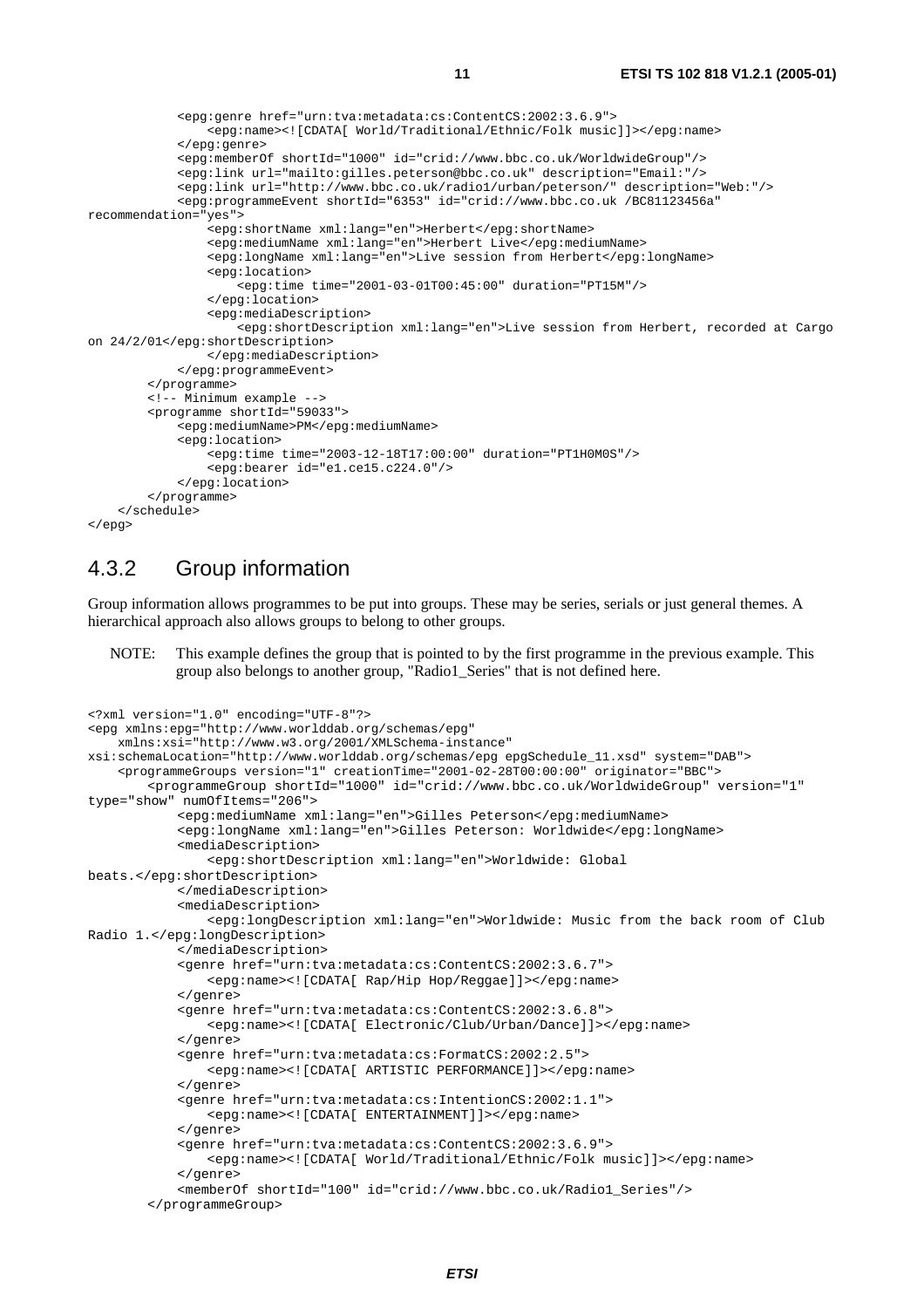```
 </programmeGroups> 
</epg>
```
### 4.3.3 Service information

Service information includes the structure of and information about the multiplex and its associated services.

```
<?xml version="1.0" encoding="UTF-8"?> 
<serviceInformation xmlns:epg="http://www.worlddab.org/schemas/epg" 
     xmlns:xsi="http://www.w3.org/2001/XMLSchema-instance" 
    xsi:schemaLocation="http://www.worlddab.org/schemas/epg epgSI_10.xsd" 
     version="1" 
     creationTime="2001-02-28T00:00:00" 
     originator="BBC" 
     serviceProvider="BBC" 
     system="DAB"> 
     <!-- Comprehensive example --> 
     <ensemble id="e1.ce15"> 
         <epg:shortName xml:lang="en">BBC</epg:shortName> 
         <epg:mediumName xml:lang="en">BBC National</epg:mediumName> 
         <frequency type="primary" kHz="225648"/> 
         <mediaDescription> 
             <epg:shortDescription xml:lang="en">Digital Radio from the BBC</epg:shortDescription> 
         </mediaDescription> 
         <mediaDescription> 
             <epg:multimedia url="http://www.bbc.co.uk/radio1/images/bbclogo.png" 
type="logo_colour_rectangle"/> 
         </mediaDescription> 
         <mediaDescription> 
              <epg:multimedia mimeValue="image/png" url="http://www.bbc.co.uk/radio/bbclogo_large.png" 
type="logo_unrestricted" height="200" width="200"/> 
         </mediaDescription> 
         <CA type="none"/> 
         <keywords xml:lang="en">Radio1,Radio2,Radio3,Radio4,Radio5,Live</keywords> 
         <link url="http://www.bbc.co.uk/radio/" mimeValue="text/html" description="BBC Radio 
homepage"/> 
         <service format="audio" bitrate="160" version="1"> 
              <serviceID id="e1.ce15.c221.0" type="primary"/> 
              <epg:shortName xml:lang="en">Radio 1</epg:shortName> 
             <epg:mediumName xml:lang="en">BBC Radio 1</epg:mediumName> 
             <mediaDescription> 
                  <epg:shortDescription xml:lang="en">Rock and pop music from the 
BBC.</epg:shortDescription> 
             </mediaDescription> 
             <mediaDescription> 
                  <epg:multimedia url="http://www.bbc.co.uk/radio1/images/r1logo.png" 
type="logo_colour_square"/> 
              </mediaDescription> 
             <genre href="urn:tva:metadata:cs:ContentCS:2002:3.6.7"> 
                  <epg:name><![CDATA[ Rap/Hip Hop/Reggae]]></epg:name> 
             </genre> 
              <genre href="urn:tva:metadata:cs:ContentCS:2002:3.6.8"> 
                 <epg:name><![CDATA[ Electronic/Club/Urban/Dance]]></epg:name> 
             </genre> 
             <genre href="urn:tva:metadata:cs:FormatCS:2002:2.5"> 
                  <epg:name><![CDATA[ ARTISTIC PERFORMANCE]]></epg:name> 
             </genre> 
             <genre href="urn:tva:metadata:cs:IntentionCS:2002:1.1"> 
                 <epg:name><![CDATA[ ENTERTAINMENT]]></epg:name> 
             </genre> 
             <epgLanguage xml:lang="en"/> 
             <keywords xml:lang="en"> music,pop,rock,dance,hip-hop,soul </keywords> 
             <link url="http://www.bbc.co.uk/radio1/" mimeValue="text/html" xml:lang="en"/> 
         </service> 
     </ensemble> 
     <!-- Minimum example --> 
     <ensemble id="e1.ce15"> 
         <epg:shortName xml:lang="en">BBC</epg:shortName> 
         <epg:mediumName xml:lang="en">BBC National</epg:mediumName> 
         <service> 
             <serviceID id="c221.0"/> 
             <epg:shortName xml:lang="en">Radio 1</epg:shortName> 
             <epg:mediumName xml:lang="en">BBC Radio 1</epg:mediumName> 
         </service>
```

```
 <service>
```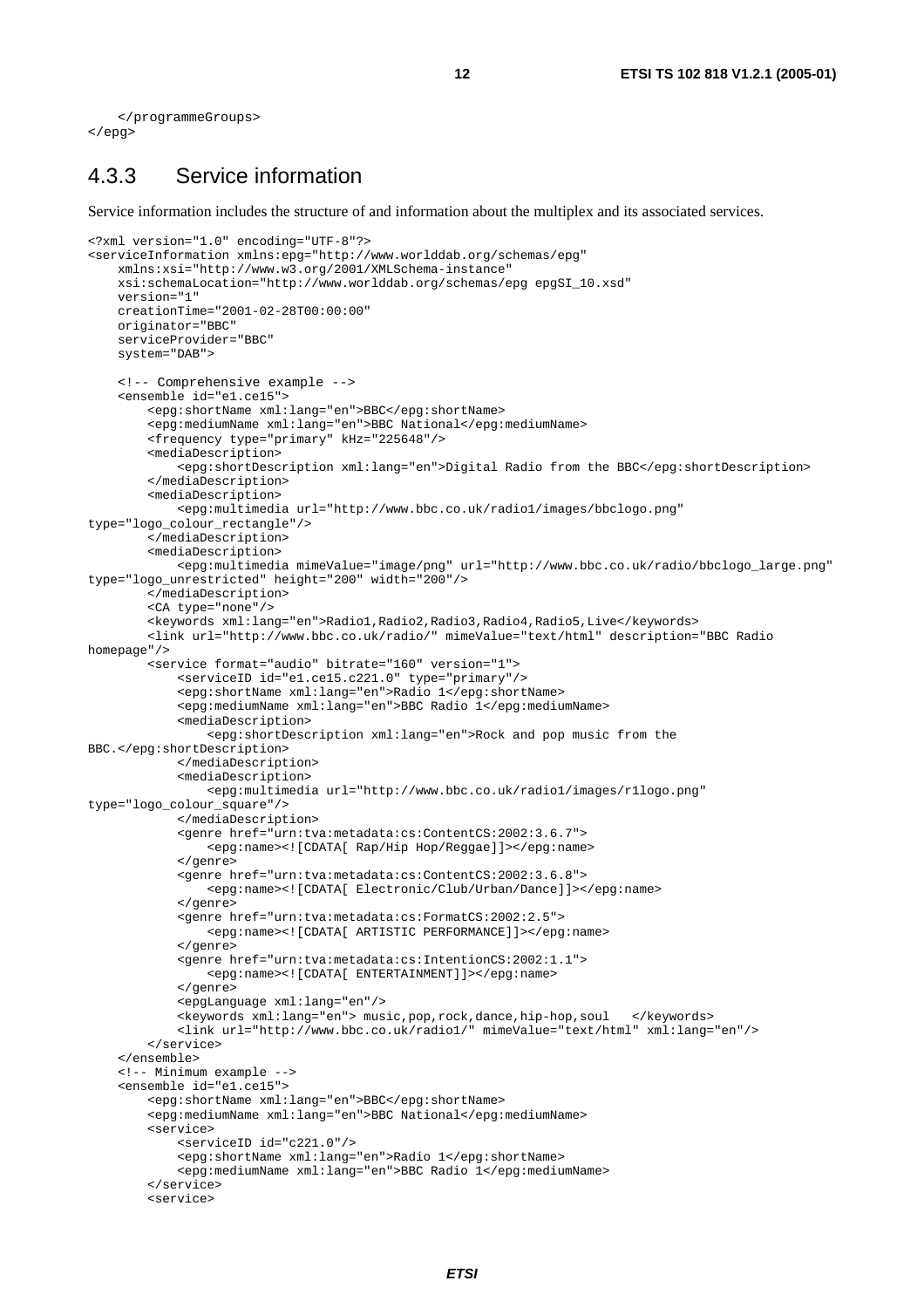```
 <serviceID id="c222.0"/> 
              <epg:shortName xml:lang="en">BBCR2 </epg:shortName> 
              <epg:mediumName xml:lang="en">BBC Radio 2</epg:mediumName> 
         </service> 
         <service> 
             <serviceID id="c223.0"/> 
             <epg:shortName xml:lang="en">BBCR3</epg:shortName> 
             <epg:mediumName xml:lang="en">BBC Radio 3</epg:mediumName> 
         </service> 
         <service> 
             <serviceID id="c224.0"/> 
             <epg:shortName xml:lang="en">BBCR4</epg:shortName> 
              <epg:mediumName xml:lang="en">BBC Radio 4</epg:mediumName> 
         </service> 
         <service> 
             <serviceID id="c225.0"/> 
             <epg:shortName xml:lang="en">BBC5L</epg:shortName> 
              <epg:mediumName xml:lang="en">BBC Radio Five Live</epg:mediumName> 
         </service> 
     </ensemble> 
</serviceInformation>
```
## 5 Common data types

This clause describes common data types (simple and complex types) that are used throughout this XML specification.

### 5.1 Text

Any text sections in attributes or elements should be careful to avoid using any of the reserved XML characters:

 $\&$  < > " '

These characters should be encoded using the predefined entity references ( $\&$ amp;  $\&$ lt;  $\&$ gt;  $\&$ quot;  $\&$ apos;) or enclosed in a CDATA section (e.g. <![CDATA[Some text including an &]]>.

## 5.2 Schema simple types

### 5.2.1 basicDurationType

```
<!-- ########################################## --> 
<!-- Definition of basicDurationType --> 
<!-- ########################################## --> 
<xs:simpleType name="basicDurationType"> 
     <xs:restriction base="xs:string"> 
          <xs:whiteSpace value="collapse"/> 
             \langle x \rangle <xs:pattern value="\-?P(\d+D)?(T(\d+H)?(\d+M)?(\d+S)?(\d+N)?(\d{2}f)?)?(\d+F)?((\-
             |\ \rangle + \rangle \{2\} : \{2\} Z ? "/>
     </xs:restriction> 
</xs:simpleType>
```
See durationType in clause 5.2.6.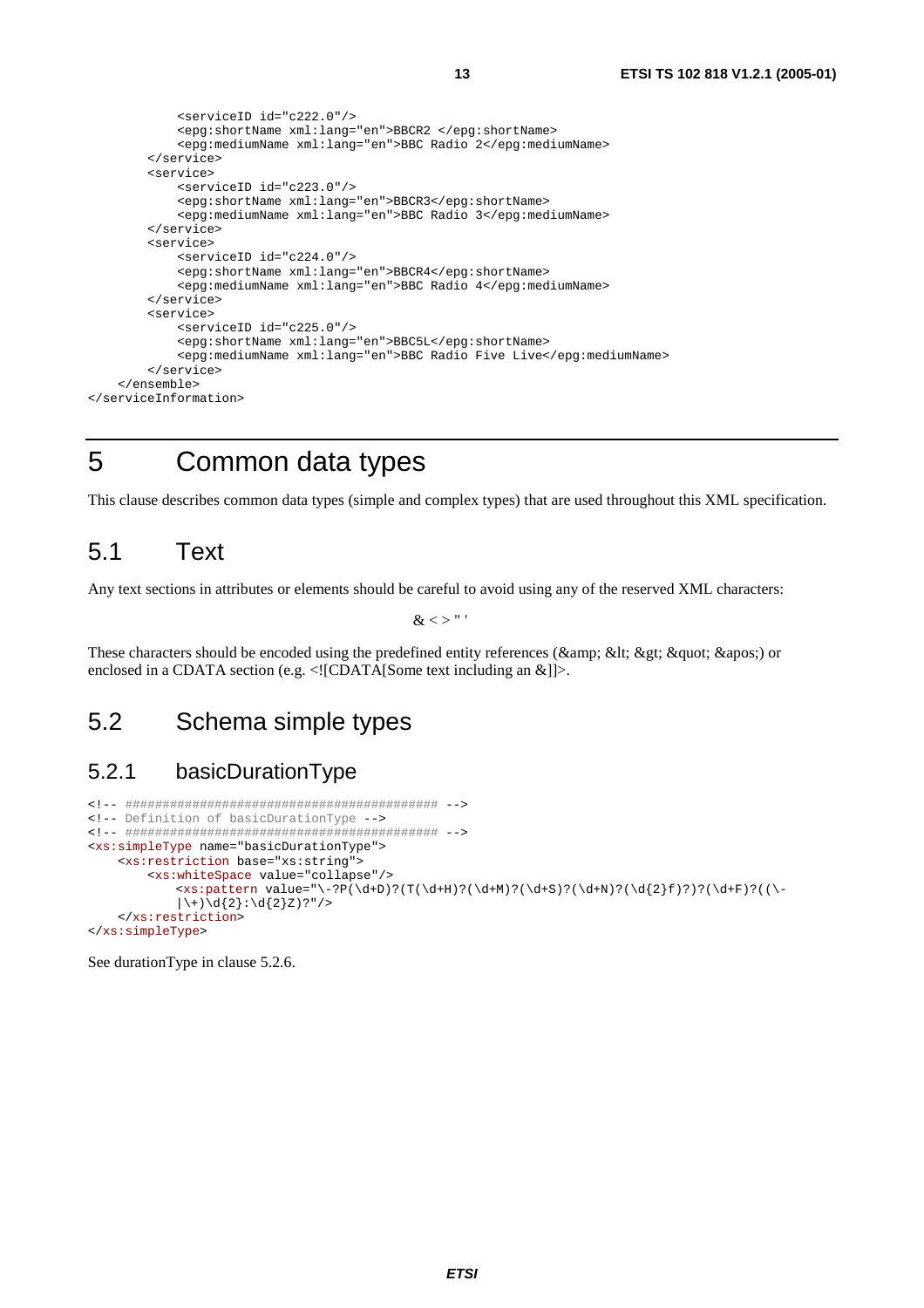### 5.2.2 basicTimePointType

```
<!-- ########################################## --> 
<!-- Definition of basicTimePointType --> 
<!-- ########################################## --> 
<xs:simpleType name="basicTimePointType"> 
     <xs:restriction base="xs:string"> 
          <xs:whiteSpace value="collapse"/> 
              \langle x s : pattern value = "\{-?(\d+(\d+(\d+d)^2))\ \cdot\d{2};)?)?)?(T\d{2}(:\d{2})(:\d{2})(:\d{2})(:\d{2})(:\d{2})(:\d{2})?)?)?)?)?)?(F\d{+})?(((\-
              |\ \rangle + \rangle \d{2}: \d{2} ) | Z)?" />
     </xs:restriction> 
</xs:simpleType>
```
See timePointType in clause 5.2.16.

### 5.2.3 broadcastType

```
<!-- ##################################################################### --> 
<!-- Definition of broadcastType--> 
<!-- ##################################################################### --> 
<xs:simpleType name="broadcastType"> 
     <xs:restriction base="xs:NMTOKEN"> 
         <xs:enumeration value="on-air"/> 
         <xs:enumeration value="off-air"/> 
     </xs:restriction> 
</xs:simpleType>
```
This indicates, for the duration of this programme or event, whether the parent service is being broadcast (i.e. "on-air") or not (i.e. "off-air"). At times when a service is not being broadcast the broadcaster can use this facility to include "dummy" EPG entries that promote the service.

### 5.2.4 CRIDType

```
<!-- ########################################## --> 
<!-- Definition of CRIDType --> 
<!-- ########################################## --> 
<simpleType name="CRIDType"> 
     <restriction base="xs:anyURI"> 
         <whiteSpace value="collapse"/> 
        \tau value="(c|C)(r|R)(i|I)(d|D)://.*/.*"/>
     </restriction> 
</simpleType>
```
A unique identifier for a programme, programme event or programme group in the format of a Content Reference ID as defined in the TV-Anytime specification [1]. This CRID (Content Reference ID) should be in the form of *crid://<authority>/<data>*. Where *<authority>* is a registered Internet domain name that the CRID author has permission to use. The *<authority>* string is case insensitive. *<data>* is a free format string (URI compliant and case insensitive) that is meaningful to the given authority and should uniquely identify the content within that authority. Also see the shortCRIDType in clause 5.2.14.

E.g.

```
 crid://www.bbc.co.uk/811200000256129 
 crid://broadcaster.co.uk/foobar
```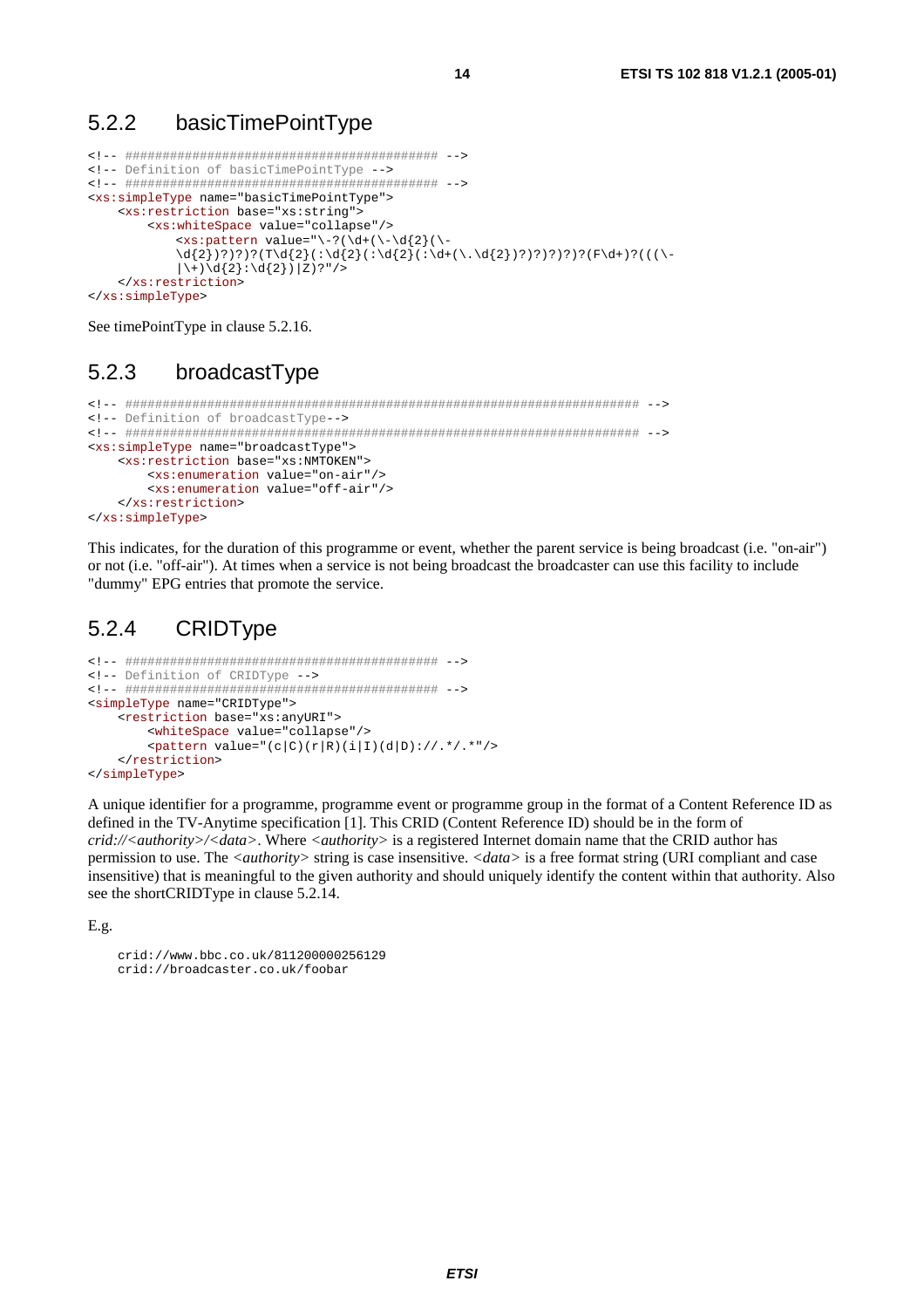### 5.2.5 dabIDType

```
<!-- ##################################################################### --> 
<!-- Definition of dabIDType--> 
<!-- ##################################################################### --> 
<xs:simpleType name="dabIDType"> 
     <xs:restriction base="xs:string"> 
         <xs:whiteSpace value="collapse"/> 
        \langle x \rangle <xs:pattern value="[0-9a-fA-F]{2}\.([0-9a-fA-F]{4}\.)?[0-9a-fA-F]{4,8}\.[0-9a-fA-F]{1}(\.[0-
        9a-fA-F]{1})?"/> 
     </xs:restriction> 
</xs:simpleType>
```
This is used to identify elements of the DAB ensemble. It should be a string of the form:

*<ECC>.<EId>.<SId>.<SCIdS>.<X-PAD> in hex* 

The Eureka-147 Esemble Ientifier (<EId>) is optional. The SId (Service ID) is either a 16-bit service identifier (for audio services) or a 32-bit service identifier (for data services). The X-PAD application type (<X-PAD>) is optional.

NOTE: ECC = Extended Country Code, EId = Ensemble Id SId = Service Id, SCIdS = Service component Id within Service,  $X-PAD = X-PAD$  application type.

E.g.

```
 e1.ce15.c221.0.1 
 e1.c224.0
```
### 5.2.6 durationType

```
<!-- ######################################### --> 
<!-- Definition of durationType --> 
<!-- ######################################### --> 
<xs:simpleType name="durationType"> 
     <xs:restriction base="basicDurationType"> 
         <xs:whiteSpace value="collapse"/> 
         \langle x s : pattern value = "\ -?P(\d+D)?(T(\d+H)?(\d+M)?(\d+S)?(\d+N?)(\d+F)?(|\setminus + \rangle \d{2} : \d{2}Z)?"/>
     </xs:restriction> 
</xs:simpleType>
```
Duration is based on the ISO 8601 [2] extended format: PnYnMnDTnHnMnS, where "nY" represents the number of years, "nM" the number of months, "nD" the number of days, "T" is the date/time separator, "nH" the number of hours, "nM" the number of minutes and "nS" the number of seconds. The values of the Year, Month, Day, Hour, Minutes and Seconds components are not restricted but allow an arbitrary integer. Reduced precision and truncated representations of this format are allowed provided they conform to the following:

- The lowest order items may be omitted. If omitted their value is assumed to be zero.
- If the number of years, months, days, hours, minutes or seconds in any expression equals zero, the number and its corresponding designator may be omitted. However, at least one number and its designator must be present.

The designator "T" shall be absent if all of the time items (i.e. hours/minutes/seconds) are absent. The designator "P" must always be present.

NOTE: The value of the duration may be restricted by the binary encoding that is used when broadcasting an EPG. See TS 102 371 [22] for more information.

E.g.

 P1DT2H PT2H30M PT15M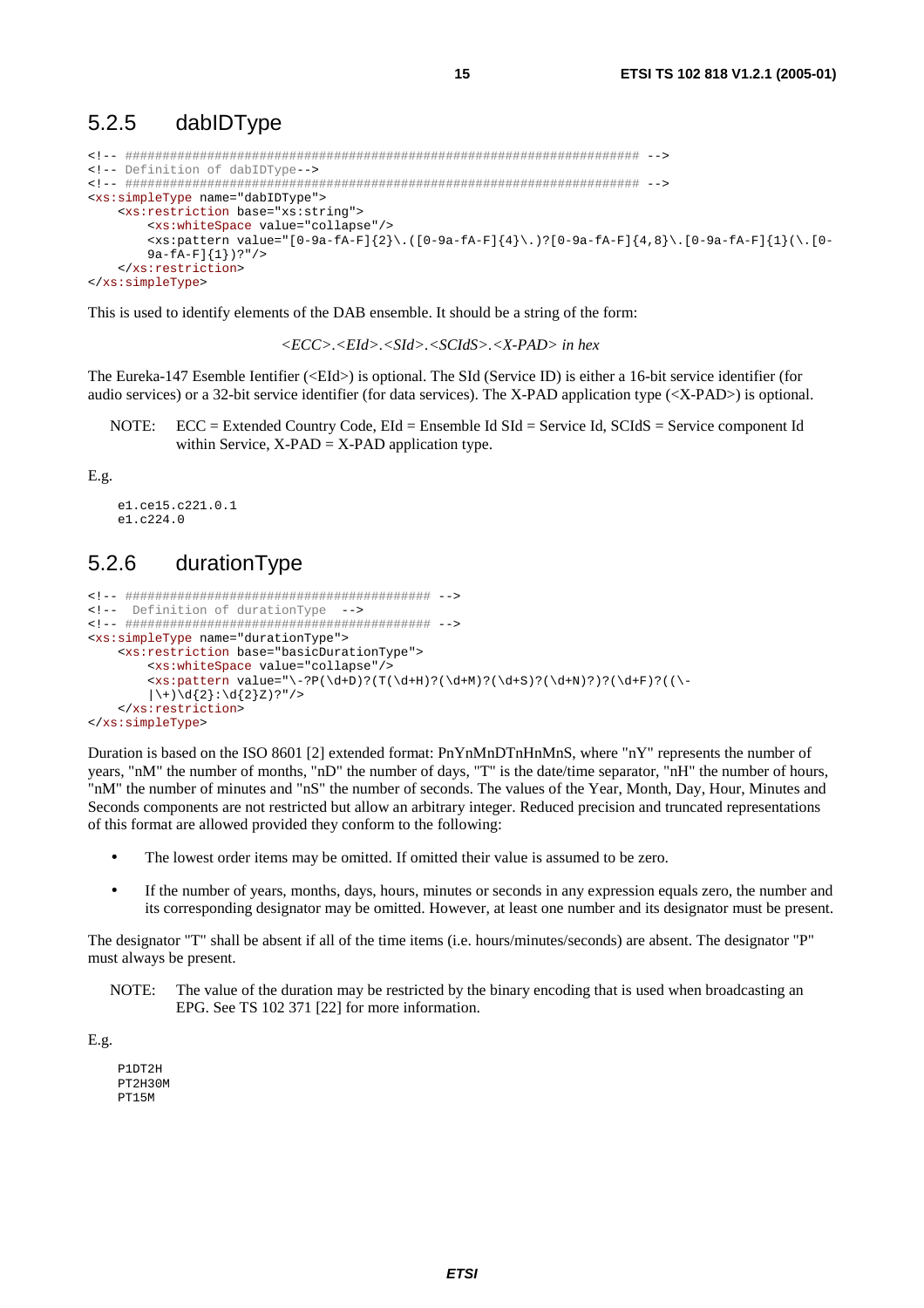#### 5.2.7 ensembleIDType

```
<!-- Definition of ensembleIDType -->
<xs:simpleType name="ensembleIDType">
 <xs:restriction base="xs:string">
   <xs:whiteSpace value="collapse"/>
   </xs:restriction>
</xs:simpleType>
```
This is a string in the form <ECC.EId> in hex representing the Ensemble Identifier as defined in Eureka-147.

16

 $E.g.$ 

el.cel5

#### genreType  $5.2.8$

```
<!-- Definition of genreType -->
<xs:complexType name="genreType">
   <xs:sequence>
      <xs:element name="name" minOccurs="0">
          <xs:complexType>
             <xs:simpleContent>
                 <xs:restriction base="messageType">
                    <xs:attribute name="preferred" type="xs:boolean" use="optional"/>
                 </xs:restriction>
             </xs:simpleContent>
          </xs:complexType>
       </xs:element>
      <xs:element name="definition" type="messageType" minOccurs="0"/>
   \langle x s : \text{sequence} \rangle<xs:attribute name="href" type="termReferenceType" use="required"/>
   <xs:attribute name="type" use="optional" default="main">
      <xs:simpleType>
          <xs:restriction base="xs:string">
             <xs:enumeration value="main"/>
             <xs:enumeration value="secondary"/>
             <xs:enumeration value="other"/>
          </xs:restriction>
      </xs:simpleType>
   </xs:attribute>
</xs:complexType>
```
This indicates the genre of a programme, group or service (audio or data). The genre scheme is based on that used by TV-Anytime [21] and Appendix A of this should be referred to for details of the Classification Schemes (CS). The supported classification schemes are:

- IntentionCS.  $\bullet$
- FormatCS  $\blacksquare$
- ContentCS.
- OriginationCS.  $\epsilon$
- Intended AudienceCS.  $\bullet$
- ContentAlert.
- MediaTypeCS.  $\bullet$
- AtmosphereCS.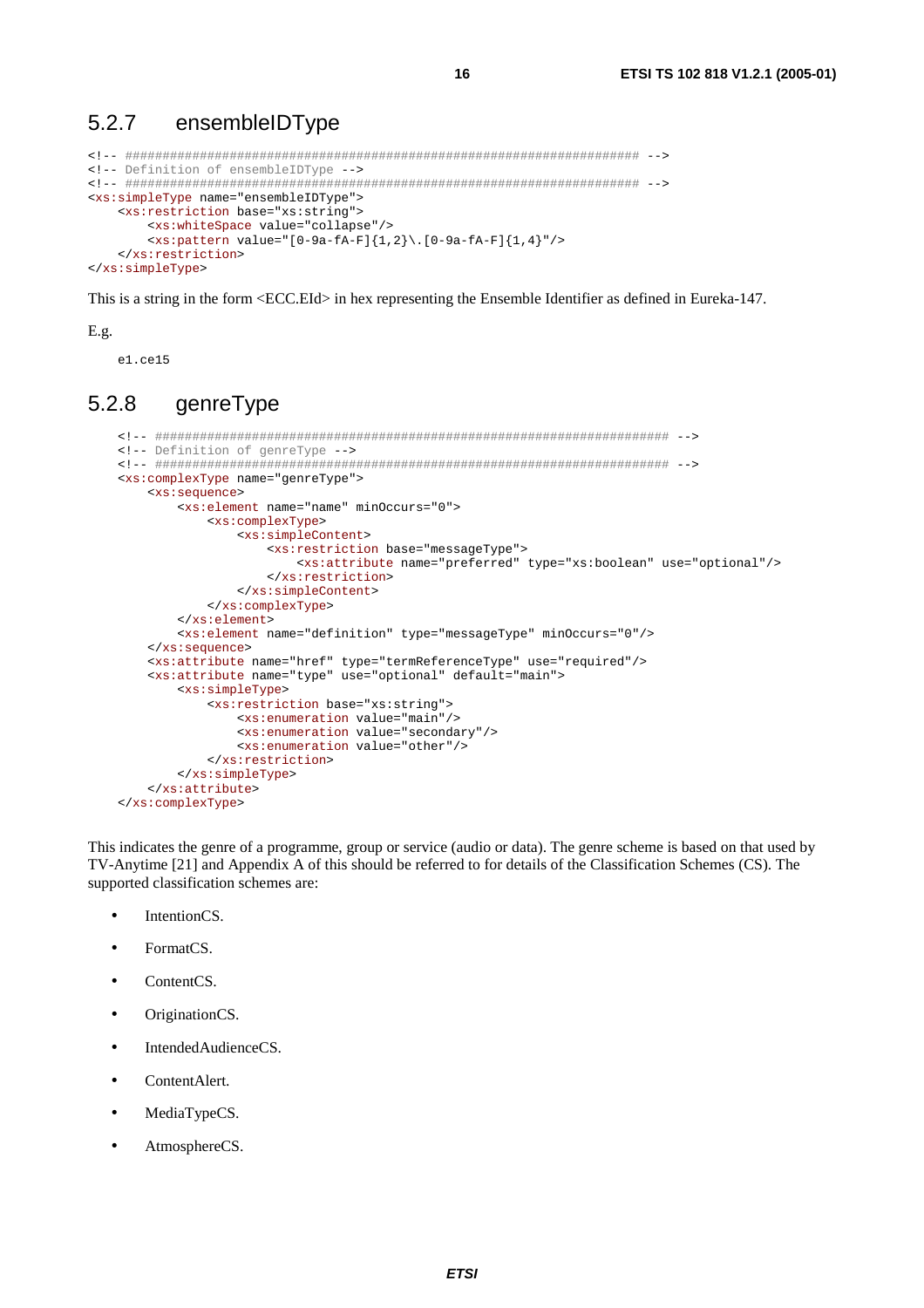The href is the only required element and this specifies the genre, the Classification Scheme (CS) and the genre scheme used. The name element, if used, should contain the name of the genre. The definition element, if used, should contain a description of the genre. Both of these elements are intended to make the element more readable for humans. The type attribute indicates the type of the genre. The types of genres are defined as follows:

 $17$ 

- main: The specified genre is the main, or primary. This is the default value.  $\bullet$
- secondary: The specified genre is a secondary genre, such as a subgenre.  $\ddot{\phantom{a}}$
- other: The specified genre is an alternative genre, such as one defined or used by 3<sup>rd</sup> parties.  $\bullet$

 $E.g.$ 

```
<epg:genre href="urn:tva:metadata:cs:ContentCS:2002:3.6.9">
    <epg:name><![CDATA[World/Traditional/Ethnic/Folk music]]></epg:name>
</epg:genre>
```
#### $529$ mimeTvpe

```
<!-- Definition of mimeType (Multipurpose Internet Mail Extension -->
<xs:simpleType name="mimeType">
  <xs:restriction base="xs:string">
   <xs:whiteSpace value="collapse"/>
    </xs:restriction>
</xs:simpleType>
```
This indicates the MIME type (RFC 2045 [6]) of some data and must be used where it is applicable. The registered list of MIME types is available from the IANA list of Mime Types (RFC 2046 [14] and RFC 2048 [15]). However, an application is permitted to use values not in this list as long as they conform to the requirements set out in RFC 2046 [14]. For example, an application may use the private MIME type "application/x-myapplication", even if this is not a registered MIME type.

 $E.g.$ 

text/shtml

#### $5.2.10$ originatorType

```
<!-- Definition of originatorType -->
<xs:simpleType name="originatorType">
  <xs:restriction base="xs:string">
    <xs:maxLength value="128"/>
  </xs:restriction>
</xs:simpleType>
```
This is used to indicate the originator of an EPG schedule.

#### recommendationType 5.2.11

```
<!-- Definition of recommendationType -- >
<xs:simpleType name="recommendationType">
  <xs:restriction base="xs:NMTOKEN">
    <xs:enumeration value="yes"/>
    <xs:enumeration value="no"/>
  </xs:restriction>
</xs:simpleType>
```
This is used by the broadcaster to indicate a recommended programme or programme event.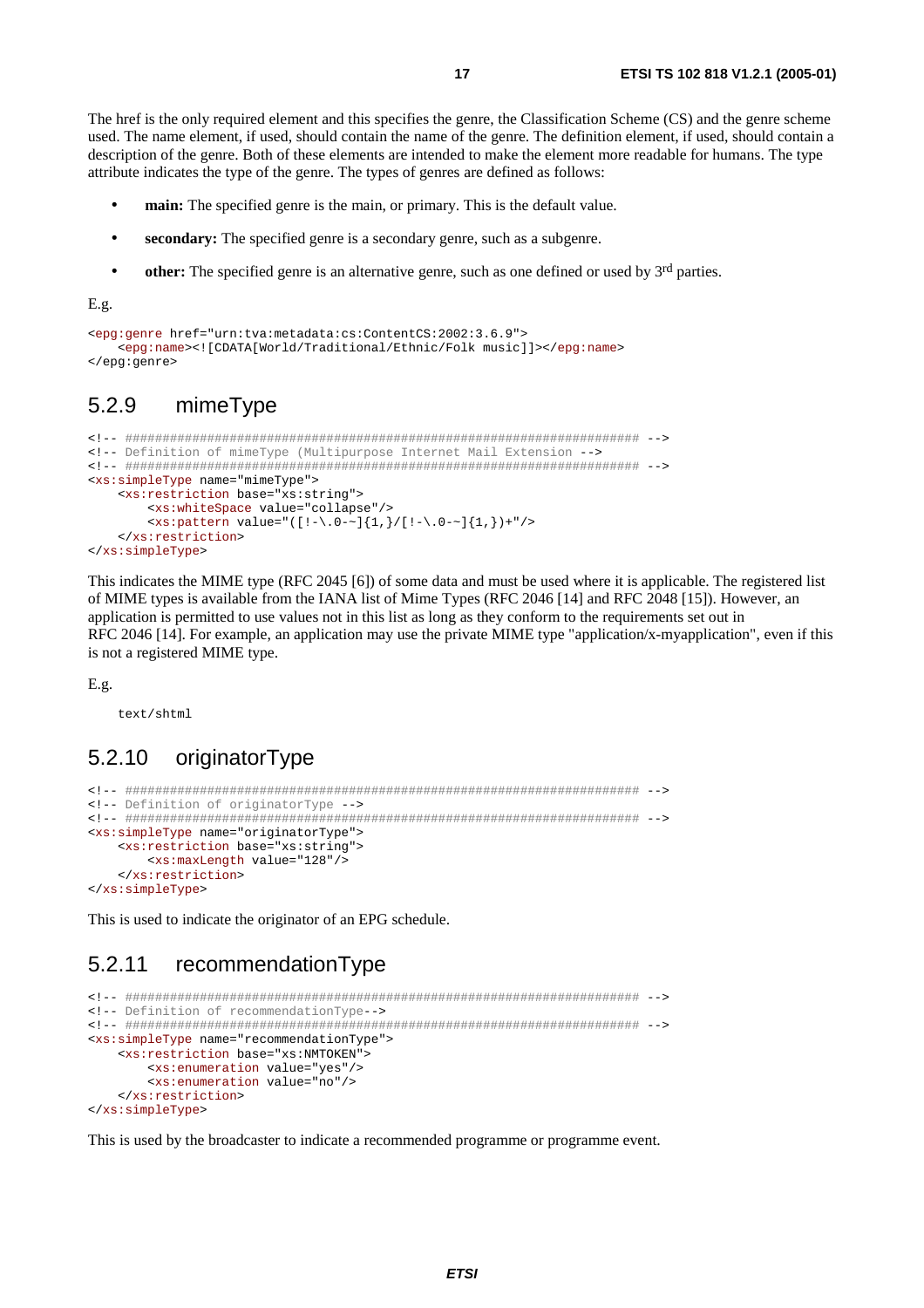#### 5.2.12 regionCode

```
<!-- Definition of regionCode -->
<xs:simpleType name="regionCode">
 <xs:restriction base="xs:string">
   <xs:whiteSpace value="collapse"/>
   </xs:restriction>
</xs:simpleType>
```
This specifies a country and is defined using a valid ISO 3166-1-Alpha-2 code (a two-letter code identifying a country defined in ISO 3166-1 [13]).

#### $5.2.13$ serviceProviderType

```
<!-- Definition of serviceProviderType -->
<xs:simpleType name="serviceProviderType">
  <xs:restriction base="xs:string">
    <xs:maxLength value="128"/>
  </xs:restriction>
</xs:simpleType>
```
This is used to indicate the service provider of the services contained in an EPG schedule.

#### $5214$ shortCRIDTvpe

```
\mbox{\hspace{0.1cm}<\hspace{0.1cm}}\mbox{\hspace{0.1cm}}\mbox{\hspace{0.1cm}}\mbox{\hspace{0.1cm}}\mbox{\hspace{0.1cm}}\mbox{\hspace{0.1cm}}\mbox{\hspace{0.1cm}}\mbox{\hspace{0.1cm}}\mbox{\hspace{0.1cm}}\mbox{\hspace{0.1cm}}\mbox{\hspace{0.1cm}}\mbox{\hspace{0.1cm}}\mbox{\hspace{0.1cm}}\mbox{\hspace{0.1cm}}\mbox{\hspace{0.1cm}}\mbox{\hspace{0.1cm}}\mbox{\hspace{0.1cm}}\mbox{\hspace{<!-- Definition of ShortCRIDType -->
<xs:simpleType name="ShortCRIDType">
        <xs:restriction base="xs:integer">
               <xs:minInclusive value="0"/>
               <xs:maxInclusive value="16777215"/>
       </xs:restriction>
</xs:simpleType>
```
An identifier for a programme, programme event or programme group. Unlike a full Content Reference ID (CRID - see clause 5.2.4) this is designed to be more appropriate for limited bandwidth data channels and for basic EPG receivers. The short CRID (sCRID) is a 24-bit integer, expressed as a decimal value, with a range of 0 to 16,777,215 inclusive. The following rules should be applied whenever short CRIDs are used in an EPG service.

- The sCRID shall only be unique within a single EPG Service (see note), therefore a receiver must process it in  $\bullet$ some way on decoding to ensure that it is globally unique.
- The sCRID must not be re-used within that EPG service for a minimum of six months.  $\bullet$
- NOTE: An "EPG service" is defined as EPG data for one or more services, broadcast in a single (EPG) data channel

#### 5.2.15 systemType

```
<!-- Definition of systemType -- >
<xs:simpleType name="systemType">
  <xs:restriction base="xs:NMTOKEN">
    <xs:enumeration value="DAB"/>
  </xs:restriction>
</xs:simpleType>
```
This specifies the broadcast system that this EPG data supports. This may be extended in the future to include other systems in addition to DAB, e.g. Digital Radio Mondiale (DRM) or Satellite Digital Audio Radios (SDARs).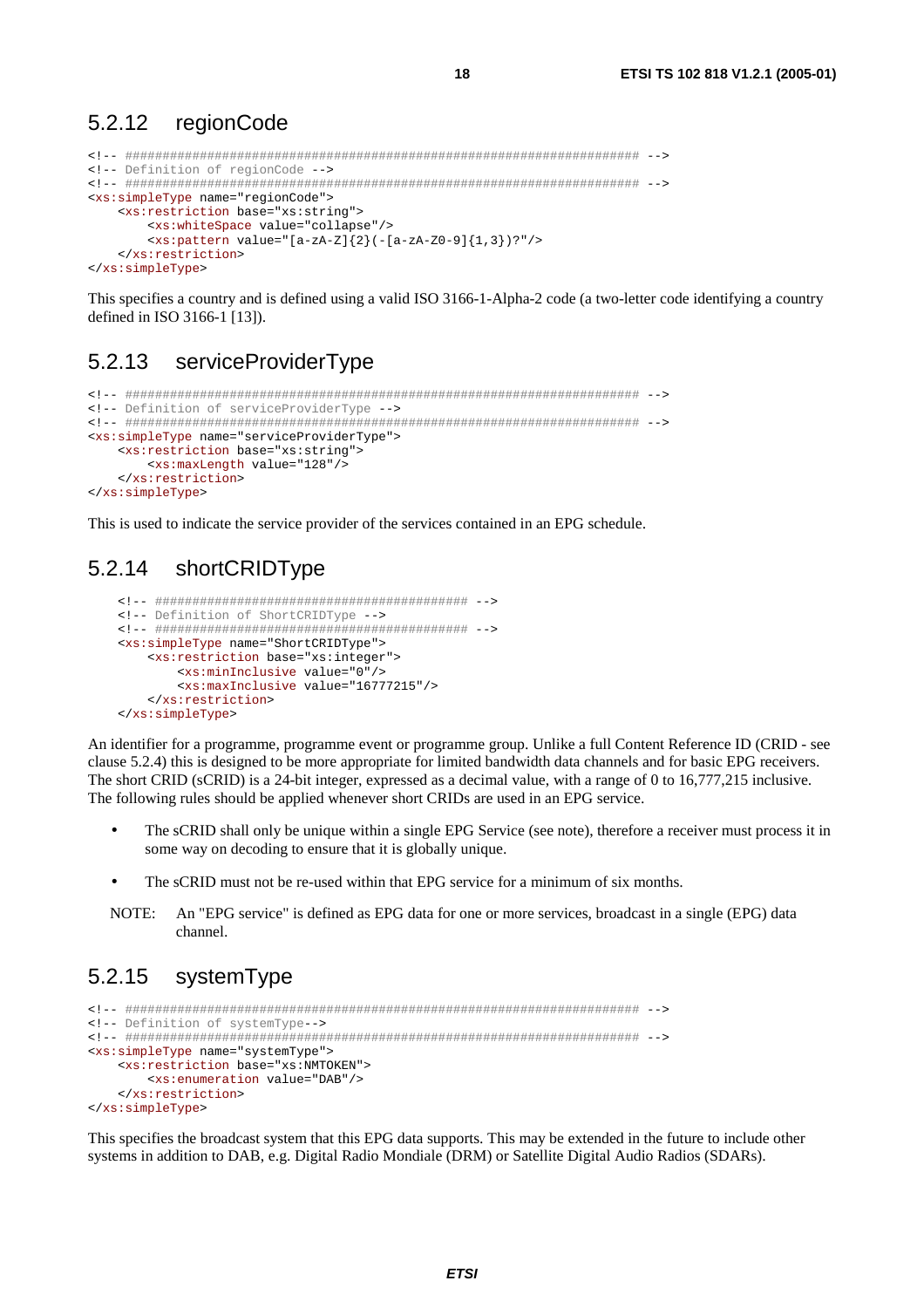### 5.2.16 timePointType

```
<!-- ########################################## --> 
<!-- Definition of timePointType --> 
<!-- ########################################## --> 
<xs:simpleType name="timePointType"> 
     <xs:restriction base="basicTimePointType"> 
         <xs:whiteSpace value="collapse"/> 
        \langle x s : pattern value = "(\{-? \d+ (\d+ \d+2) (\d+\d{2})?)?)?(T\d{2}(:\d{2}(:\d{2}(:\d+)?)?)?)?(F\d+)?(((\-|\+)\d{2}:\d{2})|Z)?"/>
     </xs:restriction> 
</xs:simpleType>
```
This is a time field in local time. It is based on the ISO 8601 [2] extended format: *YYYY-MM-DDThh:mm:ss* where "*YYYY*" is the year, "*MM*" the month and "*DD*" the date. The letter "*T*" is the date/time separator and "*hh*", "*mm*" and "*ss*" represent the hour, minute and second respectively. To indicate the time zone, i.e. the difference between the local time and UTC, the difference immediately follows the time and consists of a sign, + or -, followed by hh:mm. If this is not present then the difference between local time and UTC is 0.

- NOTE 1: For future compatibility the representation may be immediately followed by a "Z" to indicate Co-ordinated Universal Time (UTC).
- NOTE 2: The valid values of date may be restricted by the binary encoding that is used when broadcasting an EPG. See TS 102 371 [22] for more information.

#### E.g.

 2001-06-07T15:05:00+01:00 2001-02-03T23:00:00

### 5.2.17 triggerType

```
<!-- ##################################################################### --> 
<!-- Definition of triggerType --> 
<!-- ##################################################################### --> 
<xs:simpleType name="triggerType"> 
     <xs:restriction base="xs:string"> 
         <xs:whiteSpace value="collapse"/> 
         <xs:pattern value="[0-9a-fA-F]{8}"/> 
     </xs:restriction> 
</xs:simpleType>
```
This represents a trigger found in the broadcast stream that indicates when a programme is being broadcast. For the purposes of the present document this is the two SId and two Pnum bytes from the DAB FIG0/16 Programme Number. The triggerType requires a complete set of 8 hexadecimal characters. Hence, in some cases leading zeros will be required as place-holders.

E.g.

```
 c2213ac1 
 0b74ff10
```
### 5.2.18 urlType

```
<!-- ##################################################################### --> 
<!-- Definition of urlType--> 
<!-- ##################################################################### --> 
<xs:simpleType name="urlType"> 
     <xs:restriction base="xs:anyURI"> 
         <xs:whiteSpace value="collapse"/> 
        <xs:pattern value="
        ((\text{crid}|CRID|tel|mailto|postal|http|dab):///+|SMS=)??([a-zA-Z0-9]|\\.|@||/| |\setminus + |\setminus? | = |; | { 1, } "/>
     </xs:restriction> 
</xs:simpleType>
```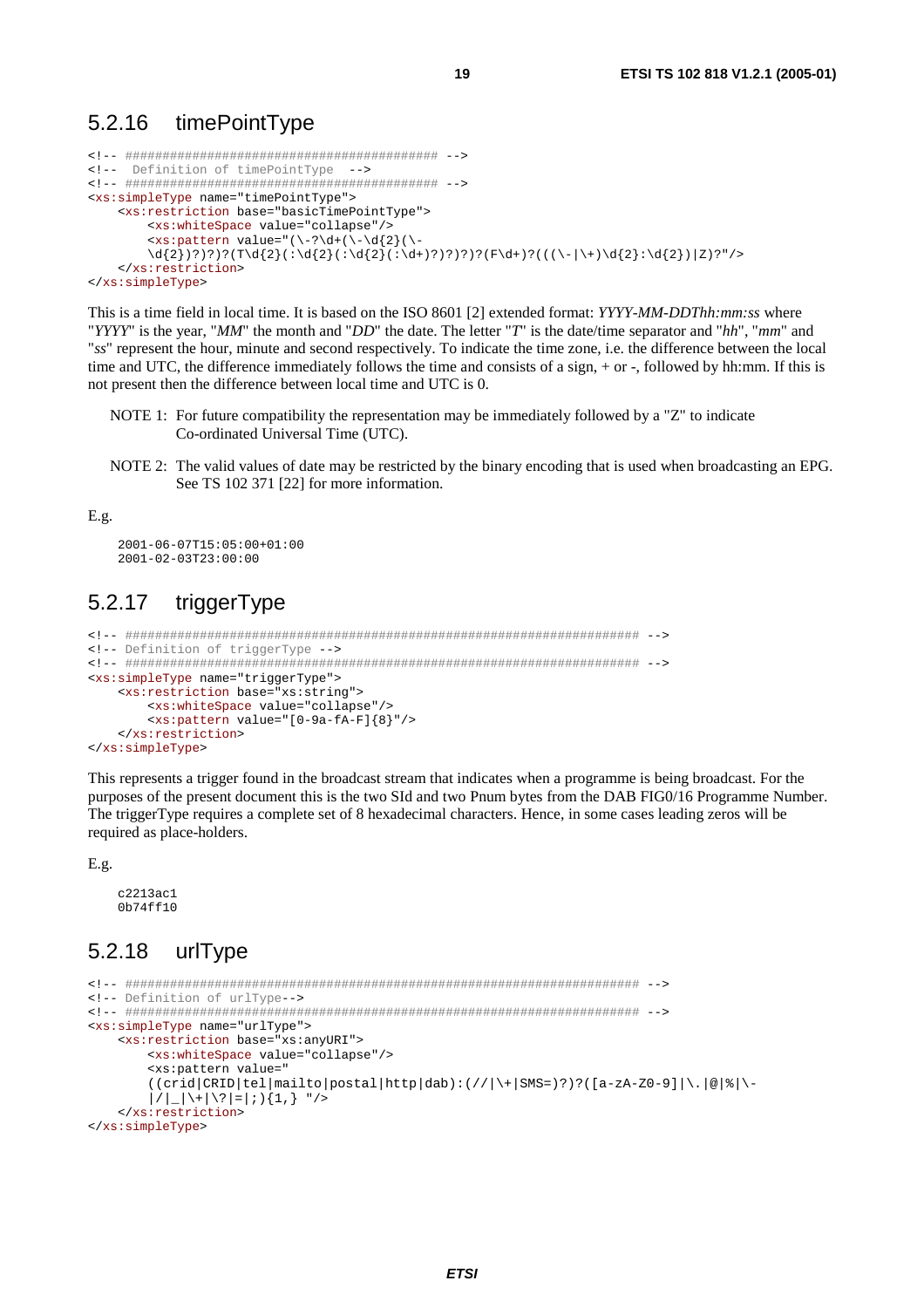This is a string describing the address and protocol of a resource, in the URL format defined in RFC 2396 [3]. Where URL schemes have previously been defined these should be used. The following schemes are supported in this version:

- **Telephone and fax:** Defined in RFC 2806 [9].
- **SMS:** Address defined using RFC 3191 [10] combined with the protocol defined in RFC 2368 [11].
- **Postal addresses:** Defined in annex A.
- **Email:** Defined in RFC 2368 [11].
- **WWW and WAP:** Defined in RFC 2396 [3] and WAP Forum [4].
- **DAB:** Defined in annex B.
- **Programme:** A CRID as defined in clause 5.2.4, or a short CRID as defined in clause 5.2.14 but prefixed with "crid://"

NOTE: The "CRID" prefix does not support mixed case, i.e. it must be either all lower-case or all upper-case.

E.g.

```
 tel:+44-1737-839500 
 mailto:SMS=+44-7788-123456?body=more%20info 
 postal:Kingswood%20Warren/Tadworth/Surrey/KT20%206NP/United%20Kingdom/ 
 mailto:gilles.peterson@bbc.co.uk 
 http://www.bbc.co.uk/ 
 data/logo.png 
 crid://www.bbc.co.uk/BC81123456 
 crid://25336
```
## 5.3 Schema complex types

## 5.3.1 CAType

```
<!-- ##################################################################### --> 
<!-- Definition of CAType --> 
<!-- ##################################################################### --> 
<xs:complexType name="CAType"> 
     <xs:sequence> 
         <xs:group ref="descriptionGroup"/> 
         <xs:element name="link" type="linkType" minOccurs="0" maxOccurs="unbounded"/> 
     </xs:sequence> 
     <xs:attribute name="type" default="none"> 
         <xs:simpleType> 
             <xs:restriction base="xs:NMTOKEN"> 
                  <xs:enumeration value="unspecified"/> 
                  <xs:enumeration value="none"/> 
             </xs:restriction> 
         </xs:simpleType> 
     </xs:attribute> 
</xs:complexType>
```
This defines Conditional Access (CA) information. The "type" attribute indicates which CA system is in use (see note); "unspecified" indicates that an unspecified or proprietary CA system is in use and "none" explicitly states that no CA system is in use.

NOTE: There will be additions to this list when CA systems are defined and further information may also be added.

E.g.

```
 <CA type="unspecified"/>
```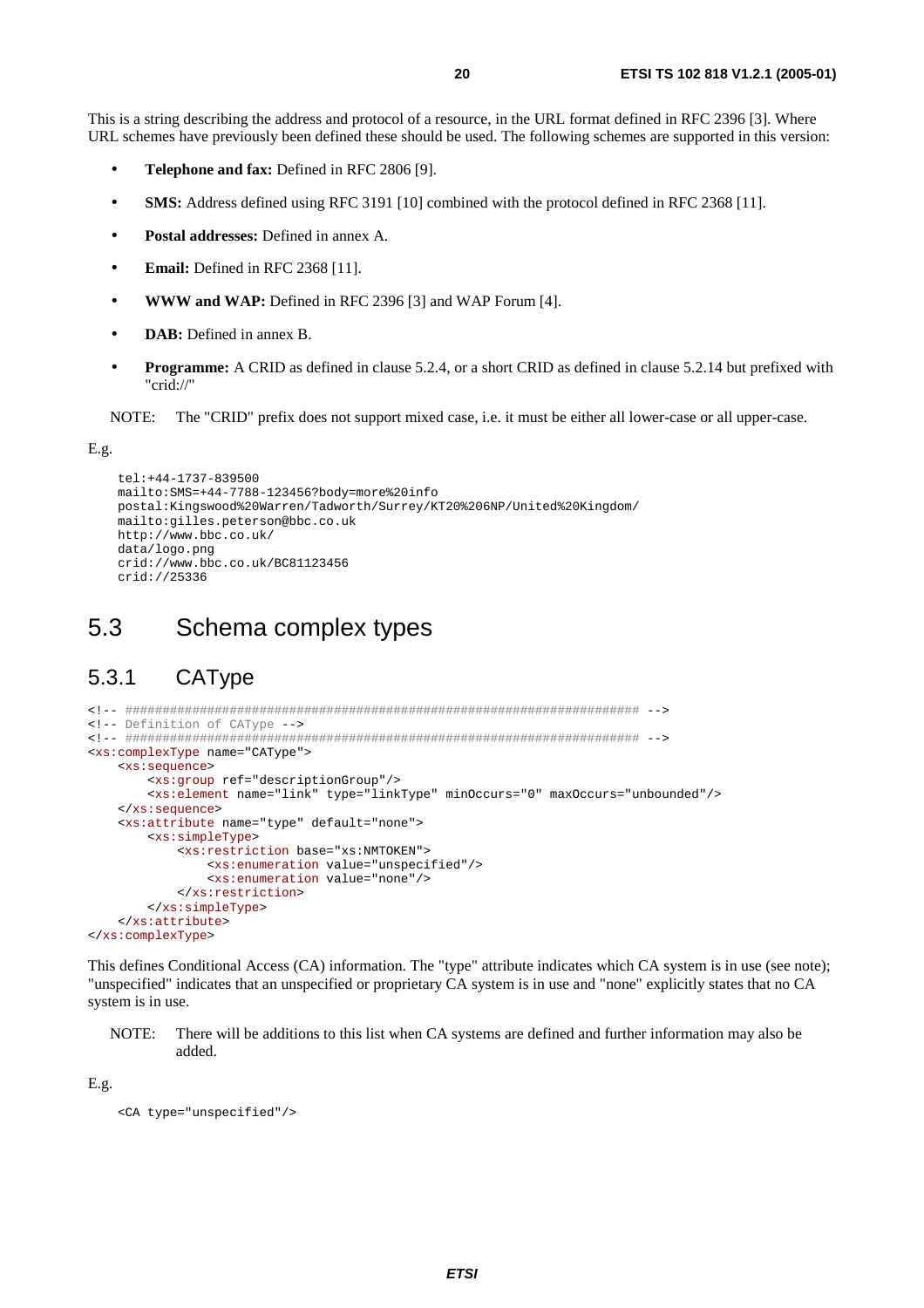#### 5.3.2 dabLanguageType

```
<!-- Definition of element dabLanguageType -- >
<xs:complexType name="dabLanguageType">
 <xs:attribute ref="xml:lang" default="en"/>
</xs:complexType>
```
This indicates the language for an element. This is in the form of an xml:lang attribute [5] and RFC 3066 [7].

#### $E.g.$

xml:lang="en"

#### $5.3.3$ keywordsType

```
<!-- Definition of keywordsType -->
<xs:complexType name="keywordsType">
  \overline{\text{xs}}: simpleContent>
    <xs:extension base="messageType">
    </xs:extension>
  </xs:simpleContent>
</xs:complexType>
```
This contains a comma-separated list of keywords. The language attribute indicates the language of the keyword list and is in the form of an xml:lang attribute [5] and RFC 3066 [7]. The keywords must be separated by commas. The comma-separated list may have leading and trailing spaces, but these are not considered to contain information.

 $E.g.$ 

<keywords xml:lang="en">music, dance, hip-hop, jazz, soul</keywords>

#### linkType 5.3.4

```
<!-- Definition of linkType -->
<xs:complexType name="linkType">
   <xs:attribute name="url" type="dab:urlType" use="required"/>
   <xs:attribute name="mimeValue" type="mimeType"/>
   <xs:attribute ref="xml:lang" default="en"/>
   <xs:attribute name="description">
      <xs:simpleType>
         <xs:restriction base="xs:string">
            <xs:maxLength value="180"/>
         </xs:restriction>
      </xs:simpleType>
   \frac{2}{x}s: attribute>
   <xs:attribute name="expiryTime" type="timePointType"/>
</xs:complexType>
```
This is used to link to additional information or content. The "url" attribute gives the protocol and address of the link. The "mimeValue" attribute indicates the MIME type (RFC 2045 [6]) of any data linked to and must be used where it is applicable. The language attribute indicates the language of the descriptive information and is in the form of an xml:lang attribute [5] and RFC 3066 [7]. The "description" attribute is used to describe the link. The "expiryTime" attribute indicates when a link will expire.

 $E.g.$ 

```
<link url="http://www.bbc.co.uk/radio1/urban/peterson_tracklistings_archive.shtml"
    mimeValue="text/shtml"
    xml:lang="en"
    description="Track listing"
    expiryTime="2001-07-09T23:59:59+01:00"
\sqrt{2}
```
 $21$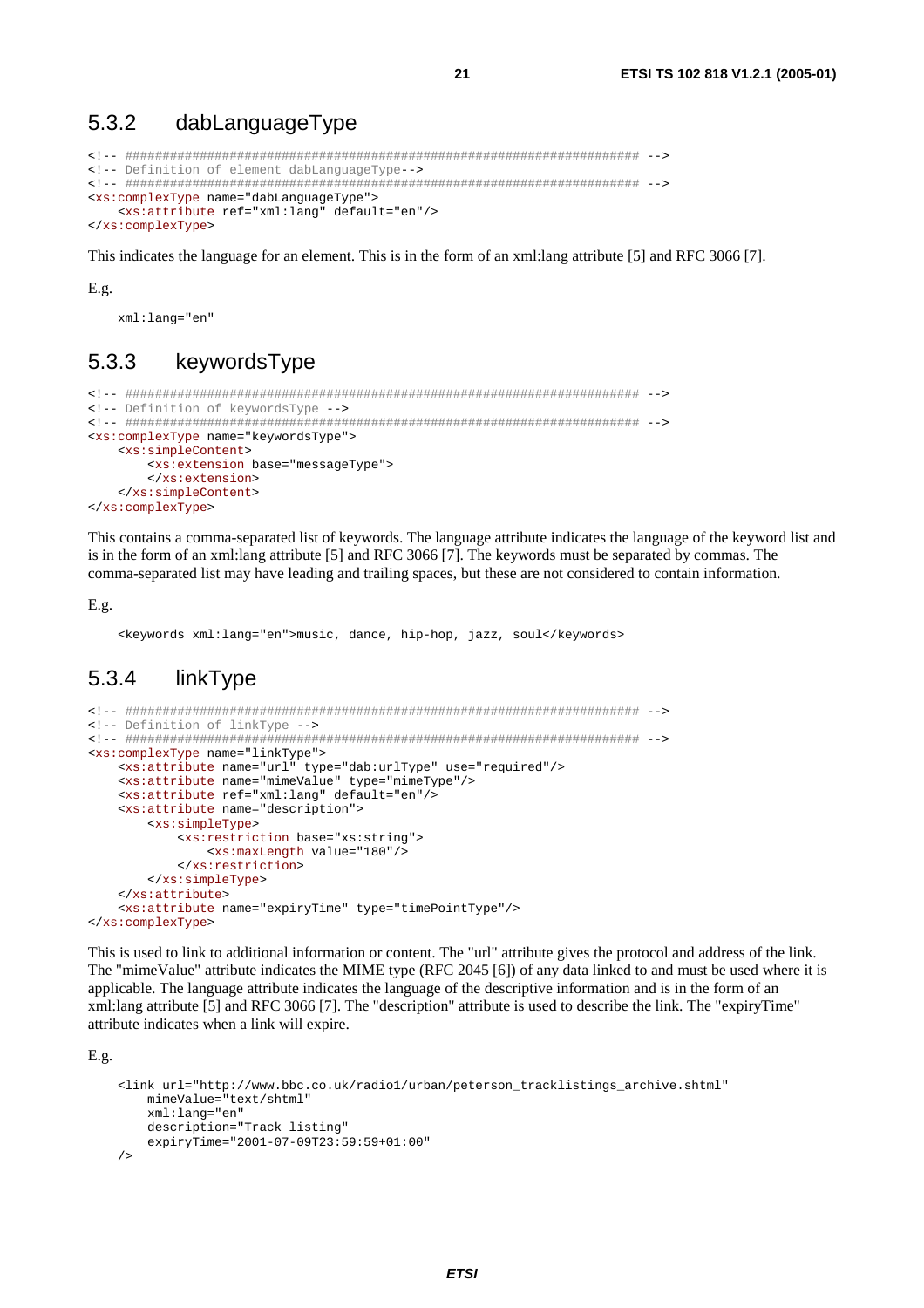### 5.3.5 locationType

```
<!-- ##################################################################### --> 
<!-- Definition of locationType --> 
<!-- ##################################################################### --> 
<xs:complexType name="locationType"> 
     <xs:sequence> 
         <xs:element name="time" maxOccurs="unbounded"> 
             <xs:complexType> 
                 <xs:attribute name="time" type="timePointType" use="required"/> 
                 <xs:attribute name="duration" type="durationType" use="required"/> 
                  <xs:attribute name="actualTime" type="timePointType"/> 
                 <xs:attribute name="actualDuration" type="durationType"/> 
             </xs:complexType> 
         </xs:element> 
         <xs:element name="bearer" minOccurs="0" maxOccurs="unbounded"> 
             <xs:complexType> 
                 <xs:attribute name="id" type="dabIDType" use="required"/> 
                 <xs:attribute name="trigger" type="triggerType"/> 
             </xs:complexType> 
         </xs:element> 
     </xs:sequence> 
</xs:complexType>
```
This describes the time information and the location in the DAB channel of a programme. There may be:

- One time element and one bearer element.
- One time element and multiple bearer elements.
- One bearer element and multiple time elements.

"Multiple time elements and multiple bearer elements" is ambiguous and must not be used. If the EPG data service is associated with an audio service (i.e. PAD within DAB) and the "bearer" element is not present then the programme information relates to that associated audio service.

The "time" element describes the time information for a programme. The "time" attribute is the billed start time of the programme (i.e. the time advertised to the public as the programme start time) and the "duration" attribute is the billed duration. The "actualTime" attribute is the actual start time of the programme and the "actualDuration" is the actual duration of the programme. For example, a programme may be billed to start at 18:00 and last 30 minutes but is actually scheduled to start at 18:03 after a 3 minute news bulletin, and will therefore last only 27 minutes.

NOTE: A programme starting at 18:00:00 with a duration of 30 minutes will finish at 18:30:00. The next programme in a contiguous sequence starts at 18:30:00.

The "bearer" element describes the location of a programme in the DAB channel.

```
E.g.
```

```
 <location> 
     <time time="2001-03-01T00:00:00" 
         duration="P2H" 
         actualTime="2001-03-01T00:00:03" 
         actualDuration="P1H55M"/> 
     <bearer id="e1.ce15.c221.0" trigger="c2213ac1"/> 
 </location>
```
### 5.3.6 longDescriptionType

```
<!-- ##################################################################### --> 
<!-- Definition of longDescriptionType --> 
<!-- ##################################################################### --> 
<xs:complexType name="longDescriptionType"> 
     <xs:simpleContent> 
        <xs:restriction base="messageType"> 
             <xs:maxLength value="1200"/> 
         </xs:restriction> 
     </xs:simpleContent> 
</xs:complexType>
```
This element is a string that represents a long description.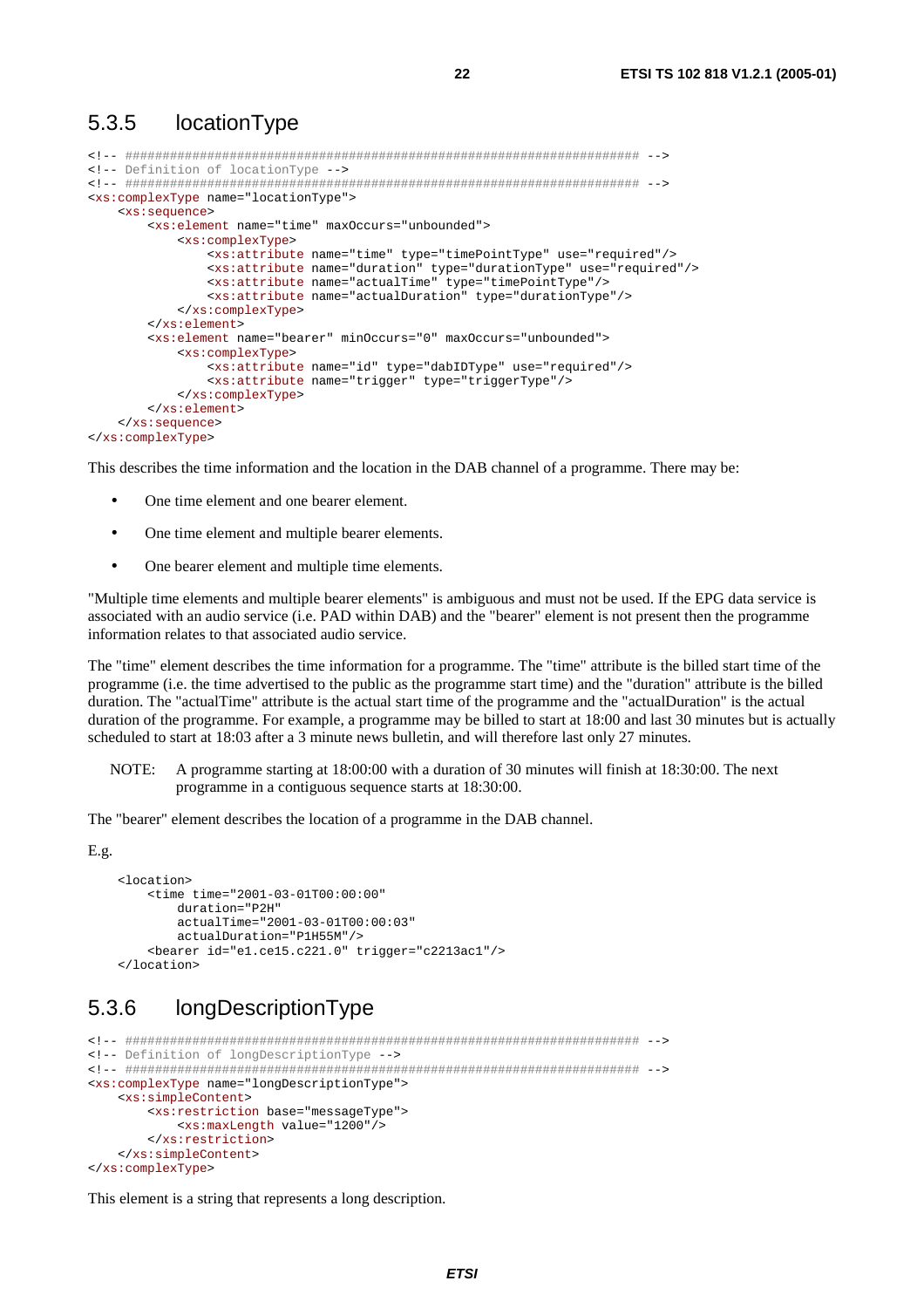#### 5.3.7 longNameType

```
<!-- Definition of longNameType -->
<xs:complexType name="longNameType">
  <xs:simpleContent>
    <xs:restriction base="messageType">
      <xs:maxLength value="128"/>
    </xs:restriction>
  </xs:simpleContent>
</xs:complexType>
```
This element is a string that represents a long name.

#### 5.3.8 mediaDescriptionType

```
<!-- Definition of mediaDescriptionType -->
<xs:complexType name="mediaDescriptionType">
   <xs:choice>
       <xs:group ref="descriptionGroup"/>
       <xs:element name="multimedia">
          <xs:complexType>
              <xs:attribute name="mimeValue" type="mimeType" use="optional"/>
              <xs:attribute ref="xml:lang" default="en"/>
              <xs:attribute name="url" type="urlType"/>
              <xs:attribute name="type" use="optional">
                 <xs:simpleType>
                    <xs:restriction base="xs:string">
                        <xs:enumeration value="logo_unrestricted"/>
                        <xs:enumeration value="logo_mono_square"/>
                        <xs:enumeration value="logo colour square"/>
                        <xs:enumeration value="logo_mono_rectangle"/>
                        <xs:enumeration value="logo_colour_rectangle"/>
                    </xs:restriction>
                 </xs:simpleType>
              \frac{2}{x}s: attribute>
              <xs:attribute name="width" type="xs:nonNegativeInteger"/>
              <xs:attribute name="height" type="xs:nonNegativeInteger"/>
          </xs:complexType>
       \langle x s :element>
   \frac{1}{2}</xs:complexType>
```
This element represents an aggregation of all other descriptive elements (text and multimedia). The "multimedia" element links to a multimedia resource for this element. The optional "mime Value" attribute indicates the MIME type of the resource. The language attribute indicates the language of the source information and is in the form of an xml:lang attribute [5] and RFC 3066 [7]. The "url" attribute points to the multimedia resource. The optional "type" attribute indicates the type of multimedia resource and is intended to support the correct presentation of the resource by the EPG decoder. The enumerated types allowed are defined here:

- **logo** unrestricted: An ensemble/service/programme/programme group/programme event logo. This image format is unrestricted and must be signalled with the "mime Value", "width" and "height" attributes.
- logo\_mono\_square: An ensemble/service/programme/programme group/programme event logo. This image must be in Wireless Bitmap (WBMP) format and must be 32×32 pixels. The "mimeValue", "width" and "height" attributes should not be used. The intended use of this type of logo is as part of a list of available services on a receiver with limited display capabilities.
- logo\_colour\_square: An ensemble/service/programme/programme group/programme event logo. This image must be in PNG v1.1 format and must be 32×32 pixels at a colour depth of 256. The "mimeValue", "width" and "height" attributes should not be used. The intended use of this type of logo is as part of a list of available services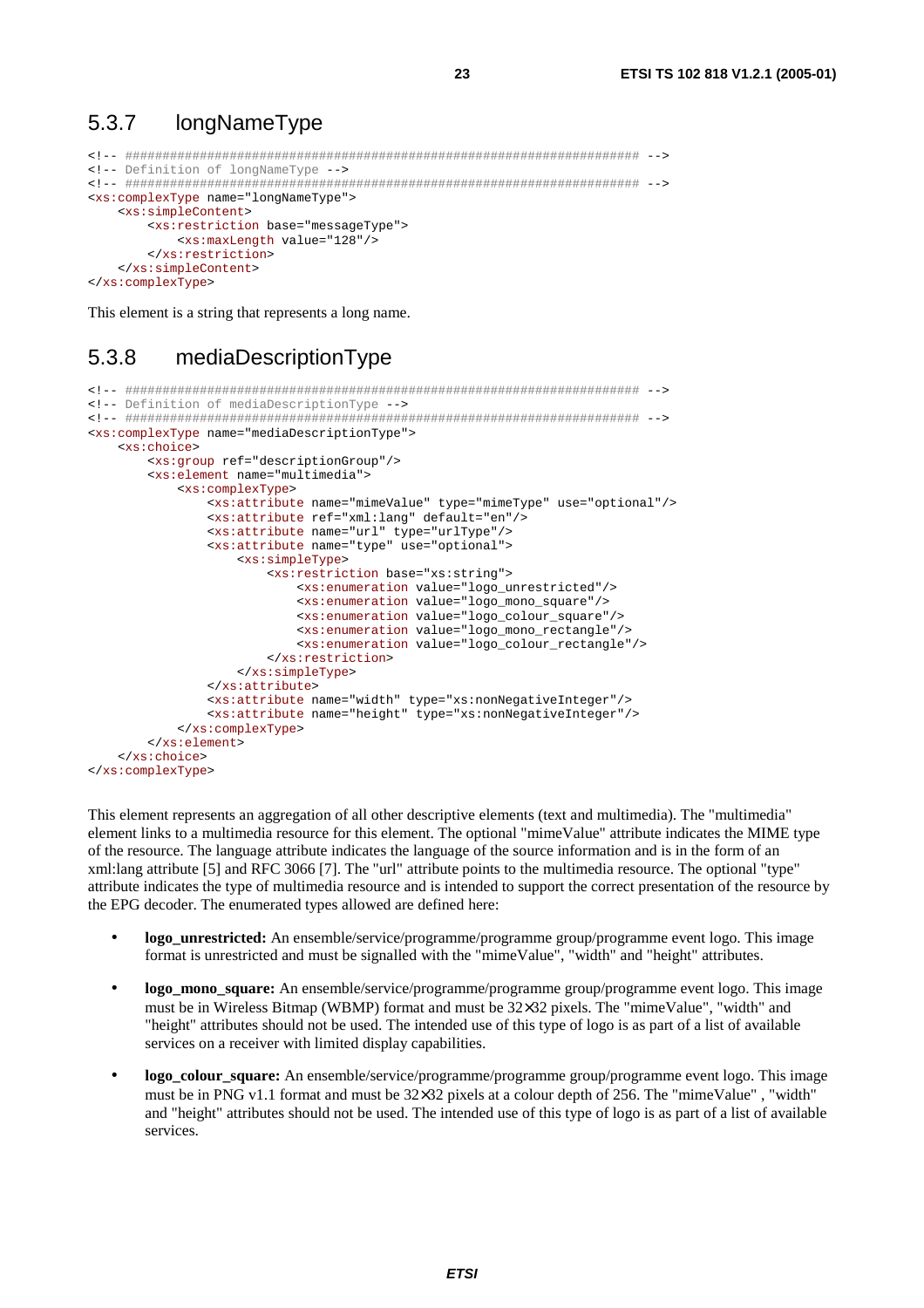- **logo\_mono\_rectangle:** An ensemble/service/programme/programme group/programme event logo. This image must be in Wireless Bitmap (WBMP) format and must be 32 pixels high and between 33 pixels and 112 pixels (inclusive) wide. The "mimeValue", "width" and "height" attributes should not be used. The intended use of this type of logo is to display at the top of a page for a particular service listing the programmes and can be used in place of the textual name for this service on a receiver with limited display capabilities.
- **logo\_colour\_rectangle:** An ensemble/service/programme/programme group/programme event logo. This image must be in PNG v1.1 format and must be must be 32 pixels high and between 33 pixels and 112 pixels (inclusive) wide. The "mimeValue", "width" and "height" attributes should not be used. The intended use of this type of logo is to display at the top of a page for a particular service listing the programmes and can be used in place of the textual name for this service on a receiver with limited display capabilities.
- NOTE: The context of the logo (i.e. is it related to an ensemble or a service or a programme etc.) is defined by the parent elements of the multimedia element.

The optional "width" and "height" attributes define the size of the logo in pixels.

It is recommended that receivers with graphical capabilities should support one or more of the following formats:

- Wireless Bitmap (WBMP): This format is suitable for small, monochrome images for display on receivers with limited displays. The minimum image specification supported by WBMP-compatible receivers should be 32×32 pixels [12].
- PNG v1.1: This format is suitable for colour images for display on more capable receivers. The minimum image specification supported by PNG-compatible receivers should be 32×32 pixels at a colour depth of 256 [8].

It is recommended that receivers with the capability to play audio files should support the following formats:

- The native "system" audio format. For DAB the native audio format is MPEG-1 audio layer II (ISO/IEC 11172-3 [16]) and MPEG-2 audio layer II (ISO/IEC 13818-3 [17]).
- MPEG-1 layer 3 audio playback.

E.g.

```
 <mediaDescription> 
     <shortDescription xml:lang="en">Rock and pop music from the BBC.</shortDescription> 
     <multimedia type="logo_colour_square" url="http://www.bbc.co.uk/radio1/r1logo.png"/> 
 </mediaDescription>
```
### 5.3.9 mediumNameType

```
<!-- ##################################################################### --> 
<!-- Definition of mediumNameType --> 
<!-- ##################################################################### --> 
<xs:complexType name="mediumNameType"> 
     <xs:simpleContent> 
         <xs:restriction base="messageType"> 
             <xs:maxLength value="16"/> 
         </xs:restriction> 
     </xs:simpleContent> 
</xs:complexType>
```
This element is a string that represents a medium name.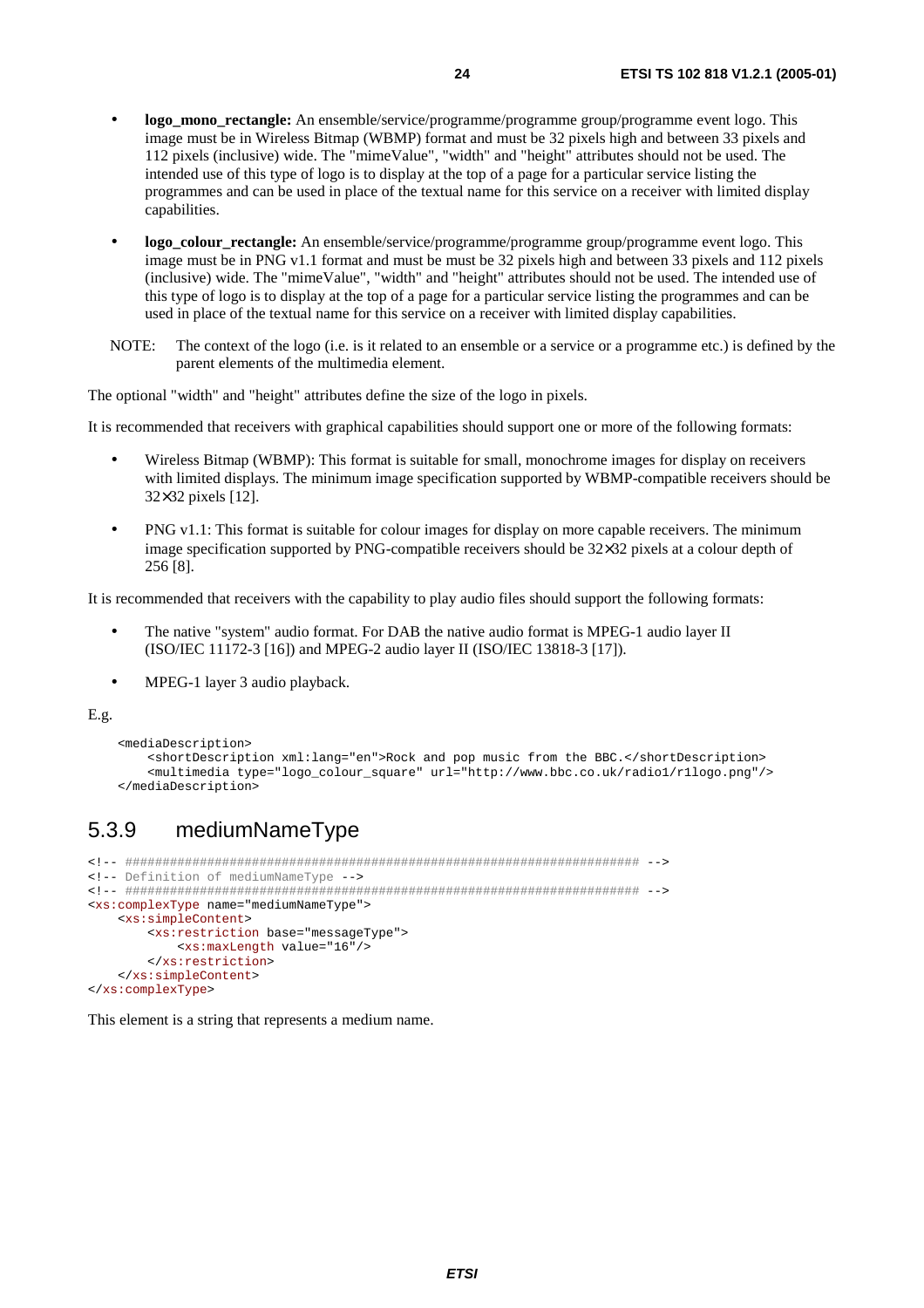#### 5.3.10 memberOfType

```
<!-- ##################################################################### --> 
<!-- Definition of memberOfType --> 
<!-- ##################################################################### --> 
<xs:complexType name="memberOfType"> 
     <xs:attribute name="id" type="CRIDType" use="required"/> 
     <xs:attribute name="index" type="xs:positiveInteger" use="optional"/> 
</xs:complexType>
```
This indicates which group this element belongs to. The "id" attribute refers to the id of a group element (see clause 5.2.4). The "index" attribute is an index for the item within the specified group. This would be used, for example, to specify an episode number for a programme in a series

#### E.g.

```
 <memberOf id="crid://www.bbc.co.uk /G123456" index="206"/>
```
#### 5.3.11 messageType

```
<!-- ##################################################################### --> 
<!-- Definition of messageType --> 
<!-- ##################################################################### --> 
<xs:complexType name="messageType" abstract="true"> 
     <xs:simpleContent> 
         <xs:extension base="xs:string"> 
             <xs:attribute ref="xml:lang" use="optional" default="en"/> 
         </xs:extension> 
     </xs:simpleContent> 
</xs:complexType>
```
This is an abstract element for textual elements that have an optional language attribute.

### 5.3.12 programmeType

```
 <!-- ##################################################################### --> 
     <!-- Definition of programmeType --> 
     <!-- ##################################################################### --> 
     <xs:complexType name="programmeType"> 
         <xs:sequence> 
             <xs:group ref="scheduleNameGroup" maxOccurs="unbounded"/> 
             <xs:element name="location" type="locationType" maxOccurs="unbounded"/> 
             <xs:element name="mediaDescription" type="mediaDescriptionType" minOccurs="0" 
maxOccurs="unbounded"/> 
             <xs:element name="genre" type="genreType" minOccurs="0" maxOccurs="unbounded"/> 
             <xs:element name="CA" type="CAType" minOccurs="0"/> 
             <xs:element name="keywords" type="keywordsType" minOccurs="0"/> 
             <xs:element name="memberOf" type="memberOfType" minOccurs="0" maxOccurs="unbounded"/> 
             <xs:element name="link" type="linkType" minOccurs="0" maxOccurs="unbounded"/> 
             <xs:element name="programmeEvent" minOccurs="0" maxOccurs="unbounded"> 
                 <xs:complexType> 
                      <xs:sequence> 
                          <xs:group ref="scheduleNameGroup" maxOccurs="unbounded"/> 
                          <xs:element name="location" type="locationType" maxOccurs="unbounded"/> 
                          <xs:element name="mediaDescription" type="mediaDescriptionType" 
minOccurs="0" maxOccurs="unbounded"/> 
                          <xs:element name="genre" type="genreType" minOccurs="0" 
maxOccurs="unbounded"/> 
                          <xs:element name="CA" type="CAType" minOccurs="0"/> 
                          <xs:element name="keywords" type="keywordsType" minOccurs="0" 
maxOccurs="unbounded"/> 
                          <xs:element name="memberOf" type="memberOfType" minOccurs="0" 
maxOccurs="unbounded"/> 
                          <xs:element name="link" type="linkType" minOccurs="0" 
maxOccurs="unbounded"/> 
                      </xs:sequence> 
                      <xs:attribute name="shortId" type="ShortCRIDType" use="required"/> 
                      <xs:attribute name="id" type="CRIDType" use="optional"/> 
                     <xs:attribute name="version" type="xs:integer"/> 
                      <xs:attribute name="recommendation" type="recommendationType" default="no"/> 
                      <xs:attribute name="broadcast" type="broadcastType" default="on-air"/> 
                      <xs:attribute ref="xml:lang" use="optional" default="en"/> 
                 </xs:complexType>
```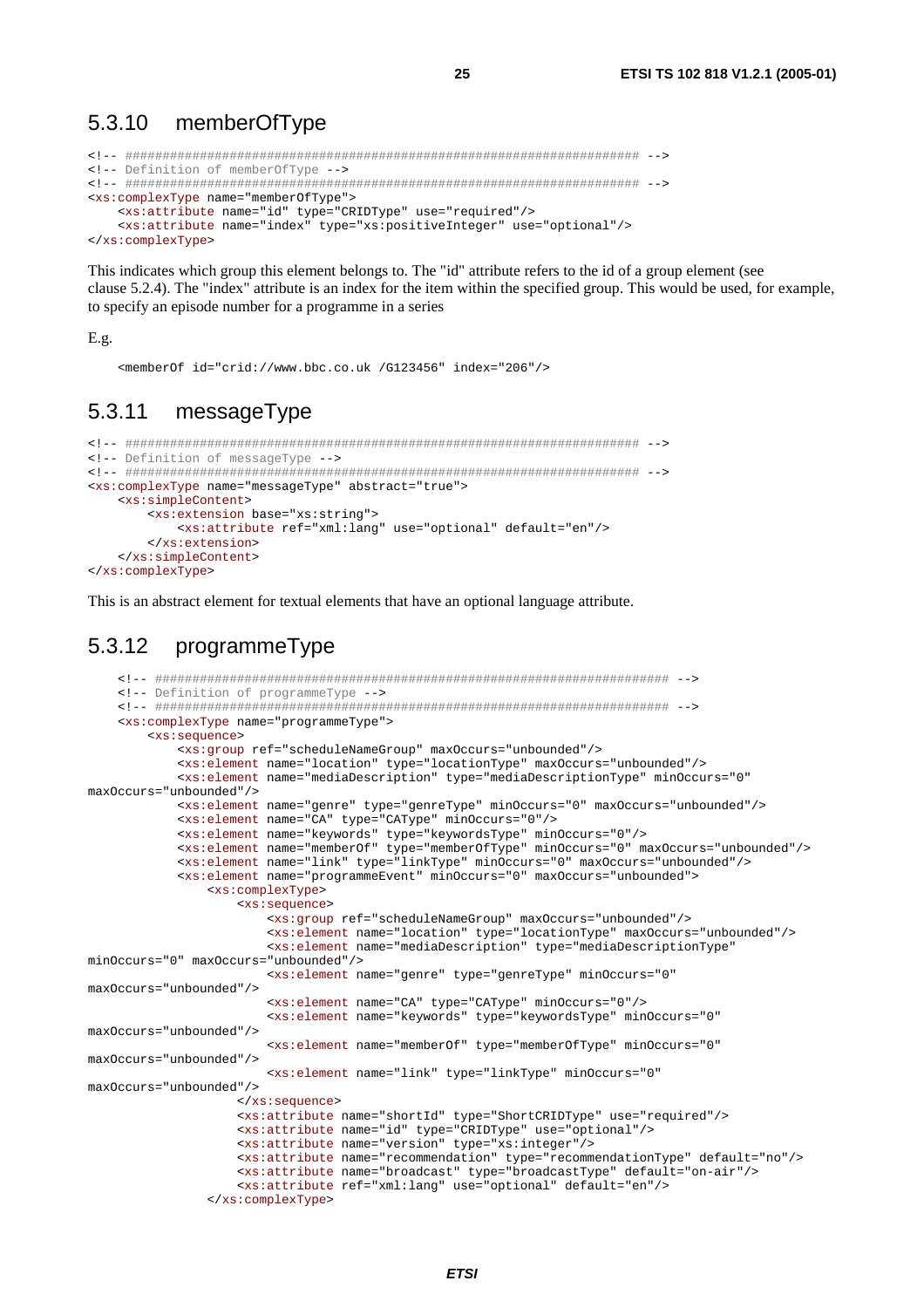```
 </xs:element> 
     </xs:sequence> 
     <xs:attribute name="shortId" type="ShortCRIDType" use="required"/> 
     <xs:attribute name="id" type="CRIDType" use="optional"/> 
     <xs:attribute name="version" type="xs:integer"/> 
     <xs:attribute name="recommendation" type="recommendationType" default="no"/> 
     <xs:attribute name="broadcast" type="broadcastType" default="on-air"/> 
     <xs:attribute name="bitrate" type="xs:nonNegativeInteger"/> 
     <xs:attribute ref="xml:lang" use="optional" default="en"/> 
 </xs:complexType>
```
This is used to describe and locate a programme. Where individual programmes vary from the default service bitrate, the highest bitrate that the programme broadcasts at can be indicated in the "bitrate" attribute. The "broadcast" flag can be set to "off-air" to generate "dummy" programmes for when a service is not being broadcast, by default this flag is "on-air" and should not be set. The "xml:lang" indicates the language of the programme, this should normally be used if this is different to the parent service language.

The "programmeEvent" element describes an event within a programme, this can be used to break a programme into sections or to highlight particular sections of the programme.

NOTE: The recommended practice for describing repeated programmes is to have a programme element with more than one location element, each location element specifies one of the programme's instances in time (and/or service).

E.g.

```
 <programme shortId="23456" id="crid://www.bbc.co.uk/81123456" 
        version="1" 
        recommendation="yes" 
        bitrate="160"> 
 …
```
</programme>

### 5.3.13 shortDescriptionType

```
<!-- ##################################################################### --> 
<!-- Definition of shortDescriptionType --> 
<!-- ##################################################################### --> 
<xs:complexType name="shortDescriptionType"> 
     <xs:simpleContent> 
         <xs:restriction base="messageType"> 
             <xs:maxLength value="180"/> 
         </xs:restriction> 
     </xs:simpleContent> 
</xs:complexType>
```
This element is a string that represents a short description.

### 5.3.14 shortNameType

```
<!-- ##################################################################### --> 
<!-- Definition of shortNameType --> 
<!-- ##################################################################### --> 
<xs:complexType name="shortNameType"> 
     <xs:simpleContent> 
         <xs:restriction base="messageType"> 
            <xs:maxLength value="8"/> 
         </xs:restriction> 
     </xs:simpleContent> 
</xs:complexType>
```
This element is a string that represents a short name.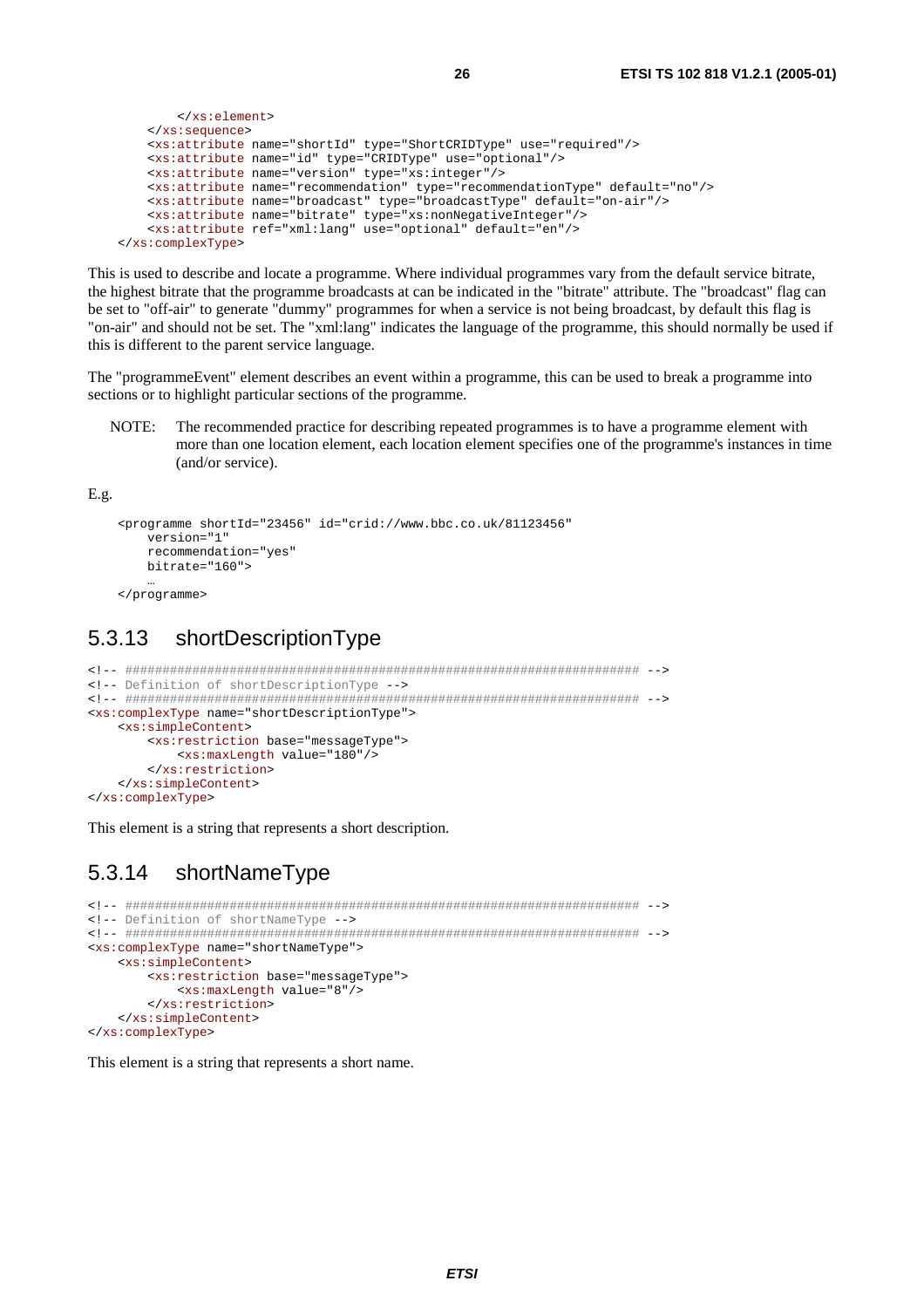#### $5.4$ Schema groups

#### $5.4.1$ descriptionGroup

```
<!-- Definition of descriptionGroup -->
<xs:group name="descriptionGroup">
  <xs:sequence>
     <xs:element name="shortDescription" type="shortDescriptionType" minOccurs="0"
     maxOccurs="unbounded"/>
     <xs:element name="longDescription" type="longDescriptionType" minOccurs="0"
     maxOccurs="unbounded"</xs:sequence>
</xs:group>
```
27

The represents shortDescription and/or longDescription elements.

#### 542 scheduleNameGroup

```
<!-- Definition of scheduleNameGroup -->
<xs:group name="scheduleNameGroup">
  <xs:sequence>
    <xs:element name="shortName" type="shortNameType" minOccurs="0" maxOccurs="unbounded"/>
    <xs:element name="mediumName" type="mediumNameType" maxOccurs="unbounded"/>
    <xs:element name="longName" type="longNameType" minOccurs="0" maxOccurs="unbounded"/>
  \langle xs:sequence>
</xs:group>
```
This represents shortName, mediumName, and longName elements where mediumName must occur at least once.

#### 543 serviceNameGroup

```
<!-- Definition of serviceNameGroup -->
<xs:group name="serviceNameGroup">
  <xs:sequence>
    <xs:element name="shortName" type="shortNameType" maxOccurs="unbounded"/>
    <xs:element name="mediumName" type="mediumNameType" maxOccurs="unbounded"/>
    <xs:element name="longName" type="longNameType" minOccurs="0" maxOccurs="unbounded"/>
  </xs:sequence>
</xs:group>
```
This represents shortName, mediumName, and longName elements where both shortName and mediumName must occur at least once.

#### **Schedules** 6

#### $6.1$ dabLanguage

```
<!-- Declaration of element dabLanguage -->
<xs:element name="dabLanguage" type="epg:dabLanguageType"/>
```
This defines the language of an element.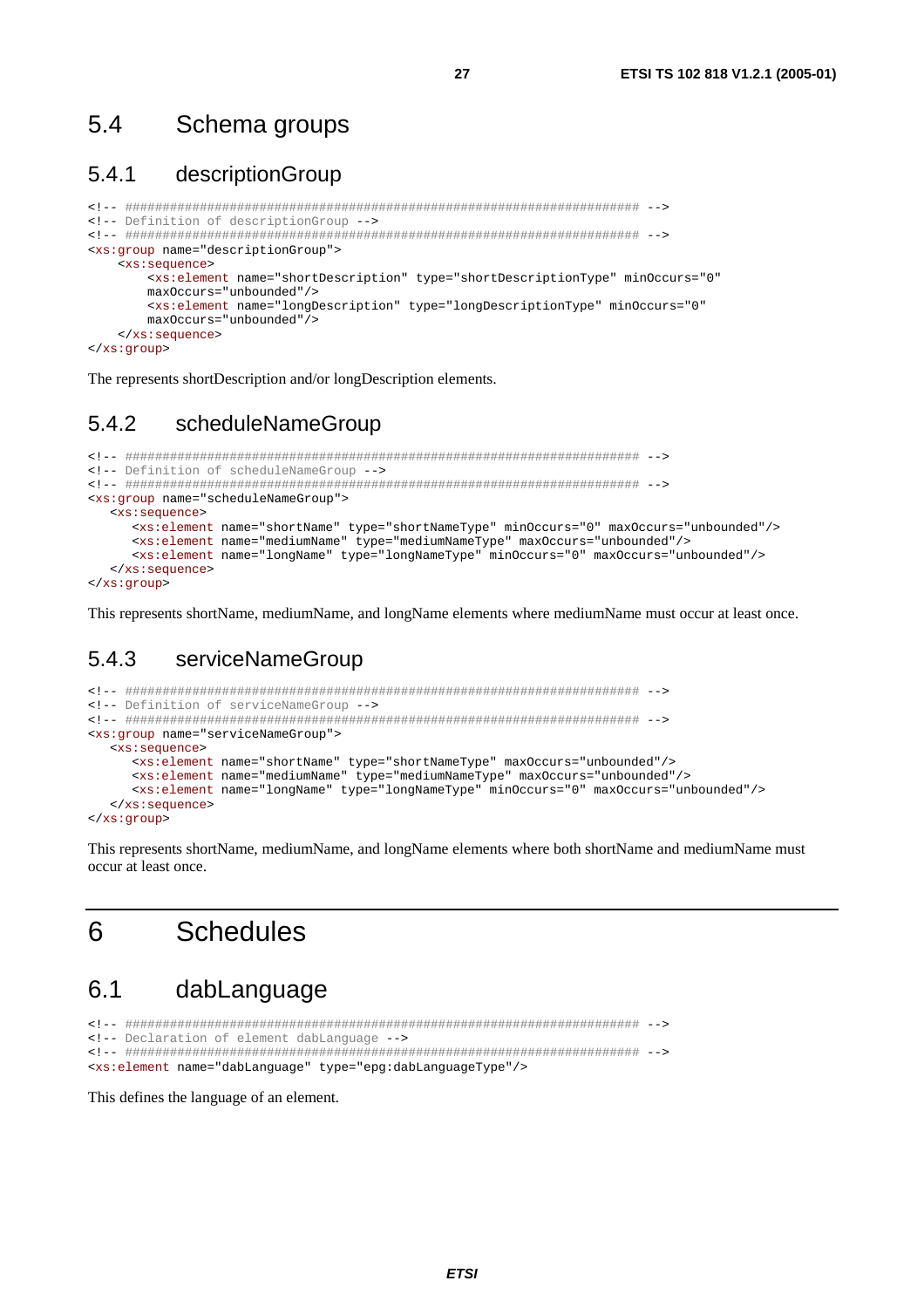$6.2$ epg <!-- Declaration of element epg --> <xs:element name="epq"> <xs:complexType> <xs:choice minOccurs="0" maxOccurs="unbounded"> <xs:element name="programmeGroups" minOccurs="0" maxOccurs="unbounded"> <xs:complexType> <xs:sequence> <xs:element name="programmeGroup" maxOccurs="unbounded"> <xs:complexType> <xs:sequence> <xs:group ref="epq:scheduleNameGroup" max0ccurs="unbounded"/> <xs:element name="mediaDescription" type="epg:mediaDescriptionType" minOccurs="0" maxOccurs="unbounded"/> <xs:element name="genre" type="epg:genreType" minOccurs="0" maxOccurs="unbounded"/> <xs:element name="keywords" type="epg:keywordsType"  $minOccurs="0"$ /> <xs:element name="memberOf" type="epq:memberOfType" minOccurs="0" maxOccurs="unbounded"/> <xs:element name="link" type="epg:linkType" minOccurs="0" maxOccurs="unbounded"/> </xs:sequence> <xs:attribute name="shortId" type="epq:ShortCRIDType"  $\frac{1}{2}$ <xs:attribute name="id" type="epg:CRIDType" use="optional"/> <xs:attribute name="version" type="xs:integer"/> <xs:attribute name="type"> <xs:simpleType> <xs:restriction base="xs:NMTOKEN"> <xs:enumeration value="series"/> <xs:enumeration value="show"/> <xs:enumeration value="programConcept"/> <xs:enumeration value="magazine"/> <xs:enumeration value="programCompilation"/> <xs:enumeration value="otherCollection"/> <xs:enumeration value="otherChoice"/> <xs:enumeration value="topic"/> </xs:restriction> </xs:simpleType> </xs:attribute> <xs:attribute name="numOfItems" type="xs:positiveInteger"/> </xs:complexType> </xs:element> </xs:sequence> <xs:attribute name="version" type="xs:integer"/> <xs'attribute name="creationTime" type="epg:timePointType"/> <xs:attribute name="originator" type="epg:originatorType"/> </xs:complexType>  $\langle x s : \text{element} \rangle$ <xs:element name="schedule" minOccurs="0" maxOccurs="unbounded"> <xs:complexType> <xs:sequence> <xs:element name="scope" minOccurs="0"> <xs:complexType> <xs:sequence> <xs:element name="serviceScope" minOccurs="0" max0ccurs="unbounded"> <xs:complexType> <xs:attribute name="id" type="epg:dabIDType" use="required"/> </xs:complexType>  $\langle xs :$ element>  $\langle x s : \text{sequence} \rangle$ <xs:attribute name="startTime" type="epg:timePointType" use="required"/> <xs:attribute name="stopTime" type="epq:timePointType"  $use="remired'/$ </xs:complexType> </xs:element> <xs:element name="programme" type="epg:programmeType" maxOccurs="unbounded"/>  $\langle xs : \text{sequence} \rangle$ 

28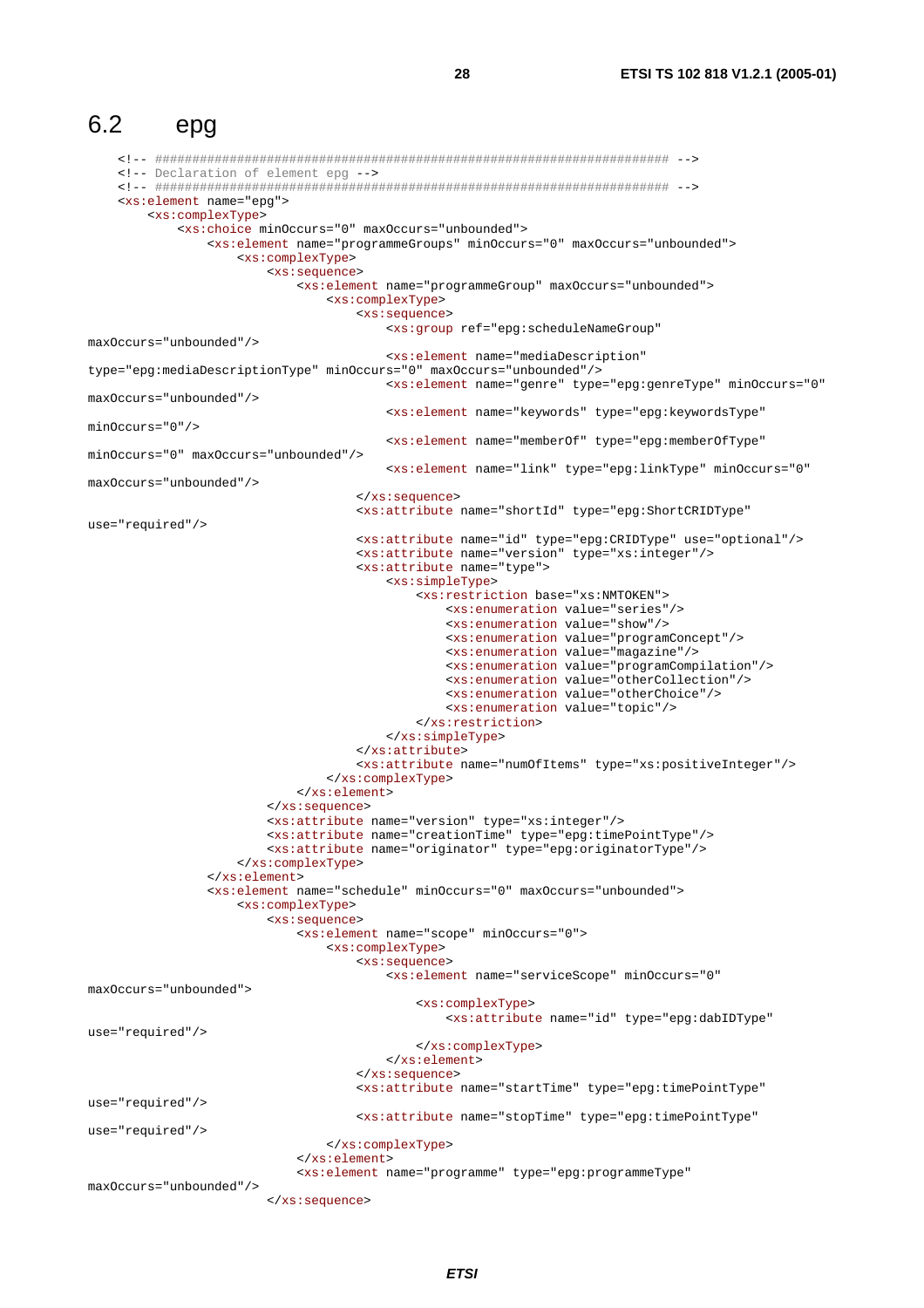```
 <xs:attribute name="version" type="xs:integer"/> 
                           <xs:attribute name="creationTime" type="epg:timePointType"/> 
                           <xs:attribute name="originator" type="epg:originatorType"/> 
                      </xs:complexType> 
                  </xs:element> 
                  <xs:element name="programme" type="epg:programmeType" minOccurs="0" 
maxOccurs="unbounded"/> 
                  <xs:element name="alternateSource" minOccurs="0" maxOccurs="unbounded"> 
                      <xs:complexType> 
                           <xs:attribute name="protocol" default="URL"> 
                               <xs:simpleType> 
                                   <xs:restriction base="xs:NMTOKEN"> 
                                        <xs:enumeration value="DAB"/> 
                                        <xs:enumeration value="URL"/> 
                                   </xs:restriction> 
                               </xs:simpleType> 
                           </xs:attribute> 
                           <xs:attribute name="type" default="identical"> 
                               <xs:simpleType> 
                                   <xs:restriction base="xs:NMTOKEN"> 
                                        <xs:enumeration value="more"/> 
                                        <xs:enumeration value="less"/> 
                                        <xs:enumeration value="similar"/> 
                                        <xs:enumeration value="identical"/> 
                                   </xs:restriction> 
                               </xs:simpleType> 
                           </xs:attribute> 
                           <xs:attribute name="url" type="epg:urlType" use="required"/> 
                      </xs:complexType> 
                  </xs:element> 
              </xs:choice> 
              <xs:attribute name="system" type="epg:systemType" default="DAB"/> 
         </xs:complexType> 
     </xs:element>
```
The "epg" element is the root element of an EPG schedule. It may contain schedule, programme or group information elements in any order.

The "programmeGroups" element is used as a container for group elements. The "creationTime" attribute indicates the time at which this group was generated and the "originator" attribute is used to indicate the originator of the group.

The "programmeGroup" element is used to describe a grouping of programmes, programme events or other groups. The "numOfItems" is a positive integer field that indicates the total number of items in this group. The "type" attribute indicates the type of the grouping.

- **series:** an ordered or unordered collection of programmes that is shown in a sequence (e.g. "The News Quiz" season 1).
- **show:** a programme theme that is typically associated with a collection of series (e.g. all episodes of "The News Quiz").
- **programConcept:** the editorial concept for a programme from which specific programme versions have been derived (e.g. the concept of "Blood Runner" as opposed to "Blood Runner - The Director's Cut" as a specific version of that concept).
- **magazine:** a collection of individual programmes that are shown as a group because they are editorially coherent (e.g. a general sports programme with individual sub-programmes covering different events).
- **topic:** a collection of programmes on a particular topic or theme.
- **programCompilation:** a collection of programmes that is used to allow segments from multiple programmes to be combined in segment groups.
- **otherCollection:** can be used for any group not defined in the preceding list where all members of the group should be acquired if the group is selected. For example, a group of channel highlights or recommendations.
- **otherChoice:** can be used for any group not defined in the list above where only one member of the group should be acquired if the group is selected.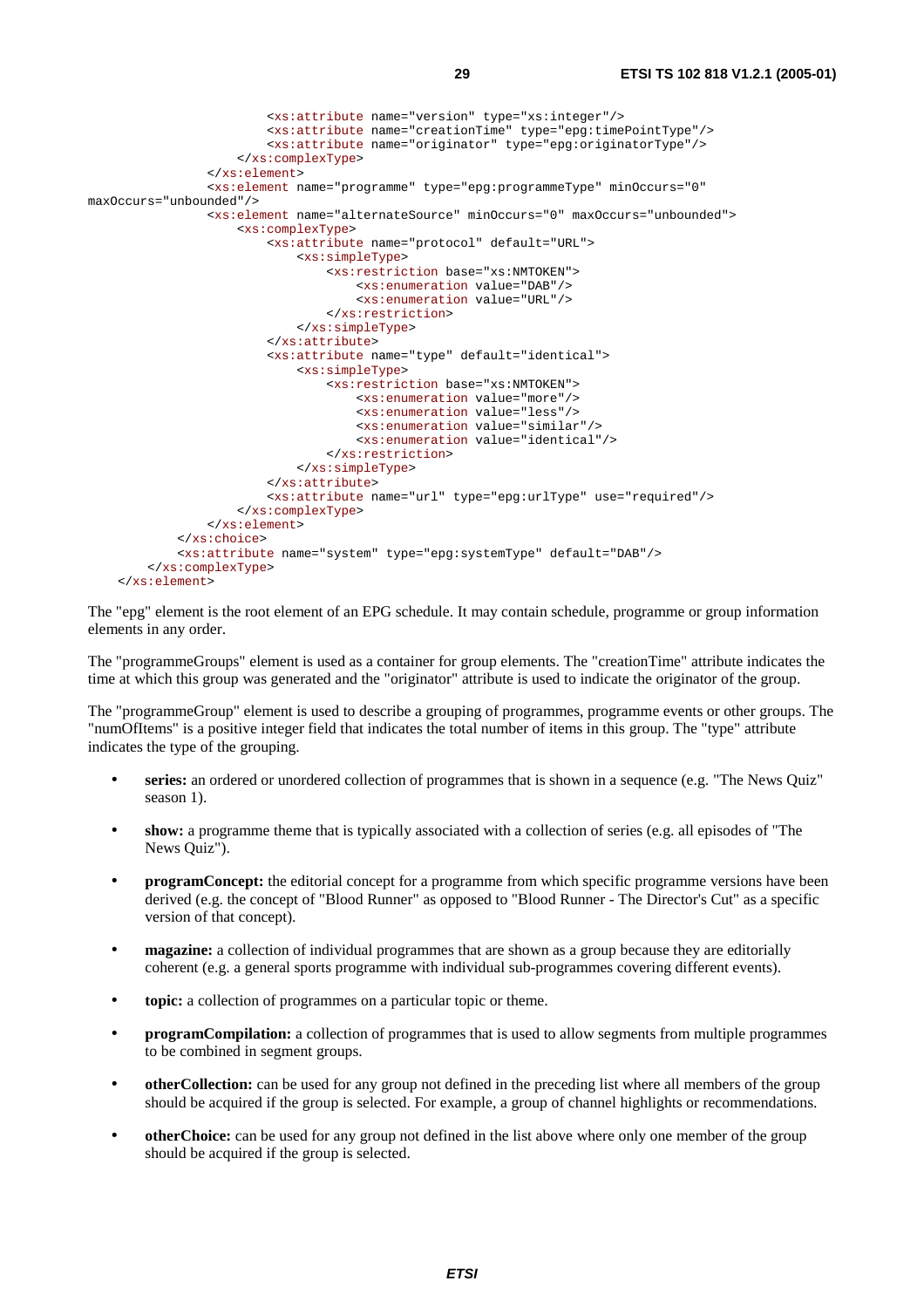Programme, programmeEvent and group elements all point 'upwards' to their parent group/s using the memberOf element. The "numOfItems" attribute of a group element can be used by a client-side application to determine when all the items in a group have been found.

The "schedule" element allows programmes to be identified within a given time period. The "scope" element is used to indicate the time period covered by this schedule, from the billed start time of the first programme to the billed end time of the last programme. The "serviceScope" element is used to indicate the services covered by this schedule. The "time" data type indicates the time at which this schedule was generated and the "originator" attribute is used to indicate the originator of the schedule.

NOTE: For contiguous schedules the stop time of a schedule should be equal to the start time of the next schedule.

The "alternateSource" element is used to indicate whether this or related EPG data is available elsewhere. The "url" attribute identifies the location of this data and the "type" attribute indicates if there is more, less, equivalent or identical schedule information at the alternate location.

E.g.

```
<epg system=DAB"> 
     <groups version="1" creationTime="2001-02-28T00:00:00" originator="BBC"> 
         <group shortId="100" id="crid://www.bbc.co.uk/WomansHour" 
             version="1" 
             type="magazine" 
             numOfItems="5"> 
 … 
         </group> 
     </groups> 
     <schedule version="1" creationTime="2001-02-28T00:00:00" originator="BBC"> 
         <scope startTime="2001-03-01T00:00:00" stopTime="2001-03-02T00:00:00"> 
            -<br><serviceScope id="e1.ce15.e1c221.0"/>
         </scope> 
 … 
     </schedule>
```
 <alternateSource type="more" url="http://www.bbc.co.uk/whatson/radio4/xml/"/> </epg>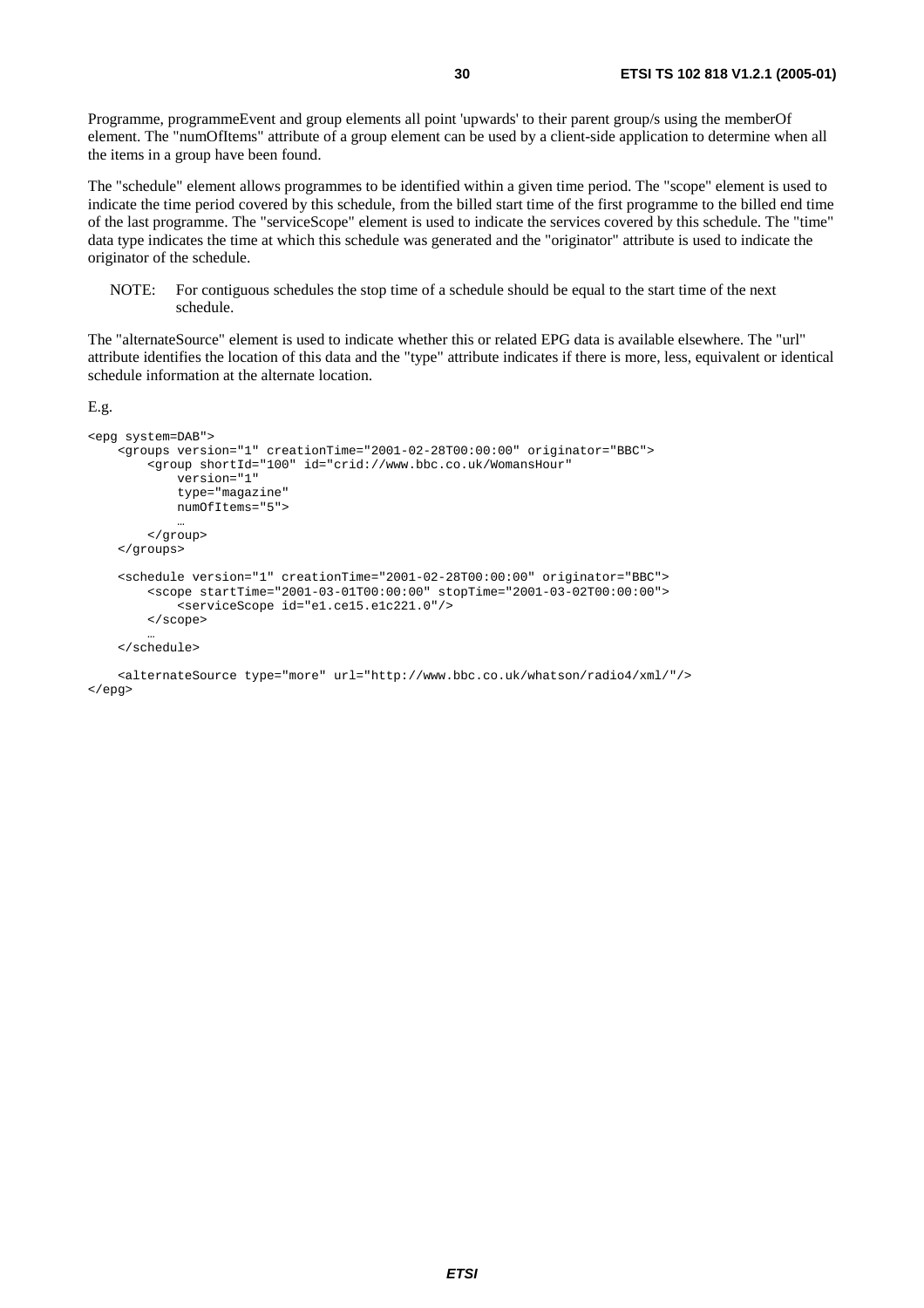## 7 Service Information

### 7.1 serviceInformation

```
<xs:element name="serviceInformation"> 
     <xs:complexType> 
         <xs:sequence> 
             <xs:element name="ensemble" maxOccurs="unbounded"> 
                 <xs:complexType> 
                      <xs:sequence> 
                          <xs:group ref="epg:serviceNameGroup" maxOccurs="unbounded"/> 
                          <xs:element name="frequency" minOccurs="0" maxOccurs="unbounded"> 
                               <xs:complexType> 
                                   <xs:attribute name="type" default="primary"> 
                                       <xs:simpleType> 
                                           <xs:restriction base="xs:NMTOKEN"> 
                                                <xs:enumeration value="primary"/> 
                                                <xs:enumeration value="alternative"/> 
                                           </xs:restriction> 
                                       </xs:simpleType> 
                                   </xs:attribute> 
                                   <xs:attribute name="kHz" type="xs:nonNegativeInteger"/> 
                              </xs:complexType> 
                          </xs:element> 
                         <xs:element name="mediaDescription" type="epg:mediaDescriptionType" 
                         minOccurs="0" maxOccurs="unbounded"/> 
                          <xs:element name="CA" type="epg:CAType" minOccurs="0"/> 
                          <xs:element name="keywords" type="epg:keywordsType" minOccurs="0"/> 
                         <xs:element name="link" type="epg:linkType" minOccurs="0" 
                         maxOccurs="unbounded"/> 
                          <xs:element name="service" minOccurs="0" maxOccurs="unbounded"> 
                              <xs:complexType> 
                                   <xs:sequence> 
                                     <xs:element name="serviceID" minOccurs="1" maxOccurs="unbounded"> 
                                            <xs:complexType> 
                                               <xs:attribute name="id" type="epg:dabIDType" 
                                               use="required"/> 
                                                <xs:attribute name="type" default="primary"> 
                                                    <xs:simpleType> 
                                                        <xs:restriction base="xs:NMTOKEN"> 
                                                            <xs:enumeration value="primary"/> 
                                                            <xs:enumeration value="secondary"/> 
                                                        </xs:restriction> 
                                                    </xs:simpleType> 
                                                </xs:attribute> 
                                           </xs:complexType> 
                                       </xs:element> 
                                       <xs:group ref="epg:serviceNameGroup" maxOccurs="unbounded"/> 
                                      <xs:element name="mediaDescription" 
                                      type="epg:mediaDescriptionType" minOccurs="0" 
                                      maxOccurs="unbounded"/> 
                                      <xs:element name="genre" type="epg:genreType" minOccurs="0" 
                                      maxOccurs="unbounded"/> 
                                      <xs:element name="epgLanguage" type="epg:dabLanguageType" 
                                      minOccurs="0" maxOccurs="unbounded"/> 
                                      <xs:element name="CA" type="epg:CAType" minOccurs="0"/> 
                                      <xs:element name="keywords" type="epg:keywordsType" 
                                      minOccurs="0"/> 
                                      <xs:element name="link" type="epg:linkType" minOccurs="0" 
                                      maxOccurs="unbounded"/> 
                                   </xs:sequence> 
                                   <xs:attribute name="version" type="xs:integer"/> 
                                   <xs:attribute name="format" default="audio"> 
                                       <xs:simpleType> 
                                            <xs:restriction base="xs:NMTOKEN"> 
                                                <xs:enumeration value="audio"/> 
                                                <xs:enumeration value="DLS"/> 
                                                <xs:enumeration value="MOTSlideshow"/> 
                                                <xs:enumeration value="MOTBWS"/> 
                                                <xs:enumeration value="TPEG"/> 
                                                <xs:enumeration value="DGPS"/> 
                                                <xs:enumeration value="proprietary"/> 
                                           </xs:restriction> 
                                       </xs:simpleType> 
                                   </xs:attribute>
```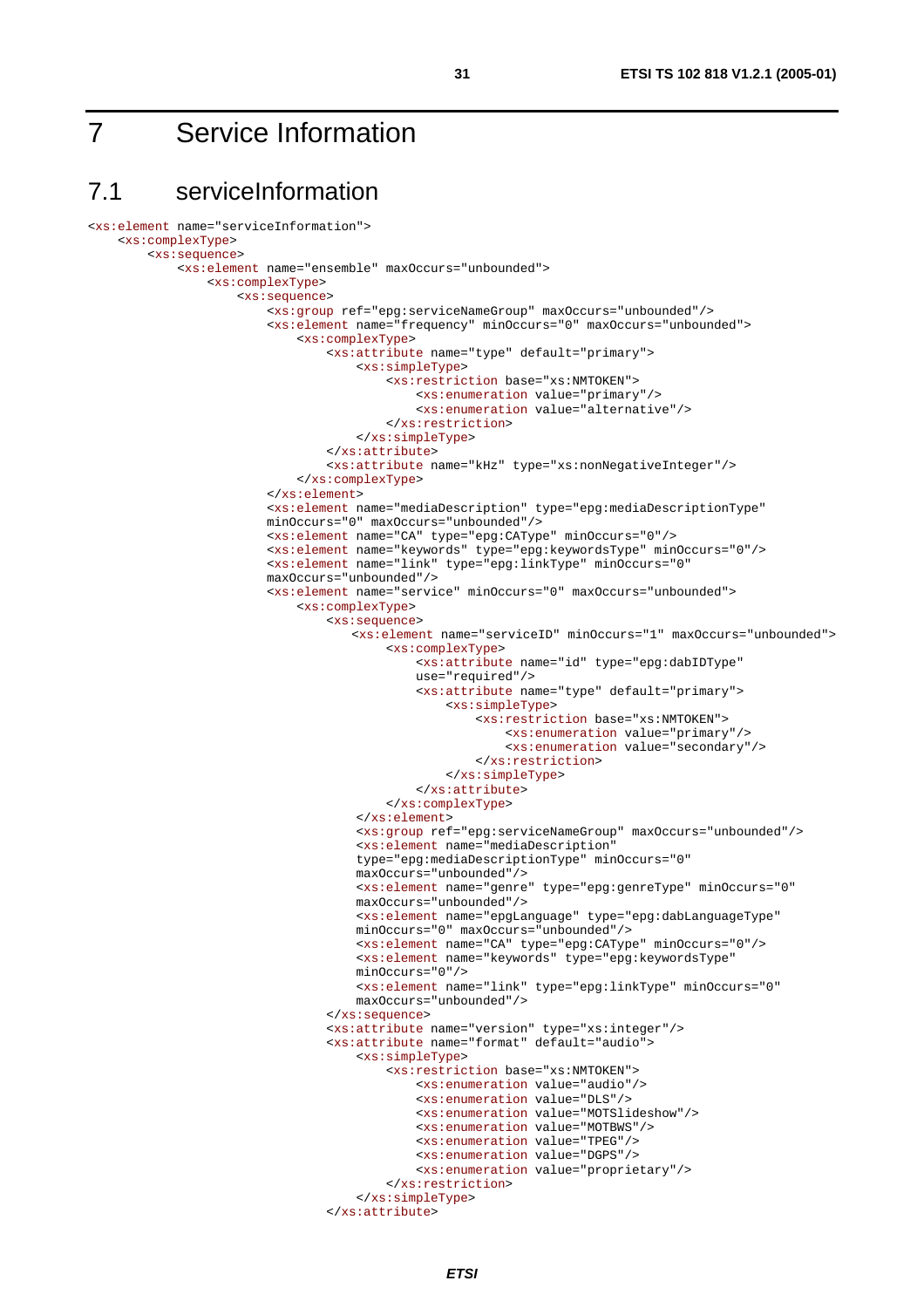```
 <xs:attribute name="bitrate" type="xs:nonNegativeInteger"/> 
                             </xs:complexType> 
                         </xs:element> 
                     </xs:sequence> 
                     <xs:attribute name="id" type="epg:ensembleIDType" use="required"/> 
                     <xs:attribute name="version" type="xs:integer"/> 
                 </xs:complexType> 
             </xs:element> 
         </xs:sequence> 
         <xs:attribute name="version" type="xs:integer"/> 
         <xs:attribute name="creationTime" type="epg:timePointType"/> 
 <xs:attribute name="originator" type="epg:originatorType"/> 
 <xs:attribute name="serviceProvider" type="epg:serviceProviderType"/> 
         <xs:attribute name="system" type="epg:systemType" default="DAB"/> 
    </xs:complexType>
```

```
</xs:element>
```
The "serviceInformation" element is used as a container for ensemble elements. The "creationTime" attribute indicates the time at which this schedule was generated and the "originator" attribute is used to indicate the originator of the schedule. The "serviceProvider" attribute is used to indicate the service provider of the services contained in the EPG.

The "ensemble" element is used to describe and locate a DAB ensemble.

The "frequency" element is used to indicate primary and alternate frequencies for an ensemble. When used, there must be a maximum of 1 primary frequency element per ensemble. The "kHz" attribute gives the frequency in kHz.

The "service" element is used to describe a service. The "format" attribute indicates whether the service is audio or alternatively gives the FIG0/13 User Application Type (UATy) for data services. The "type" attribute indicates whether it is a primary or secondary service component. The "bitrate" is only an indication of the bitrate of the service and the actual value may differ from the one here. For services that broadcast at a variety of bitrates, the highest bitrate that they broadcast at should be indicated here. The "epgLanguage" element may be used to describe the language used by the service.

E.g.

```
 <serviceInformation version="1" 
         creationTime="2001-02-28T00:00:00" 
         originator="BBC" 
         serviceProvider="BBC" 
         system="DAB"> 
         <ensemble id="e1.ce15" version="1"> 
              <frequency type="primary" kHz="225648"/> 
              <service version="1" 
                  format="audio" 
                  bitrate="192"> 
                  <serviceID id="e1.ce15.e1c221.0" 
                       type="primary"/> 
man and the contract of the
              </service> 
          </ensemble>
```
</serviceInformation>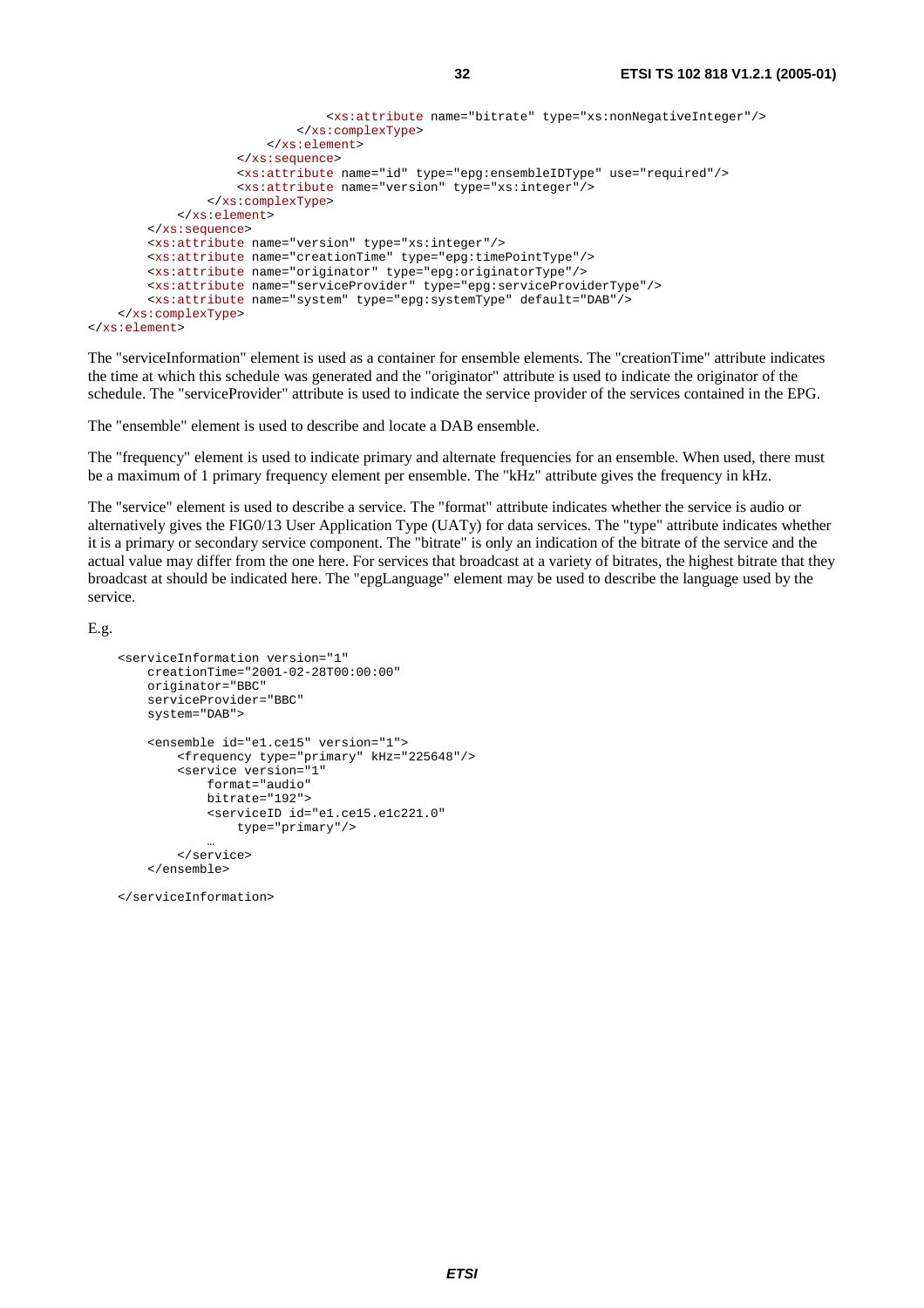## Annex A (normative): URL for postal addresses

This clause defines a URL scheme for defining postal addresses. The format is a URI-compliant and case insensitive string in the form:

 addressuri = "postal:" addressdata addressdata = segment \*("/" segment)  $\begin{array}{rcl}\n\text{segment} & = & * \text{urlchar} \\
\text{urlchar} & = & \text{unreserv}\n\end{array}$ = unreserved | escaped

Either the most generalized part OR the most localized part of the address should come first (depending on the postal scheme practices of the target country), separating each main fragment with a slash ("/"), through the hierarchy until the most localized/generalized resource is reached. unreserved and escaped are defined in RFC 2396 [3].

NOTE: Where "/" is needed as a character in the address (e.g. "20/22 High St") it should be encoded as the hex equivalent (i.e. "%2F").

E.g.

 postal:BBC%20Research%20and%20Development/Kingswood%20Warren/Tadworth/Surrey/KT20%206NP/United%2 0Kingdom/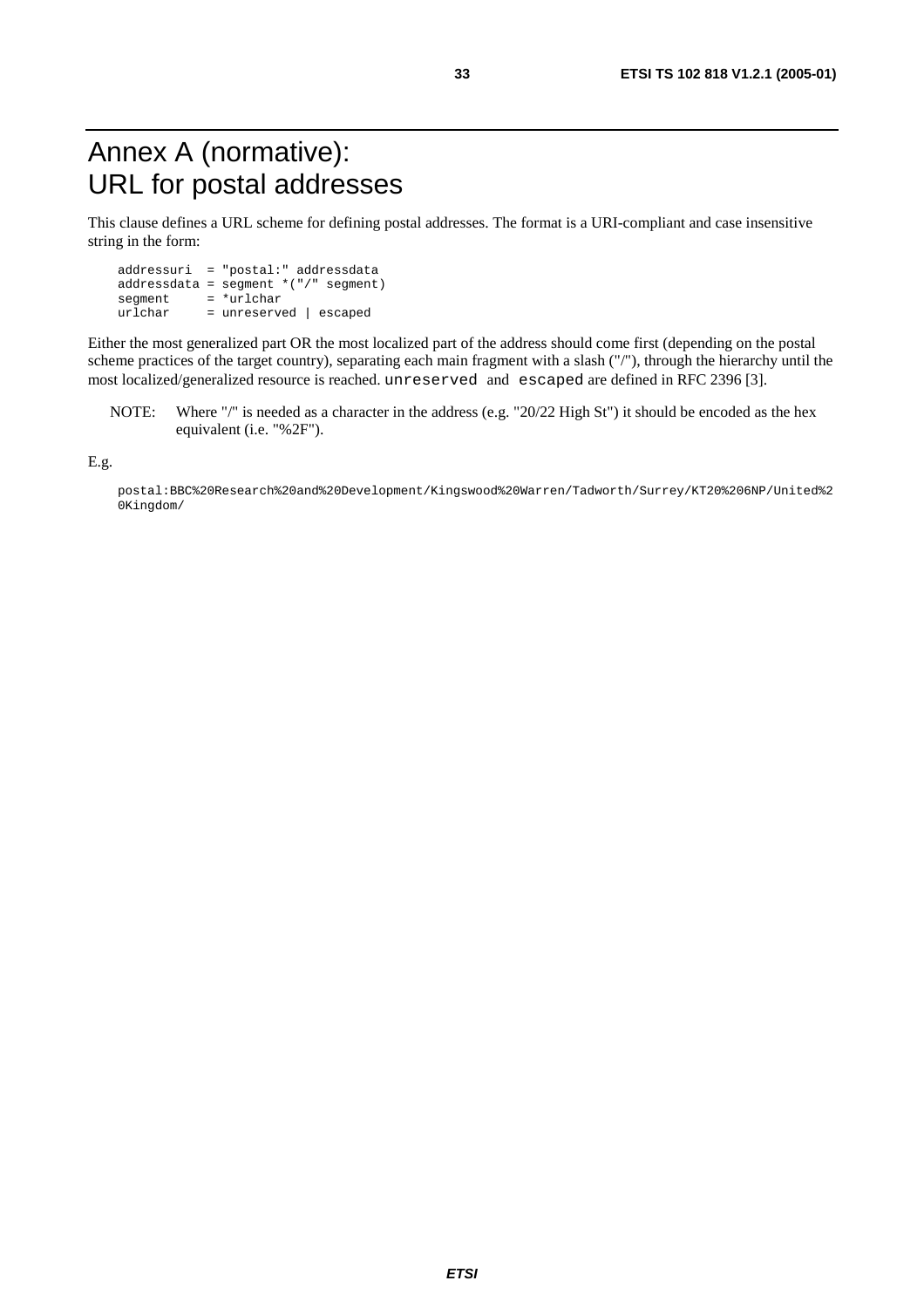## Annex B (normative): URL for DAB addressing

URLs for other content carried within a DAB channel shall be restricted to other objects in the same MOT carousel as the current EPG service. The URL shall consist of the value of the MOT ContentName parameter, excluding the initial 8 bits (i.e. the character data and not the character set indicator). Receivers shall ignore a URL if it does not match a filename within the EPG's MOT carousel.

NOTE: This section may, in the future, be replaced by a reference to a universal DAB URL specification if and when such a specification is released.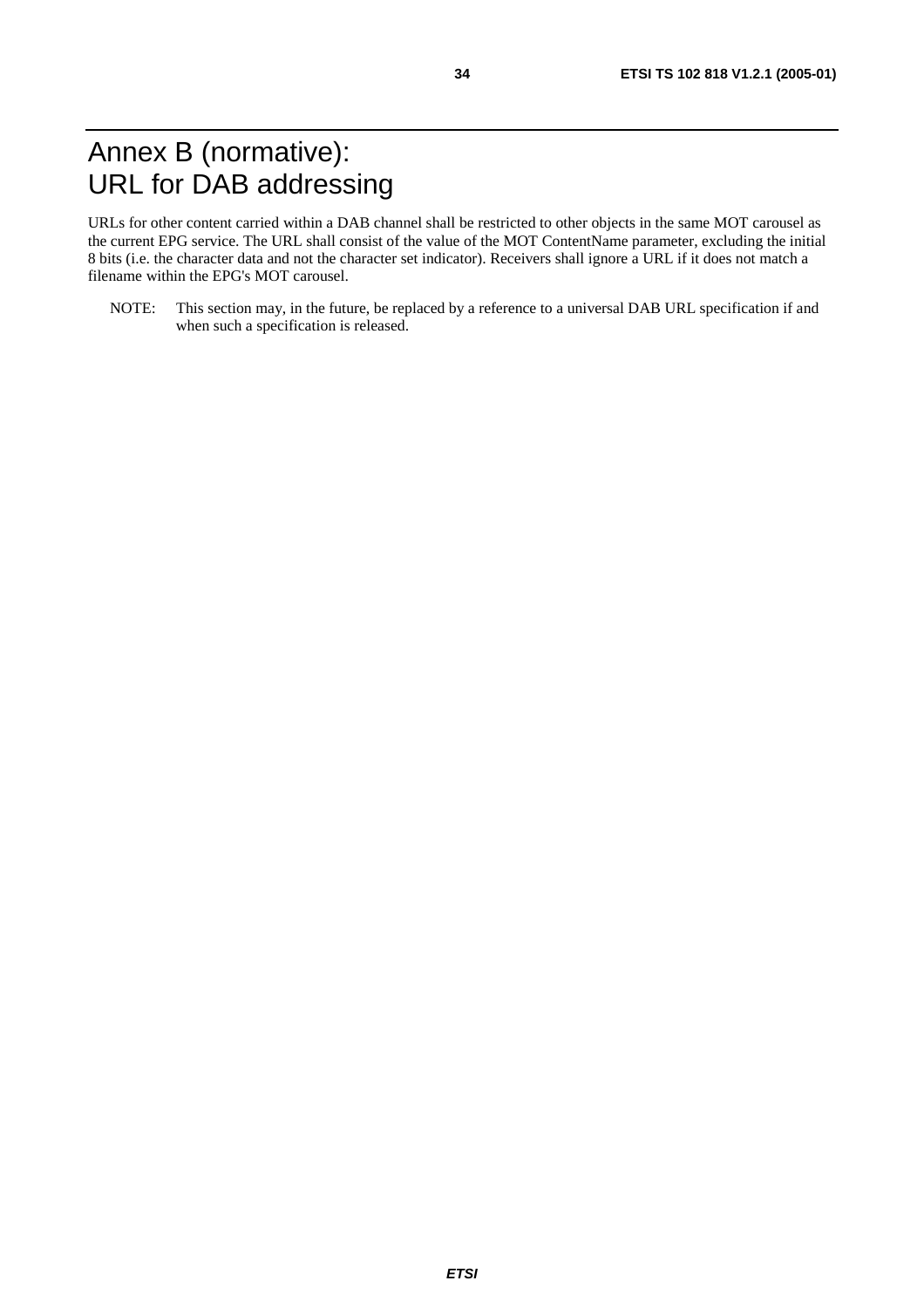## Annex C (informative): Filename conventions

When using file-based schedules the following filename conventions must be used (note that all filenames are case-insensitive).

## C.1 Schedule files

One file per service per day named:

YYYYMMDD\_<ECC>\_<EId>\_<SId>\_<SCIdS>\_PI.xml

Where YYYY represents the year, MM represents the month, DD the day and  $\langle ECC \rangle$ ,  $\langle EId \rangle$ ,  $\langle SId \rangle$  and  $\langle SCldS \rangle$ uniquely identify the service using the form used in the serviceID XML element. This should contain a single <schedule> element and should contain <programme> elements, ordered by start time, for all programmes carried on this service that are billed to start at or between 00:00:00 and 23:59:59 on the date indicated in the filename.

NOTE: The scope element in a schedule indicates the time period covered by the schedule, from the billed start time of the first programme to the billed end time of the last programme.

E.g.

```
 "20020407_e1_ce15_c221_0_PI.xml"
```
## C.2 Service information files

One file per ensemble named:

```
 YYYYMMDD_xxxxxxxx_SI.xml
```
Where YYYY represents the year, MM represents the month, DD the day and xxxxxxxx is a string of up to 8 characters identifying the multiplex. There should be one file per ensemble and this should contain a single <ensemble> element which contains ensemble information and <service> elements for all services in the ensemble described by this EPG service. The information should be valid from the date indicated in the filename.

E.g.

"20020101\_BBC\_SI.xml"

## C.3 Group information files

One file per ensemble named:

```
 YYYYMMDD_xxxxxxxx_GI.xml
```
Where YYYY represents the year, MM represents the month, DD the day and xxxxxxxx is a string of up to 8 characters identifying the multiplex. This should contain a single <groups> element.

E.g.

"20020407\_BBC\_GI.xml"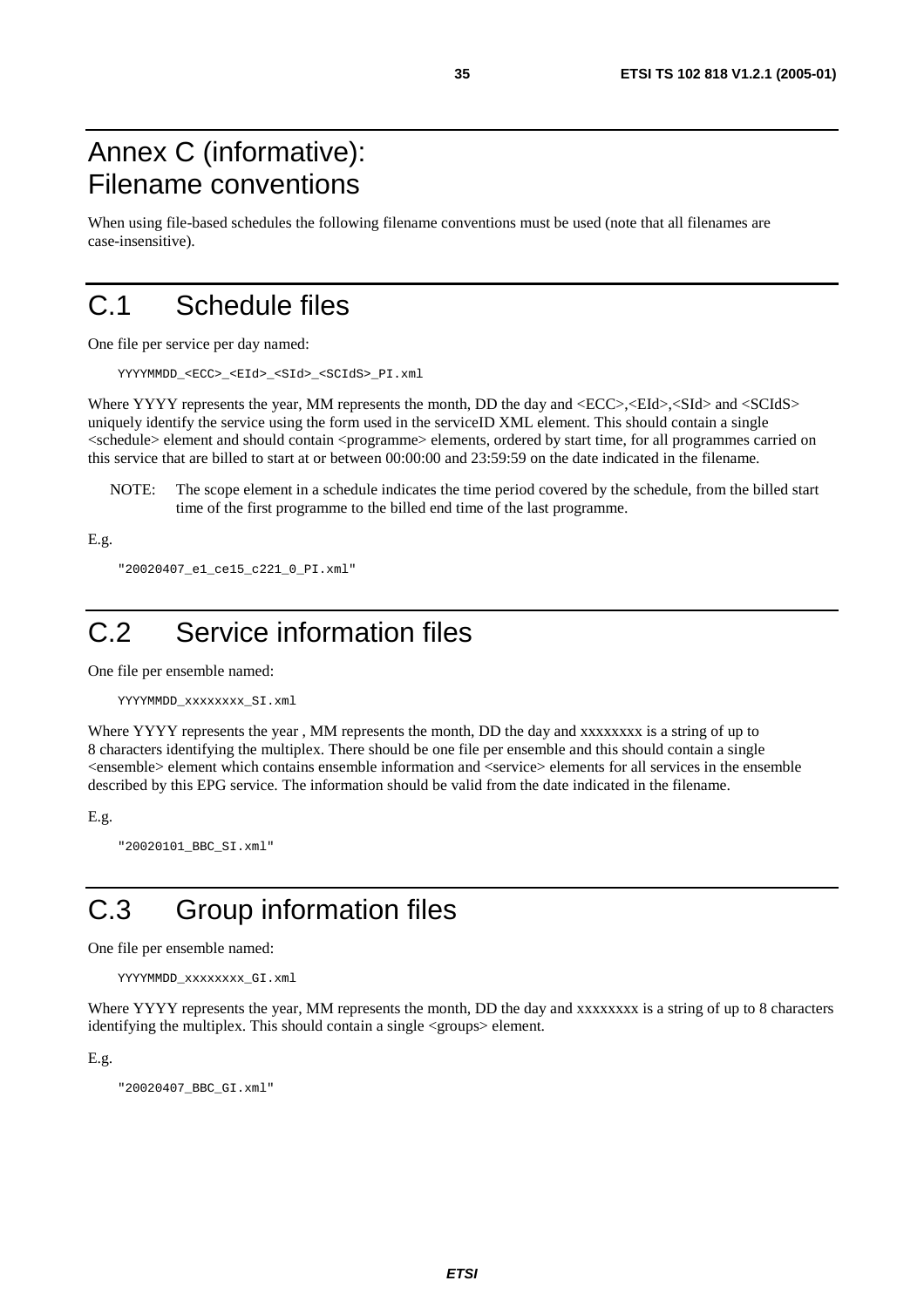## Annex D (normative): epgDataTypes\_11.xsd

```
<?xml version="1.0" encoding="UTF-8"?>
<xs:schema targetNamespace="http://www.worlddab.org/schemas/epg"
xmlns="http://www.worlddab.org/schemas/epq" xmlns:xs="http://www.w3.org/2001/XMLSchema"
elementFormDefault="unqualified" attributeFormDefault="unqualified">
   <xs:import namespace="http://www.w3.org/XML/1998/namespace"
schemaLocation="http://www.w3.org/2001/xml.xsd"/>
   \leq 1 - - - -<!-- Definition of CAType -->
   <xs:complexType name="CAType">
      <xs:sequence>
         <xs: qroup ref="descriptionGroup"/>
         <xs:element name="link" type="linkType" minOccurs="0" maxOccurs="unbounded"/>
      </xs:sequence>
      <xs:attribute name="type" default="none">
         <xs:simpleType>
             <xs:restriction base="xs:NMTOKEN">
                <xs:enumeration value="unspecified"/>
                <xs:enumeration value="none"/>
            </xs:restriction>
         </xs:simpleType>
      </xs:attribute>
   </xs:complexType>
   \leq 1 - - - -<!-- Definition of keywordsType -->
   <xs:complexType name="keywordsType">
      \xixs: \sinh^{-1}<sub>2</sub> Content>
         <xs:restriction base="messageType"/>
      </xs:simpleContent>
   </xs:complexType>
   \langle!-- -->
   <!-- Definition of mediaDescriptionType -->
   <xs:complexType name="mediaDescriptionType">
      <xs:choice>
         <xs:group ref="descriptionGroup"/>
         <xs:element name="multimedia">
             <xs:complexType>
                <xs:attribute name="mimeValue" type="mimeType" use="optional"/>
                <xs:attribute ref="xml:lang" default="en"/>
                <xs:attribute name="url" type="urlType"/>
                <xs:attribute name="type" use="optional">
                   <xs:simpleType>
                      <xs:restriction base="xs:string">
                         <xs:enumeration value="logo_unrestricted"/>
                         <xs:enumeration value="logo_mono_square"/>
                         <xs:enumeration value="logo_colour_square"/>
                         <xs:enumeration value="logo mono rectangle"/>
                         <xs:enumeration value="logo_colour_rectangle"/>
                      </xs:restriction>
                   </xs:simpleType>
                </xs:attribute>
                <xs:attribute name="width" type="xs:nonNegativeInteger"/>
                <xs:attribute name="height" type="xs:nonNegativeInteger"/>
             </xs:complexType>
         \langle x s : \text{element} \rangle</xs:choice>
   </xs:complexType>
   1 - - - -<!-- Definition of locationType -->
   <xs:complexType name="locationType">
      <xs:sequence>
         <xs:element name="time" maxOccurs="unbounded">
            <xs:complexType>
                <xs:attribute name="time" type="timePointType" use="required"/>
```
36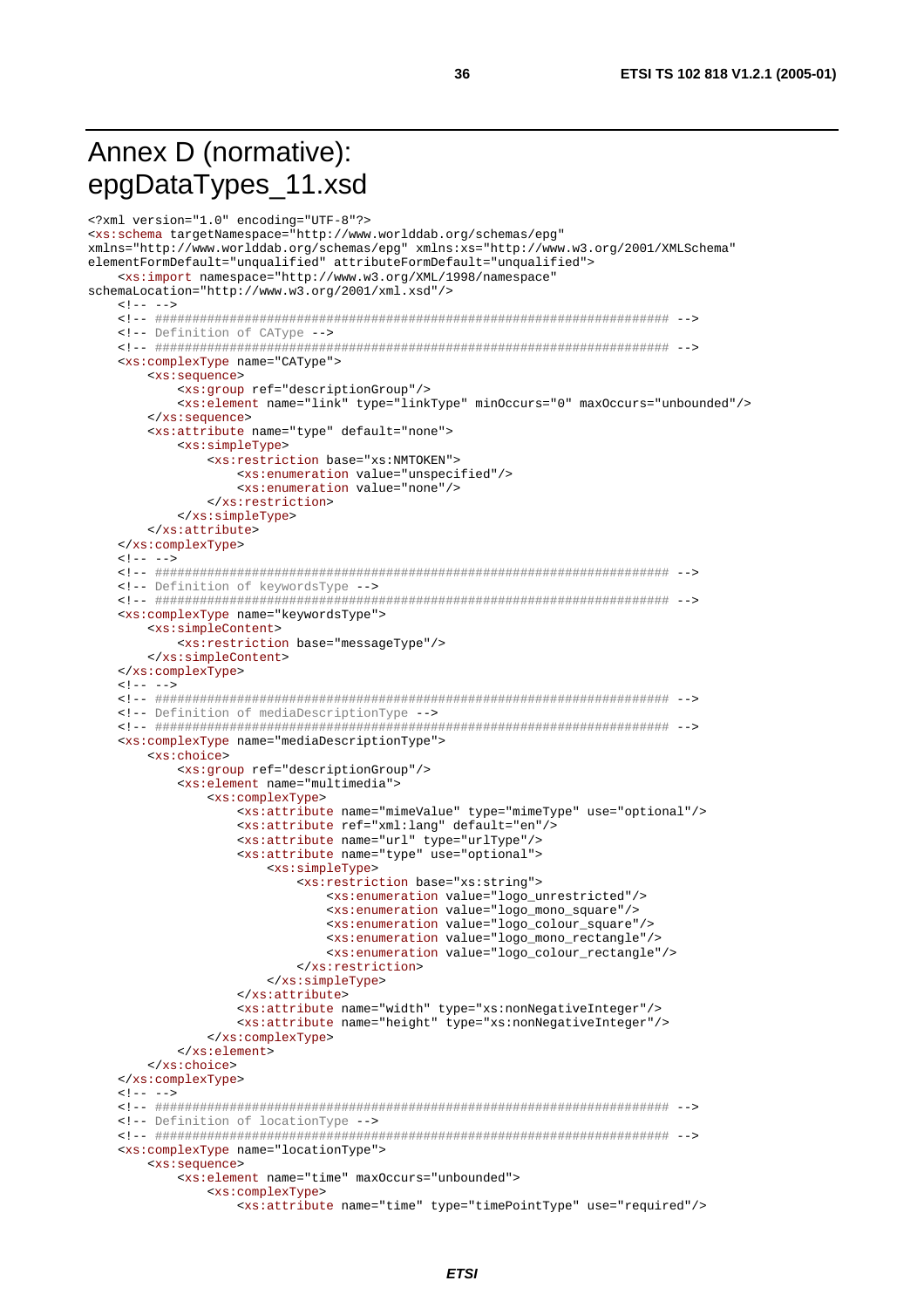```
 <xs:attribute name="duration" type="durationType" use="required"/> 
                  <xs:attribute name="actualTime" type="timePointType"/> 
                  <xs:attribute name="actualDuration" type="durationType"/> 
             </xs:complexType> 
         </xs:element> 
         <xs:element name="bearer" minOccurs="0" maxOccurs="unbounded"> 
              <xs:complexType> 
                  <xs:attribute name="id" type="dabIDType" use="required"/> 
                  <xs:attribute name="trigger" type="triggerType"/> 
             </xs:complexType> 
         </xs:element> 
     </xs:sequence> 
 </xs:complexType> 
 <!-- ##################################################################### --> 
 <!-- Definition of memberOfType --> 
 <!-- ##################################################################### --> 
             <xs:restriction base="xs:string"> 
                 <xs:maxLength value="180"/> 
             </xs:restriction>
```
 $\lt$ ! -- -->

maxOccurs="unbounded"/>

maxOccurs="unbounded"/>

maxOccurs="unbounded"/>

</xs:sequence>

 <xs:complexType name="memberOfType"> <xs:attribute name="shortId" type="ShortCRIDType" use="required"/> <xs:attribute name="id" type="CRIDType" use="optional"/> <xs:attribute name="index" type="xs:positiveInteger" use="optional"/> </xs:complexType>  $\langle$ !-- --> <!-- ##################################################################### --> <!-- Definition of element dabLanguageType--> <!-- ##################################################################### --> <xs:complexType name="dabLanguageType"> <xs:attribute ref="xml:lang" default="en"/> </xs:complexType>  $\leq$   $1 - - - -$  <!-- ##################################################################### --> <!-- Definition of linkType --> <!-- ##################################################################### --> <xs:complexType name="linkType"> <xs:attribute name="url" type="urlType" use="required"/> <xs:attribute name="mimeValue" type="mimeType"/> <xs:attribute ref="xml:lang" default="en"/> <xs:attribute name="description"> <xs:simpleType> </xs:simpleType> </xs:attribute> <xs:attribute name="expiryTime" type="timePointType"/> </xs:complexType>  $\leq$  -- --> <!-- ##################################################################### --> <!-- Definition of programmeType --> <!-- ##################################################################### --> <xs:complexType name="programmeType"> <xs:sequence> <xs:group ref="scheduleNameGroup" maxOccurs="unbounded"/> <xs:element name="location" type="locationType" maxOccurs="unbounded"/> <xs:element name="mediaDescription" type="mediaDescriptionType" minOccurs="0" maxOccurs="unbounded"/> <xs:element name="genre" type="genreType" minOccurs="0" maxOccurs="unbounded"/> <xs:element name="CA" type="CAType" minOccurs="0"/> <xs:element name="keywords" type="keywordsType" minOccurs="0"/> <xs:element name="memberOf" type="memberOfType" minOccurs="0" maxOccurs="unbounded"/> <xs:element name="link" type="linkType" minOccurs="0" maxOccurs="unbounded"/> <xs:element name="programmeEvent" minOccurs="0" maxOccurs="unbounded"> <xs:complexType> <xs:sequence> <xs:group ref="scheduleNameGroup" maxOccurs="unbounded"/> <xs:element name="location" type="locationType" maxOccurs="unbounded"/> <xs:element name="mediaDescription" type="mediaDescriptionType" minOccurs="0" maxOccurs="unbounded"/> <xs:element name="genre" type="genreType" minOccurs="0" maxOccurs="unbounded"/> <xs:element name="CA" type="CAType" minOccurs="0"/> <xs:element name="keywords" type="keywordsType" minOccurs="0"

<xs:element name="link" type="linkType" minOccurs="0"

<xs:element name="memberOf" type="memberOfType" minOccurs="0"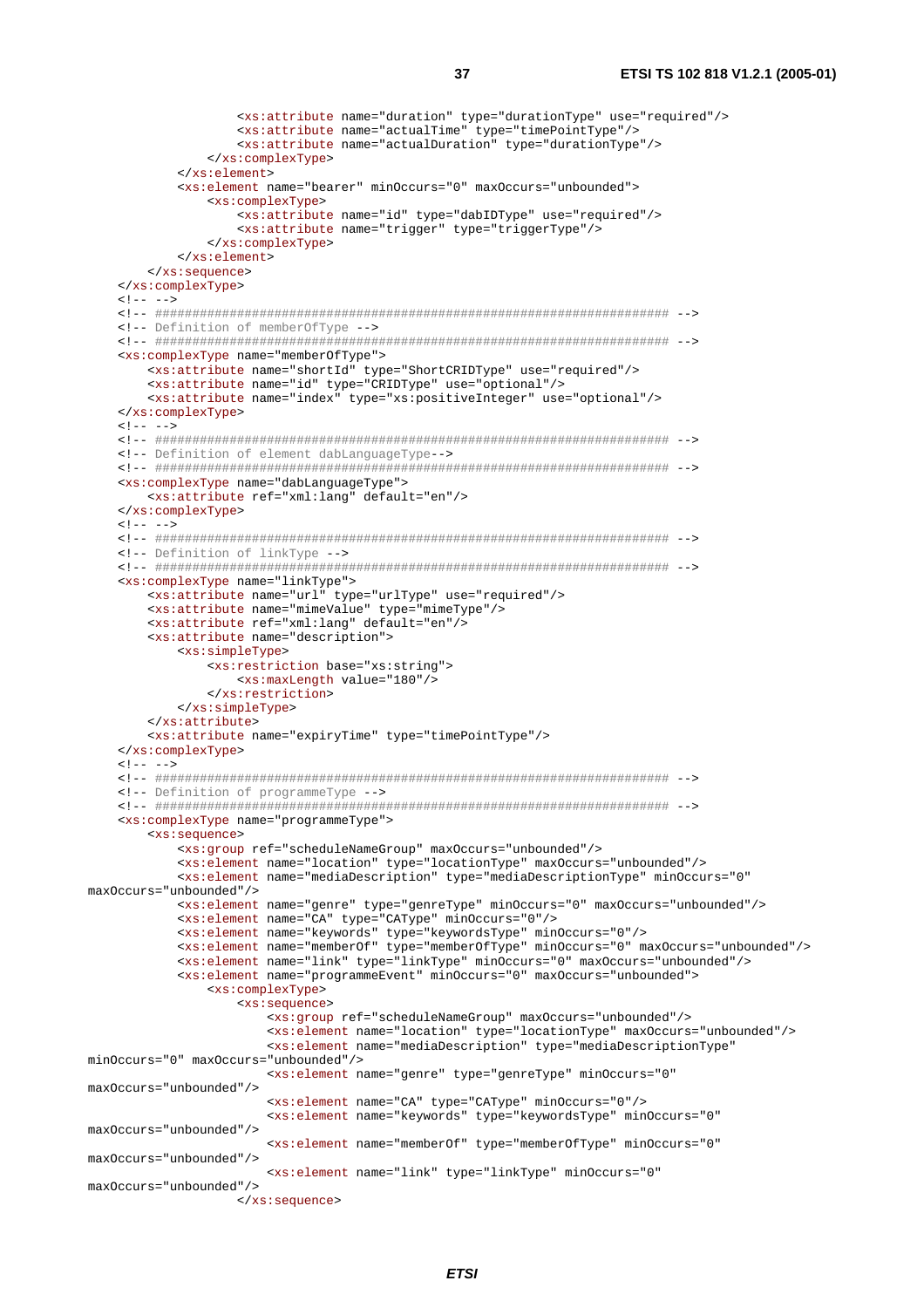```
 <xs:attribute name="shortId" type="ShortCRIDType" use="required"/> 
                      <xs:attribute name="id" type="CRIDType" use="optional"/> 
                     <xs:attribute name="version" type="xs:integer"/> 
                     <xs:attribute name="recommendation" type="recommendationType" default="no"/> 
                     <xs:attribute name="broadcast" type="broadcastType" default="on-air"/> 
                     <xs:attribute ref="xml:lang" use="optional" default="en"/> 
                 </xs:complexType> 
             </xs:element> 
         </xs:sequence> 
         <xs:attribute name="shortId" type="ShortCRIDType" use="required"/> 
         <xs:attribute name="id" type="CRIDType" use="optional"/> 
         <xs:attribute name="version" type="xs:integer"/> 
         <xs:attribute name="recommendation" type="recommendationType" default="no"/> 
         <xs:attribute name="broadcast" type="broadcastType" default="on-air"/> 
 <xs:attribute name="bitrate" type="xs:nonNegativeInteger"/> 
 <xs:attribute ref="xml:lang" use="optional" default="en"/> 
     </xs:complexType> 
   21 - 22 <!-- ##################################################################### --> 
    <!-- Definition of messageType --> 
    <!-- ##################################################################### --> 
    <xs:complexType name="messageType" abstract="true"> 
         <xs:simpleContent> 
             <xs:extension base="xs:string"> 
                 <xs:attribute ref="xml:lang" use="optional" default="en"/> 
             </xs:extension> 
         </xs:simpleContent> 
     </xs:complexType> 
   21 - - - - - <!-- ##################################################################### --> 
    <!-- Definition of shortNameType --> 
    <!-- ##################################################################### --> 
     <xs:complexType name="shortNameType"> 
         <xs:simpleContent> 
             <xs:restriction base="messageType"> 
                 <xs:maxLength value="8"/> 
             </xs:restriction> 
         </xs:simpleContent> 
    </xs:complexType> 
   \lt! -- -->
     <!-- ##################################################################### --> 
    <!-- Definition of mediumNameType --> 
    <!-- ##################################################################### --> 
    <xs:complexType name="mediumNameType"> 
         <xs:simpleContent> 
             <xs:restriction base="messageType"> 
                 <xs:maxLength value="16"/> 
             </xs:restriction> 
         </xs:simpleContent> 
     </xs:complexType> 
   \lt!! -- -->
    <!-- ##################################################################### --> 
    <!-- Definition of longNameType --> 
     <!-- ##################################################################### --> 
    <xs:complexType name="longNameType"> 
         <xs:simpleContent> 
             <xs:restriction base="messageType"> 
                 <xs:maxLength value="128"/> 
             </xs:restriction> 
         </xs:simpleContent> 
    </xs:complexType> 
   \lt!! -- -->
     <!-- ##################################################################### --> 
    <!-- Definition of shortDescriptionType --> 
    <!-- ##################################################################### --> 
    <xs:complexType name="shortDescriptionType"> 
         <xs:simpleContent> 
             <xs:restriction base="messageType"> 
                 <xs:maxLength value="180"/> 
             </xs:restriction> 
         </xs:simpleContent> 
    </xs:complexType> 
   \leq ! -- -->
    <!-- ##################################################################### --> 
     <!-- Definition of longDescriptionType --> 
     <!-- ##################################################################### --> 
    <xs:complexType name="longDescriptionType"> 
         <xs:simpleContent>
```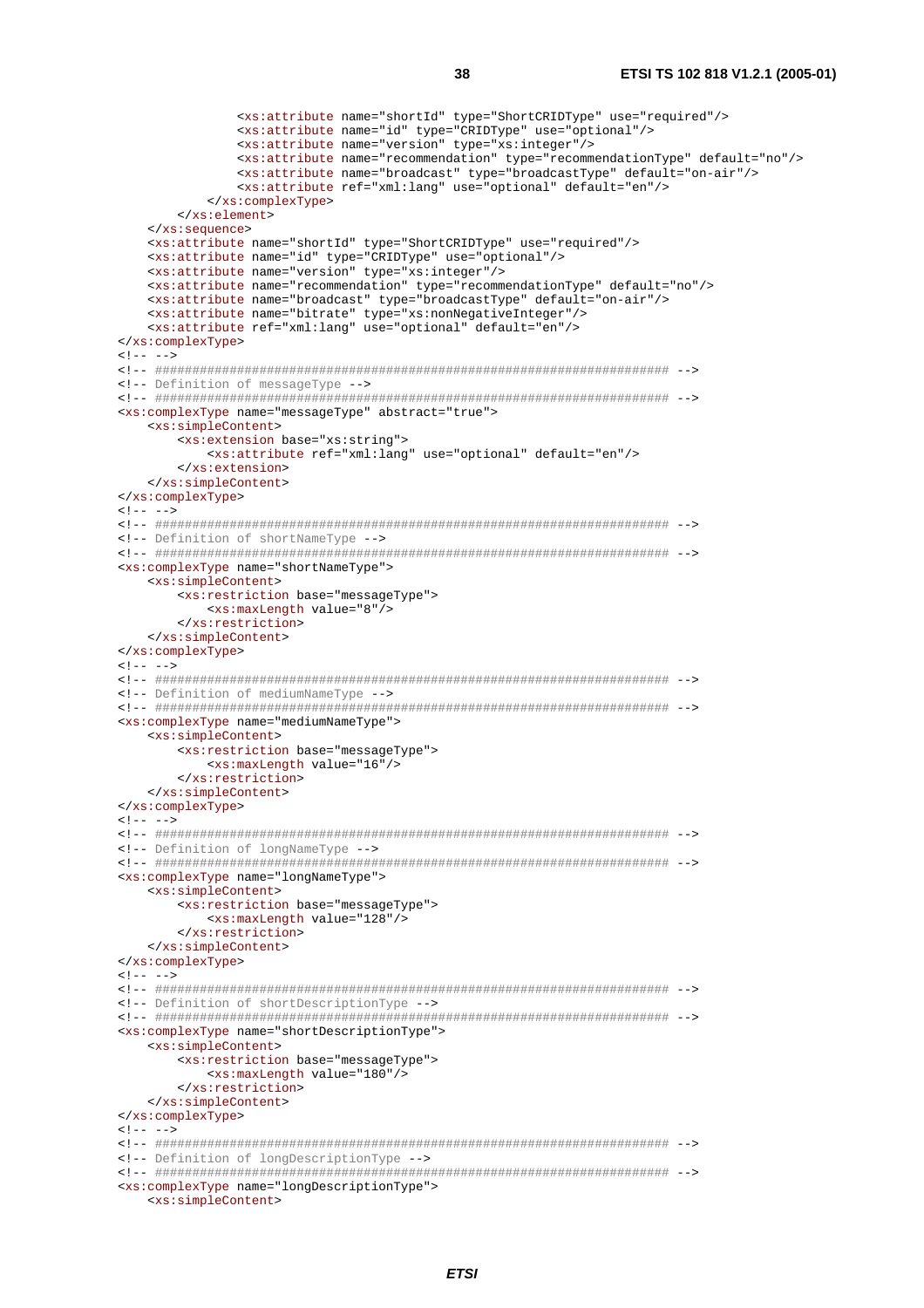```
<xs:restriction base="messageType">
         <xs:maxLength value="1200"/>
      </xs:restriction>
   </xs:simpleContent>
</xs:complexType>
\lt!! -- -->
<!-- Definition of originatorType -->
<xs:simpleType name="originatorType">
   <xs:restriction base="xs:string">
      <xs:maxLength value="128"/>
   </xs:restriction>
</xs:simpleType>
\lt!! -- -->
<!-- Definition of serviceProviderType -->
<xs:simpleType name="serviceProviderType">
   <xs:restriction base="xs:string">
     <xs:maxLength value="128"/>
   </xs:restriction>
</xs:simpleType>
\leq - - - -<!-- Definition of genreType -->
<xs:complexType name="genreType">
   <xs:sequence>
      <xs:element name="name" minOccurs="0">
         <xs:complexType>
            \xixs: simpleContent>
               <xs:restriction base="messageType">
                  <xs:attribute name="preferred" type="xs:boolean" use="optional"/>
               </xs:restriction>
            </xs:simpleContent>
         </xs:complexType>
      \langle x s : \text{element}\rangle<xs:element name="definition" type="messageType" minOccurs="0"/>
   \langle xs:sequence>
   <xs:attribute name="href" type="termReferenceType" use="required"/>
   <xs:attribute name="type" use="optional" default="main">
      sxs:simpleType>
         <xs:restriction base="xs:string">
            <xs:enumeration value="main"/>
            <xs:enumeration value="secondary"/>
            <xs:enumeration value="other"/>
         </xs:restriction>
      </xs:simpleType>
   \frac{2}{x}s: attribute>
</xs:complexType>
c1 - - - -<!-- Definition of termReferenceType -->
<xs:simpleType name="termReferenceType">
   <xs:union>
      <xs:simpleType>
         <xs:restriction base="xs:NMTOKEN">
            <xs:whiteSpace value="collapse"/>
            \langle xs:pattern value='::[^{\wedge}]:[:] + |^{\wedge}</xs:restriction>
      </xs:simpleType>
      <xs:simpleType>
         <xs: restriction base="xs: anyURI" />
      </xs:simpleType>
   </xs:union>
</xs:simpleType>
1 - - - -<!-- Definition of CRIDType -->
<xs:simpleType name="CRIDType">
   <xs:restriction base="xs:anyURI">
      <xs:whiteSpace value="collapse"/>
      \langle xs:pattern value='c|c)(r|R)(i|I)(d|D):///.*/.**</xs:restriction>
</xs:simpleType>
```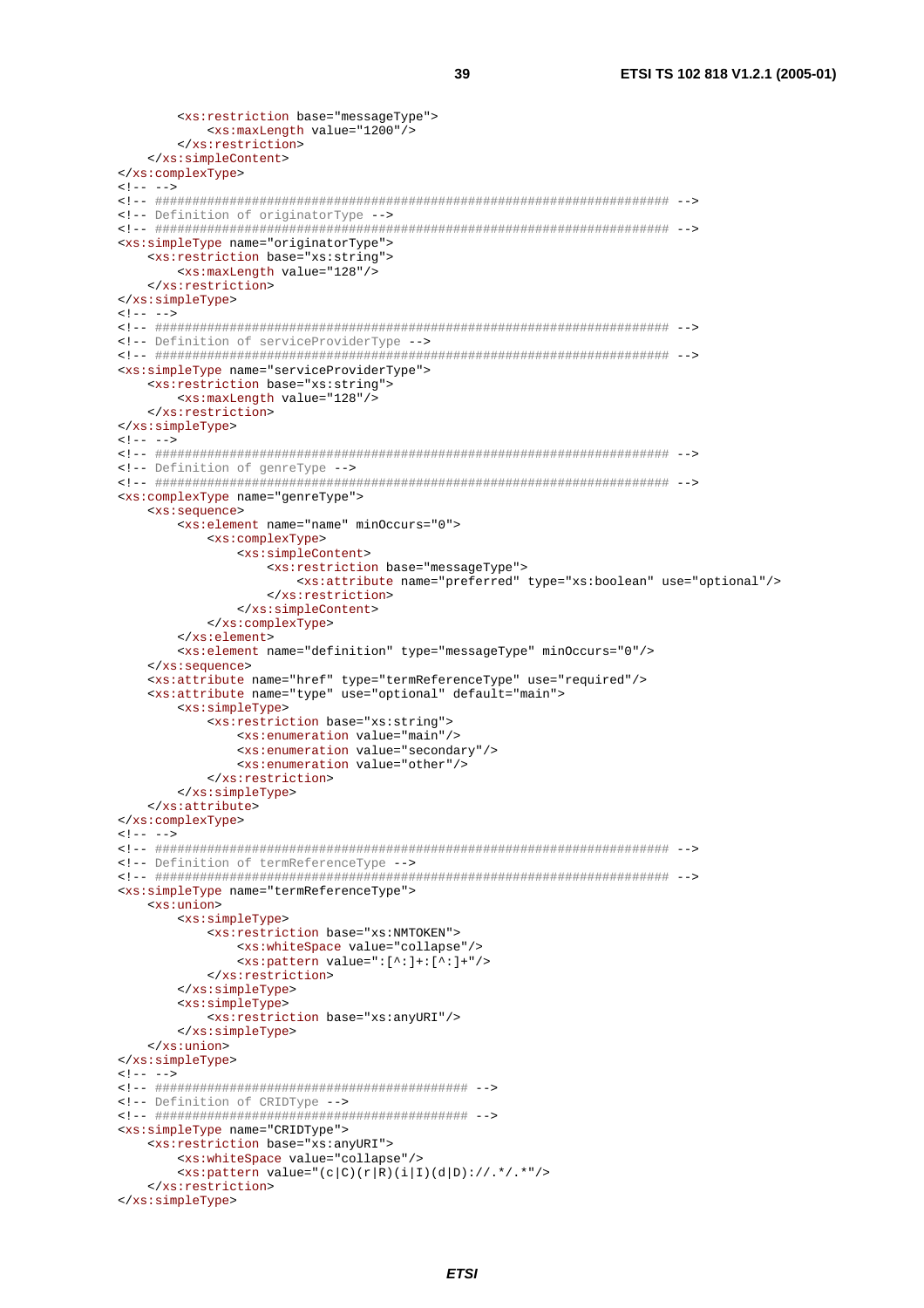$\langle$ !-- --> <!-- ########################################## --> <!-- Definition of ShortCRIDType --> <!-- ########################################## --> <xs:simpleType name="ShortCRIDType"> <xs:restriction base="xs:integer"> <xs:minInclusive value="0"/> <xs:maxInclusive value="16777215"/> </xs:restriction> </xs:simpleType>  $\langle$ !-- --> <!-- ########################################## --> <!-- Definition of basicTimePointType --> <!-- ########################################## --> <xs:simpleType name="basicTimePointType"> <xs:restriction base="xs:string"> <xs:whiteSpace value="collapse"/>  $\langle xs : pattern value = "\ -?(\d+(\d+(\d+2))\ \d{2}$ )?)?)?(T\d{2}(:\d{2}(:\d{2}(:\d{2}(:\d{2})?)?)?)?)?(F\d+)?(((\-|\+)\d{2}:\d{2})|Z)?"/> </xs:restriction> </xs:simpleType>  $21 - - - - -$  <!-- ########################################## --> <!-- Definition of basicDurationType --> <!-- ########################################## --> <xs:simpleType name="basicDurationType"> <xs:restriction base="xs:string"> <xs:whiteSpace value="collapse"/>  $\langle x s : pattern \ value = "\ -?P(\d+D)?(T(\d+H)?(\d+M)?(\d+S)?(\d+N)?(\d{2}f)?)?(\d+F)?($  $|\ \rangle$  +  $\rangle$  \d{2}: \d{2}Z)?"/> </xs:restriction> </xs:simpleType> <!-- ########################################## --> <!-- Definition of timePointType --> <!-- ########################################## --> <xs:simpleType name="timePointType"> <xs:restriction base="basicTimePointType"> <xs:whiteSpace value="collapse"/>  $\langle xs:pattern value='({\2}d+({\-\d{42})).$  $\d{2};$ )?)?)?(T\d{2}(:\d{2}(:\d{2}(:\d+)?)?)?)?(F\d+)?(((\-|\+)\d{2}:\d{2}|Z)?"/> </xs:restriction> </xs:simpleType> <!-- ######################################### --> <!-- Definition of durationType --> <!-- ######################################### --> <xs:simpleType name="durationType"> <xs:restriction base="basicDurationType"> <xs:whiteSpace value="collapse"/>  $\langle x s : pattern value = "\ -?P(\d+D)?(T(\d+H)?(\d+M)?(\d+S?(\d+H??(\d+F?((\d+F))?$  $|\setminus + \setminus d\{2\}:\setminus d\{2\}Z)$ ?"/> </xs:restriction> </xs:simpleType>  $21 - - - - -$  <!-- ##################################################################### --> <!-- Definition of dabIDType--> <!-- ##################################################################### --> <xs:simpleType name="dabIDType"> <xs:restriction base="xs:string"> <xs:whiteSpace value="collapse"/> <xs:pattern value="[0-9a-fA-F]{2}\.([0-9a-fA-F]{4}\.)?[0-9a-fA-F]{4,8}\.[0-9a-fA- $F$ ] $\{1\}$ (\.[0-9a-fA-F] $\{1\}$ )?"/> </xs:restriction> </xs:simpleType>  $\lt$ ! -- --> <!-- ##################################################################### --> <!-- Definition of urlType--> <!-- ##################################################################### --> <xs:simpleType name="urlType"> <xs:restriction base="xs:anyURI"> <xs:whiteSpace value="collapse"/> <xs:pattern value="((crid|CRID|tel|mailto|postal|http|dab):(//|\+|SMS=)?)?([a-zA-Z0-  $9$ ]|\.|@|%|\-|/|\_|\+|\?|=|;){1,}"/> </xs:restriction> </xs:simpleType>  $\langle$ !-- --> <!-- ##################################################################### --> <!-- Definition of broadcastType--> <!-- ##################################################################### -->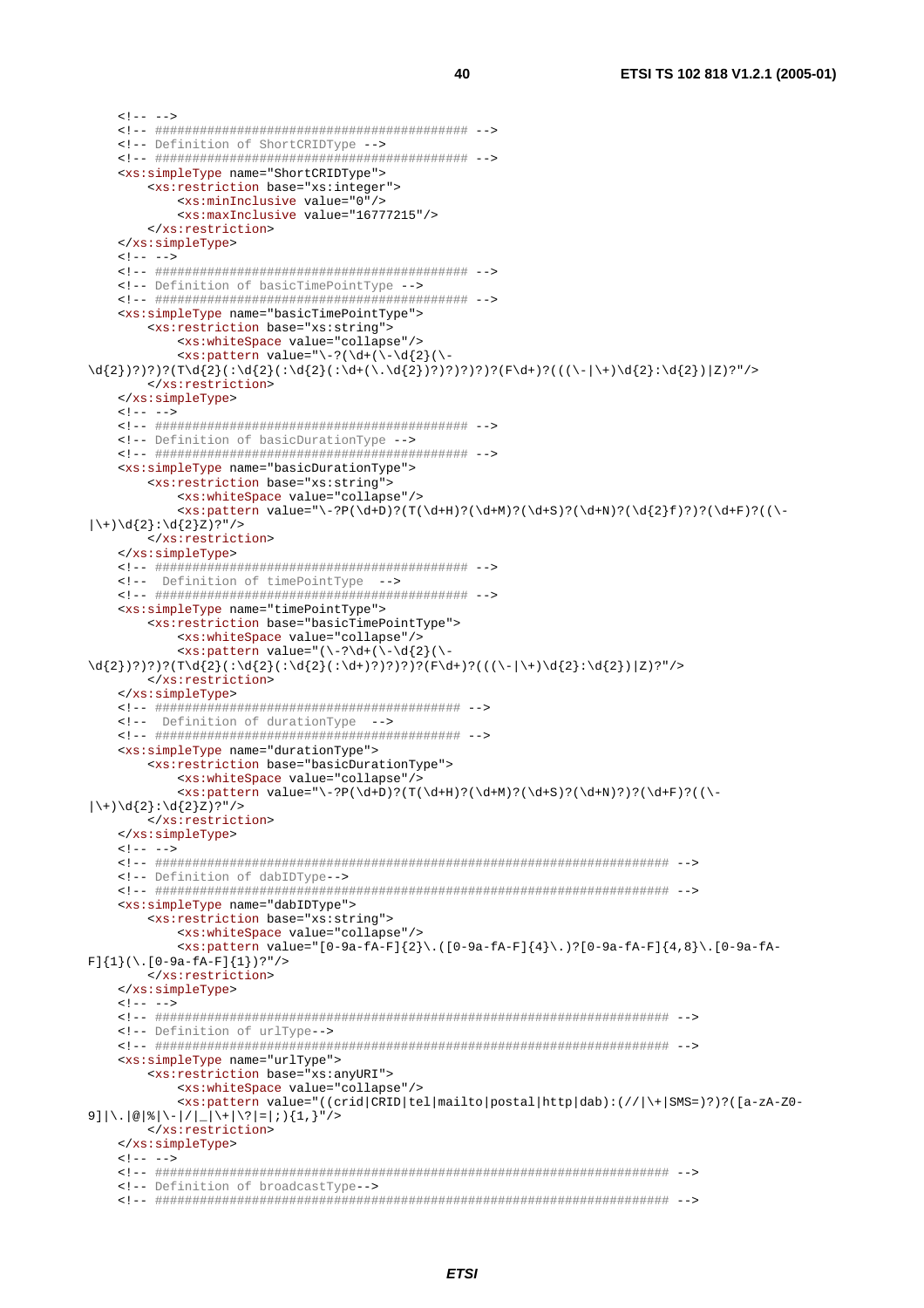41

```
<xs:simpleType name="broadcastType">
  <xs:restriction base="xs:NMTOKEN">
     <xs:enumeration value="on-air"/>
     <xs:enumeration value="off-air"/>
  </xs:restriction>
</xs:simpleType>
21 - 2 - 5<!-- Definition of recommendationType -- >
<xs:simpleType name="recommendationType">
  <xs:restriction base="xs:NMTOKEN">
     <xs:enumeration value="yes"/>
     <xs:enumeration value="no"/>
  </xs:restriction>
</xs:simpleType>
c1 - - - -<!-- Definition of systemType -- >
<xs:simpleType name="systemType">
  <xs:restriction base="xs:NMTOKEN">
     <xs:enumeration value="DAB"/>
  </xs:restriction>
</xs:simpleType>
21 - - - -<!-- Definition of mimeType (Multipurpose Internet Mail Extension -->
<xs:simpleType name="mimeType">
  <xs:restriction base="xs:string">
     <xs:whiteSpace value="collapse"/>
     <xs:pattern value="([!-\.0-~]{1,}/[!-\.0-~]{1,})+"/>
  </xs:restriction>
</xs:simpleType>
\lt!! -- -->
<!-- Definition of regionCode -->
<xs:simpleType name="regionCode">
  <xs:restriction base="xs:string">
    <xs:whiteSpace value="collapse"/>
     \langle x s :pattern value="[a-zA-Z]{2}(-[a-zA-Z0-9]{1,3})?"/>
  </xs:restriction>
</xs:simpleType>
\langle!-- -->
<!-- Definition of triggerType -->
<xs:simpleType name="triggerType">
  <xs:restriction base="xs:string">
    <xs:whiteSpace value="collapse"/>
     <xs: pattern value="[0-9a-fA-F]{8}"/>
  </xs:restriction>
</xs:simpleType>
1 - - - -<!-- Definition of ensembleIDType -->
<xs:simpleType name="ensembleIDType">
  <xs:restriction base="xs:string">
     <xs:whiteSpace value="collapse"/>
     <xs:pattern value="[0-9a-fA-F]{1,2}\.[0-9a-fA-F]{1,4}"/>
  </xs:restriction>
</xs:simpleType>
1 - - - -<!-- Definition of scheduleNameGroup -->
<xs:group name="scheduleNameGroup">
  <xs:sequence>
     <xs:element name="shortName" type="shortNameType" minOccurs="0" maxOccurs="unbounded"/>
     <xs:element name="mediumName" type="mediumNameType" maxOccurs="unbounded"/>
     <xs:element name="longName" type="longNameType" minOccurs="0" maxOccurs="unbounded"/>
  </xs:sequence>
</xs:group>
21 - - - -
```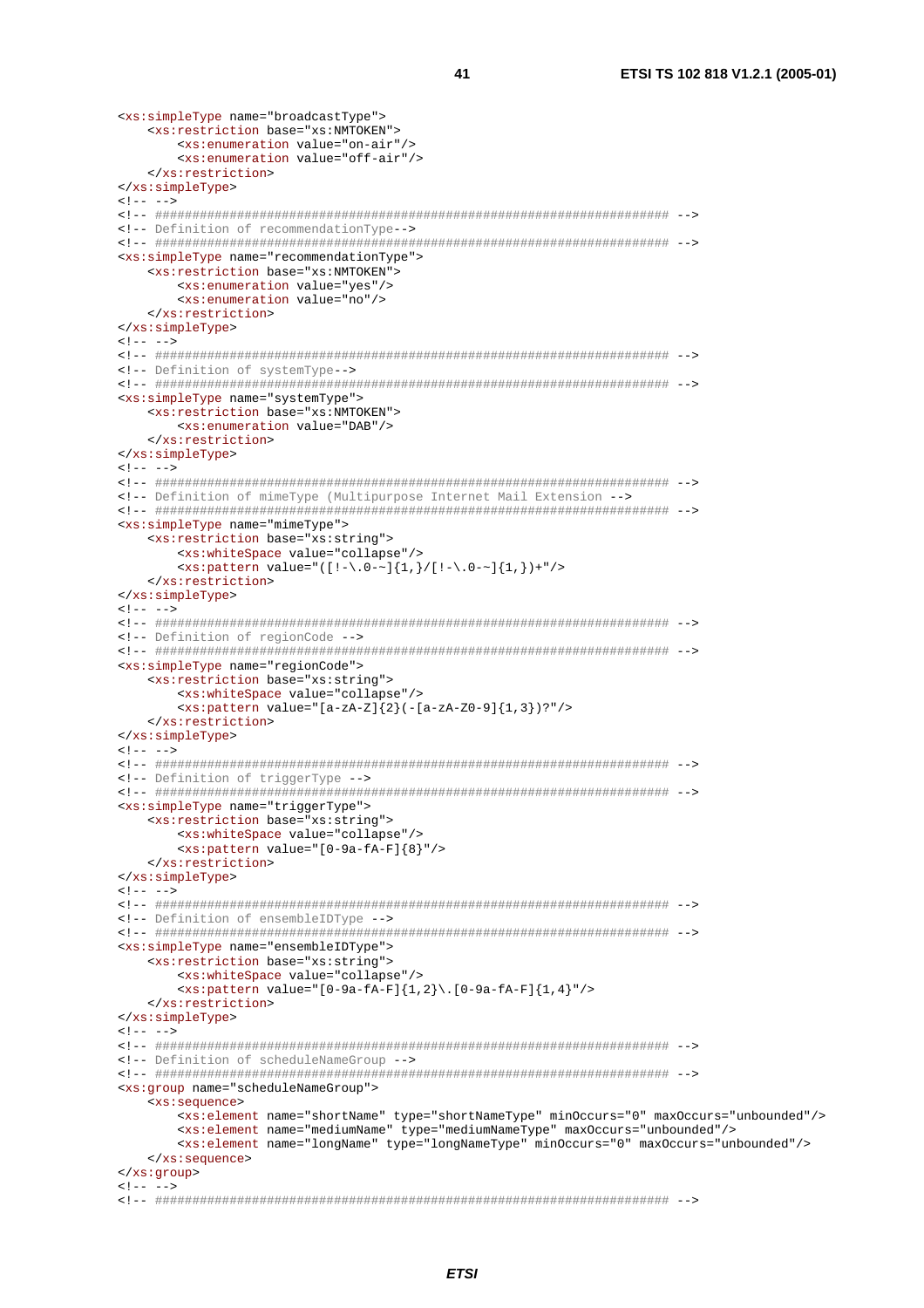```
<!-- Definition of serviceNameGroup -->
   <xs:group name="serviceNameGroup">
      <xs:sequence>
         <xs:element name="shortName" type="shortNameType" maxOccurs="unbounded"/>
         <xs:element name="mediumName" type="mediumNameType" maxOccurs="unbounded"/>
         <xs:element name="longName" type="longNameType" minOccurs="0" maxOccurs="unbounded"/>
      </xs:sequence>
   </xs:group>
   \lt!! -- -->
   <!-- Definition of descriptionGroup -->
   <xs:group name="descriptionGroup">
      <xs:sequence>
        <xs:element name="shortDescription" type="shortDescriptionType" minOccurs="0"
maxOccurs="unbounded"/>
        <xs:element name="longDescription" type="longDescriptionType" minOccurs="0"
maxOccurs="unbounded"/>
     </xs:sequence>
   </xs:group>
   21 - - - - -</xs:schema>
```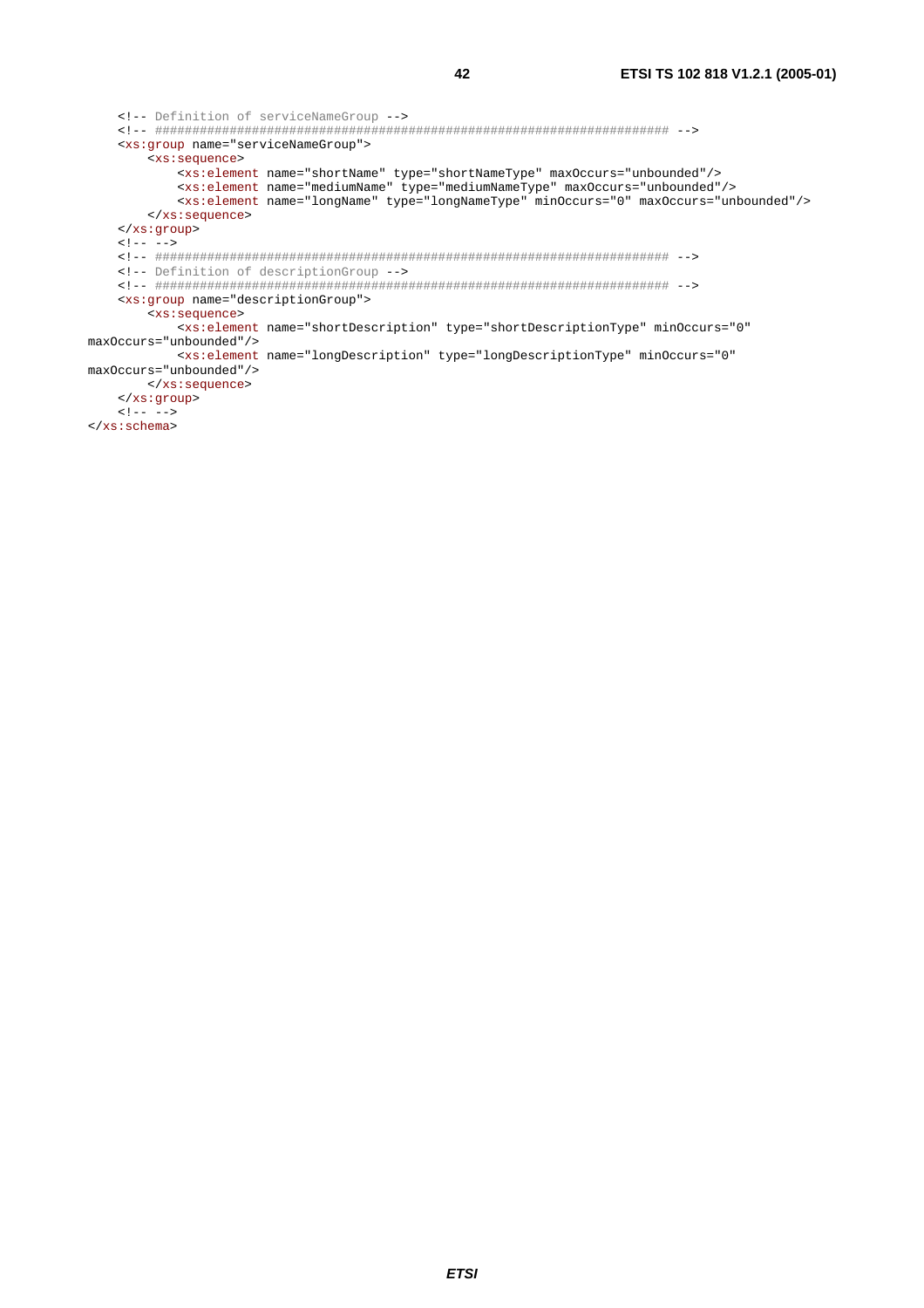## Annex E (normative): epgSchedule\_11.xsd

```
<?xml version="1.0" encoding="UTF-8"?>
<xs:schema xmlns:xs="http://www.w3.org/2001/XMLSchema"
xmlns:epq="http://www.worlddab.org/schemas/epq" elementFormDefault="qualified"
attributeFormDefault="unqualified">
    <xs:import namespace="http://www.w3.org/XML/1998/namespace"
schemaLocation="http://www.w3.org/2001/xml.xsd"/>
    <xs:import namespace="http://www.worlddab.org/schemas/epg"
schemaLocation="http://www.worlddab.org/schemas/epg/epgDataTypes_11.xsd"/>
   <!-- Declaration of element epg -->
   <xs:element name="epq">
       <xs:complexType>
           <xs:choice minOccurs="0" maxOccurs="unbounded">
               <xs:element name="programmeGroups" minOccurs="0" maxOccurs="unbounded">
                   <xs:complexType>
                       <xs:sequence>
                           <xs:element name="programmeGroup" maxOccurs="unbounded">
                               <xs:complexType>
                                  <xs:sequence>
                                      <xs:group ref="epg:scheduleNameGroup"
maxOccurs="unbounded"/>
                                      <xs:element name="mediaDescription"
type="epg:mediaDescriptionType" minOccurs="0" maxOccurs="unbounded"/>
                                      <xs:element name="genre" type="epg:genreType" minOccurs="0"
maxOccurs="unbounded"/>
                                      <xs:element name="keywords" type="epg:keywordsType"
minOccurs = "0"/>
                                      <xs:element name="memberOf" type="epg:memberOfType"
minOccurs="0" maxOccurs="unbounded"/>
                                      <xs:element name="link" type="epg:linkType" minOccurs="0"
maxOccurs="unbounded"/>
                                   </xs:sequence>
                                   <xs:attribute name="shortId" type="epg:ShortCRIDType"
use="required"/>
                                   <xs:attribute name="id" type="epg:CRIDType" use="optional"/>
                                   <xs:attribute name="version" type="xs:integer"/>
                                   <xs:attribute name="type">
                                      <xs:simpleType>
                                          <xs:restriction base="xs:NMTOKEN">
                                              <xs:enumeration value="series"/>
                                              <xs:enumeration value="show"/>
                                              <xs:enumeration value="programConcept"/>
                                              <xs:enumeration value="magazine"/>
                                              <xs:enumeration value="programCompilation"/>
                                              <xs:enumeration value="otherCollection"/>
                                              <xs:enumeration value="otherChoice"/>
                                              <xs:enumeration value="topic"/>
                                          </xs:restriction>
                                      </xs:simpleType>
                                   \frac{2}{x}s: attribute>
                                   <xs:attribute name="numOfItems" type="xs:positiveInteger"/>
                               </xs:complexType>
                           \frac{2}{x}s:element>
                       </xs:sequence>
                       <xs:attribute name="version" type="xs:integer"/>
                       <xs:attribute name="creationTime" type="epg:timePointType"/>
                       <xs:attribute name="originator" type="epg:originatorType"/>
                   </xs:complexType>
               \frac{1}{2} </xs: element>
               <xs:element name="schedule" minOccurs="0" maxOccurs="unbounded">
                   <xs:complexType>
                       <xs:sequence>
                           <xs:element name="scope" minOccurs="0">
                               <xs:complexType>
                                  <xs:sequence>
                                       <xs:element name="serviceScope" minOccurs="0"
maxOccurs="unbounded">
                                          <xs:complexType>
                                              <xs:attribute name="id" type="epg:dabIDType"
```

```
use="required"/>
```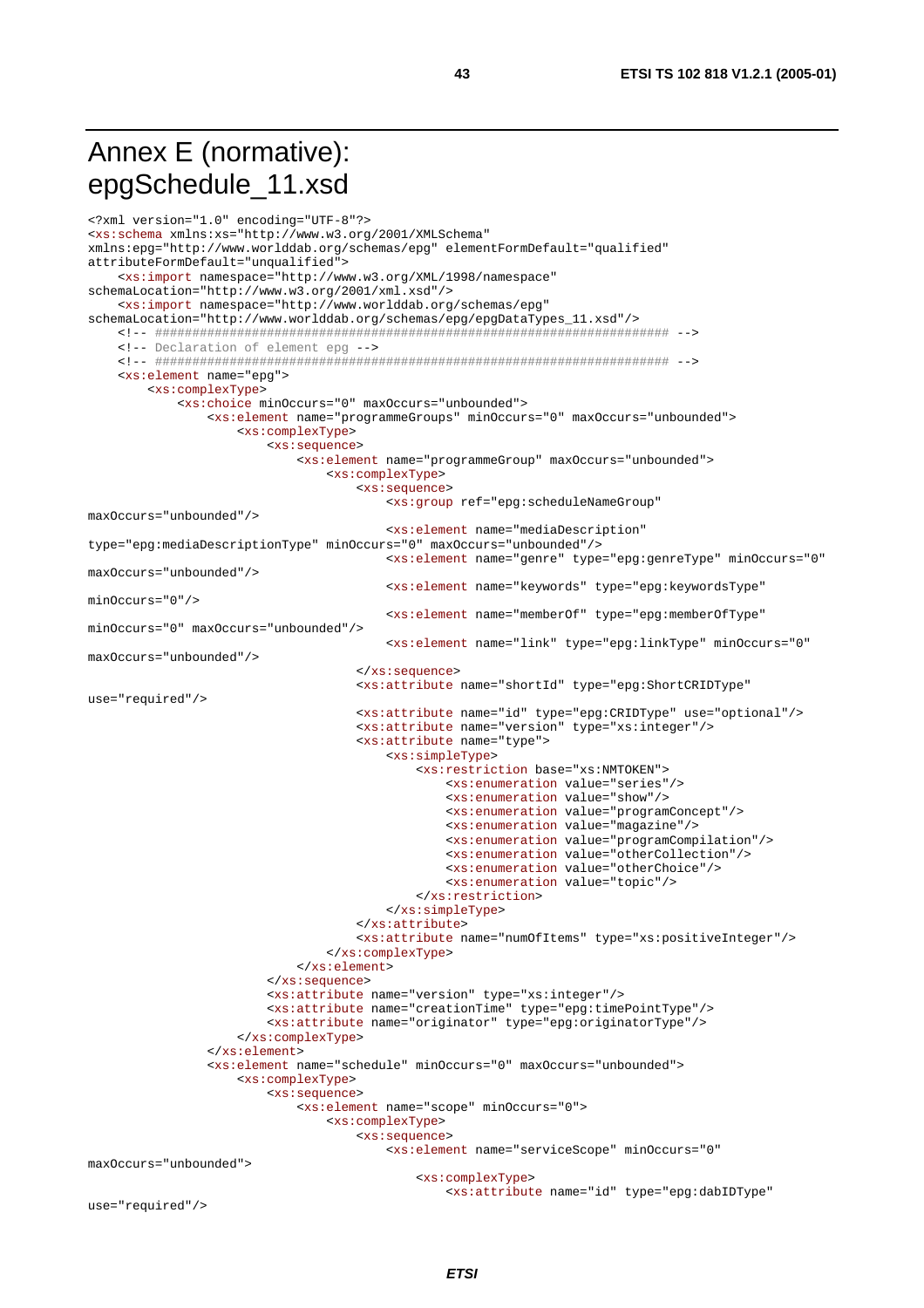```
 </xs:complexType> 
                                            </xs:element> 
                                       </xs:sequence> 
                                       <xs:attribute name="startTime" type="epg:timePointType" 
use="required"/> 
                                       <xs:attribute name="stopTime" type="epg:timePointType" 
use="required"/> 
                                   </xs:complexType> 
                               </xs:element> 
                               <xs:element name="programme" type="epg:programmeType" 
maxOccurs="unbounded"/> 
                           </xs:sequence> 
                           <xs:attribute name="version" type="xs:integer"/> 
                           <xs:attribute name="creationTime" type="epg:timePointType"/> 
                          <xs:attribute name="originator" type="epg:originatorType"/> 
                      </xs:complexType> 
                  </xs:element> 
                  <xs:element name="programme" type="epg:programmeType" minOccurs="0" 
maxOccurs="unbounded"/> 
                  <xs:element name="alternateSource" minOccurs="0" maxOccurs="unbounded"> 
                      <xs:complexType> 
                          <xs:attribute name="protocol" default="URL"> 
                               <xs:simpleType> 
                                   <xs:restriction base="xs:NMTOKEN"> 
                                       <xs:enumeration value="DAB"/> 
                                       <xs:enumeration value="URL"/> 
                                   </xs:restriction> 
                               </xs:simpleType> 
                          </xs:attribute> 
                          <xs:attribute name="type" default="identical"> 
                               <xs:simpleType> 
                                   <xs:restriction base="xs:NMTOKEN"> 
                                       <xs:enumeration value="more"/> 
                                       <xs:enumeration value="less"/> 
                                       <xs:enumeration value="similar"/> 
                                        <xs:enumeration value="identical"/> 
                                   </xs:restriction> 
                               </xs:simpleType> 
                          </xs:attribute> 
                          <xs:attribute name="url" type="epg:urlType" use="required"/> 
                      </xs:complexType> 
                  </xs:element> 
             </xs:choice> 
             <xs:attribute name="system" type="epg:systemType" default="DAB"/> 
         </xs:complexType> 
     </xs:element> 
    \leq -- -->
     <!-- ##################################################################### --> 
     <!-- Declaration of element dabLanguage --> 
     <!-- ##################################################################### --> 
     <xs:element name="dabLanguage" type="epg:dabLanguageType"/> 
</xs:schema>
```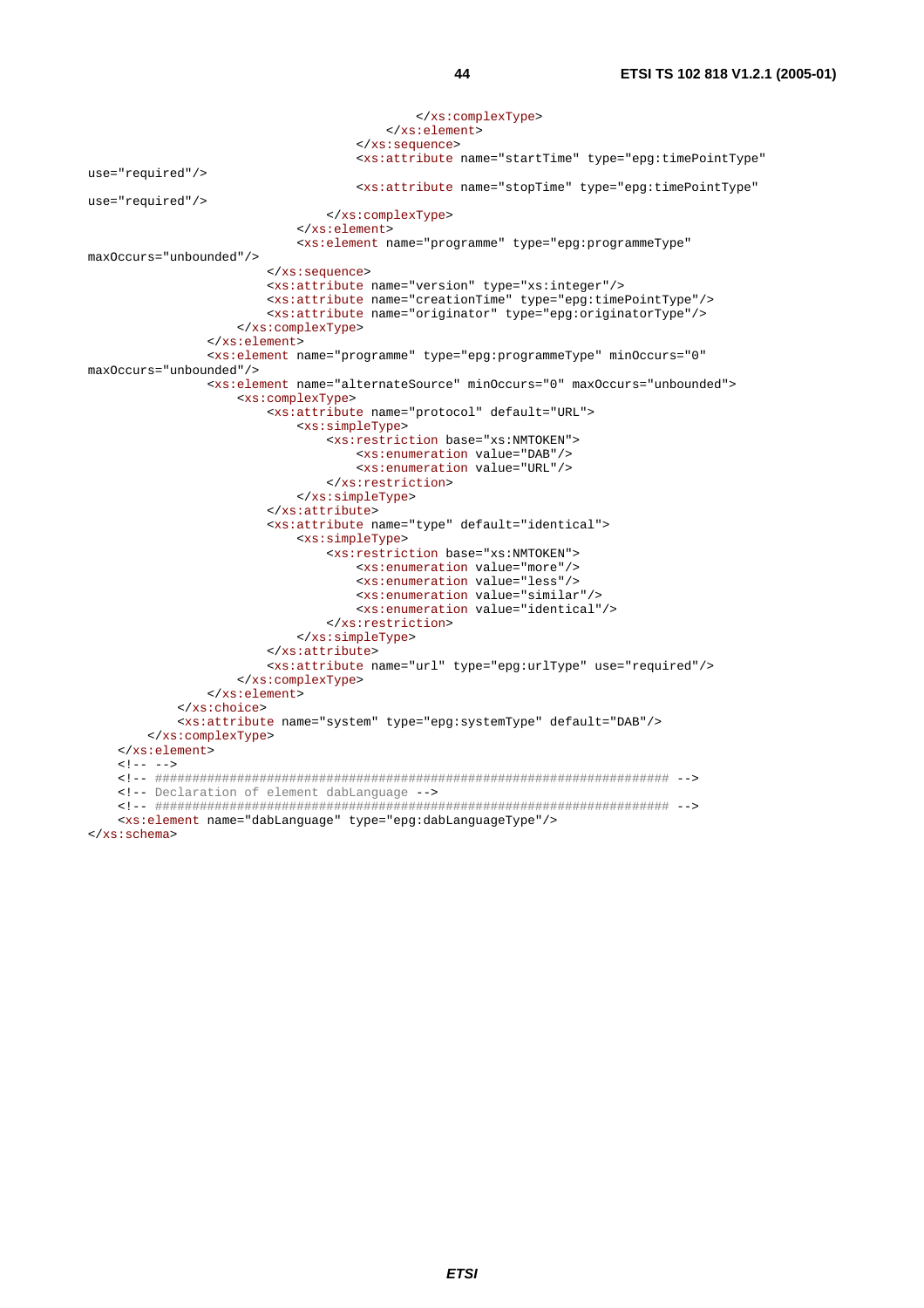## Annex F (normative): epgSI\_11.xsd

```
<?xml version="1.0" encoding="UTF-8"?>
<xs:schema xmlns:xs="http://www.w3.org/2001/XMLSchema"
xmlns:epq="http://www.worlddab.org/schemas/epq" elementFormDefault="qualified"
attributeFormDefault="unqualified">
    <xs:import namespace="http://www.w3.org/XML/1998/namespace"
schemaLocation="http://www.w3.org/2001/xml.xsd"/>
    <xs:import namespace="http://www.worlddab.org/schemas/epg"
schemaLocation="http://www.worlddab.org/schemas/epg/epgDataTypes_11.xsd"/>
   \langle!-- -->
    <!-- Declaration of serviceInformation -->
   xxs:annotation<xs:documentation xml:lang="en">
        Service information includes the structure of and information about the multiplex and its
associated services
       </xs:documentation>
   \epsilon/xs:annotation>
   <xs:element name="serviceInformation">
       <xs:complexType>
           <xs:sequence>
               <xs:element name="ensemble" maxOccurs="unbounded">
                   <xs:complexType>
                       <xs:sequence>
                           <xs:qroup ref="epq:serviceNameGroup" maxOccurs="unbounded"/>
                           <xs:element name="frequency" minOccurs="0" maxOccurs="unbounded">
                               <xs:complexType>
                                   <xs:attribute name="type" default="primary">
                                       <xs:simpleType>
                                          <xs:restriction base="xs:NMTOKEN">
                                              <xs:enumeration value="primary"/>
                                              <xs:enumeration value="alternative"/>
                                           </xs:restriction>
                                       </xs:simpleType>
                                   </xs:attribute>
                                   <xs:attribute name="kHz" type="xs:nonNegativeInteger"/>
                               </xs:complexType>
                           \frac{1}{2} </xs: element>
                           <xs:element name="mediaDescription" type="epg:mediaDescriptionType"
minOccurs="0" maxOccurs="unbounded"/>
                           <xs:element name="CA" type="epg:CAType" minOccurs="0"/>
                           <xs:element name="keywords" type="epg:keywordsType" minOccurs="0"/>
                           <xs:element name="link" type="epg:linkType" minOccurs="0"
maxOccurs="unbounded"/>
                           <xs:element name="service" minOccurs="0" maxOccurs="unbounded">
                               <xs:complexType>
                                   <xs: sequence>
                                       <xs:element_name="serviceID"_max0ccurs="unbounded">
                                          <xs:complexType>
                                              <xs:attribute name="id" type="epg:dabIDType"
use="required"/>
                                              <xs:attribute name="type" default="primary">
                                                  <xs:simpleType>
                                                      <xs:restriction base="xs:NMTOKEN">
                                                          <xs:enumeration value="primary"/>
                                                          <xs:enumeration value="secondary"/>
                                                      </xs:restriction>
                                                  </xs:simpleType>
                                              </xs:attribute>
                                           </xs:complexType>
                                       \langle xs :element>
                                       <xs:group ref="epg:serviceNameGroup" maxOccurs="unbounded"/>
                                       <xs:element name="mediaDescription"
type="epg:mediaDescriptionType" minOccurs="0" maxOccurs="unbounded"/>
                                       <xs:element name="genre" type="epg:genreType" minOccurs="0"
maxOccurs="unbounded"/>
                                       <xs:element name="epgLanguage" type="epg:dabLanguageType"
minOccurs="0" maxOccurs="unbounded"/>
                                       <xs:element name="CA" type="epg:CAType" minOccurs="0"/>
                                       <xs'clement name="keywords" type="epg:keywordsType"
minOccurs = "0"/>
```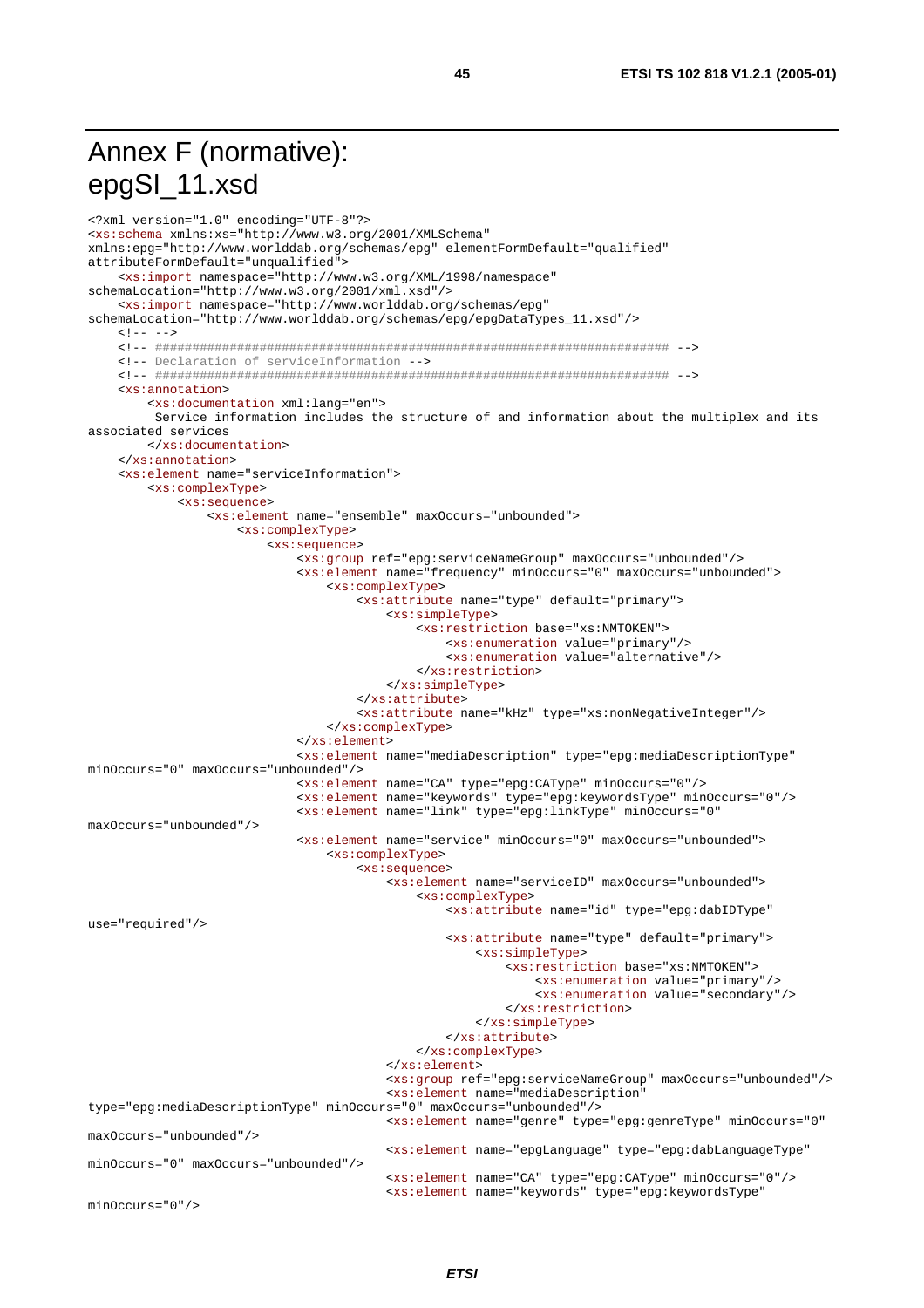```
 <xs:element name="link" type="epg:linkType" minOccurs="0" 
maxOccurs="unbounded"/> 
                                       </xs:sequence> 
                                       <xs:attribute name="version" type="xs:integer"/> 
                                       <xs:attribute name="format" default="audio"> 
                                            <xs:simpleType> 
                                                <xs:restriction base="xs:NMTOKEN"> 
                                                    <xs:enumeration value="audio"/> 
                                                    <xs:enumeration value="DLS"/> 
                                                    <xs:enumeration value="MOTSlideshow"/> 
                                                    <xs:enumeration value="MOTBWS"/> 
                                                    <xs:enumeration value="TPEG"/> 
                                                    <xs:enumeration value="DGPS"/> 
                                                    <xs:enumeration value="proprietary"/> 
                                                </xs:restriction> 
                                           </xs:simpleType> 
                                       </xs:attribute> 
                                       <xs:attribute name="bitrate" type="xs:nonNegativeInteger"/> 
                                   </xs:complexType> 
                              </xs:element> 
                          </xs:sequence> 
                          <xs:attribute name="id" type="epg:ensembleIDType" use="required"/> 
                          <xs:attribute name="version" type="xs:integer"/> 
                      </xs:complexType> 
                  </xs:element> 
             </xs:sequence> 
              <xs:attribute name="version" type="xs:integer"/> 
             <xs:attribute name="creationTime" type="epg:timePointType"/> 
             <xs:attribute name="originator" type="epg:originatorType"/> 
             <xs:attribute name="serviceProvider" type="epg:serviceProviderType"/> 
             <xs:attribute name="system" type="epg:systemType" default="DAB"/> 
         </xs:complexType> 
     </xs:element> 
</xs:schema>
```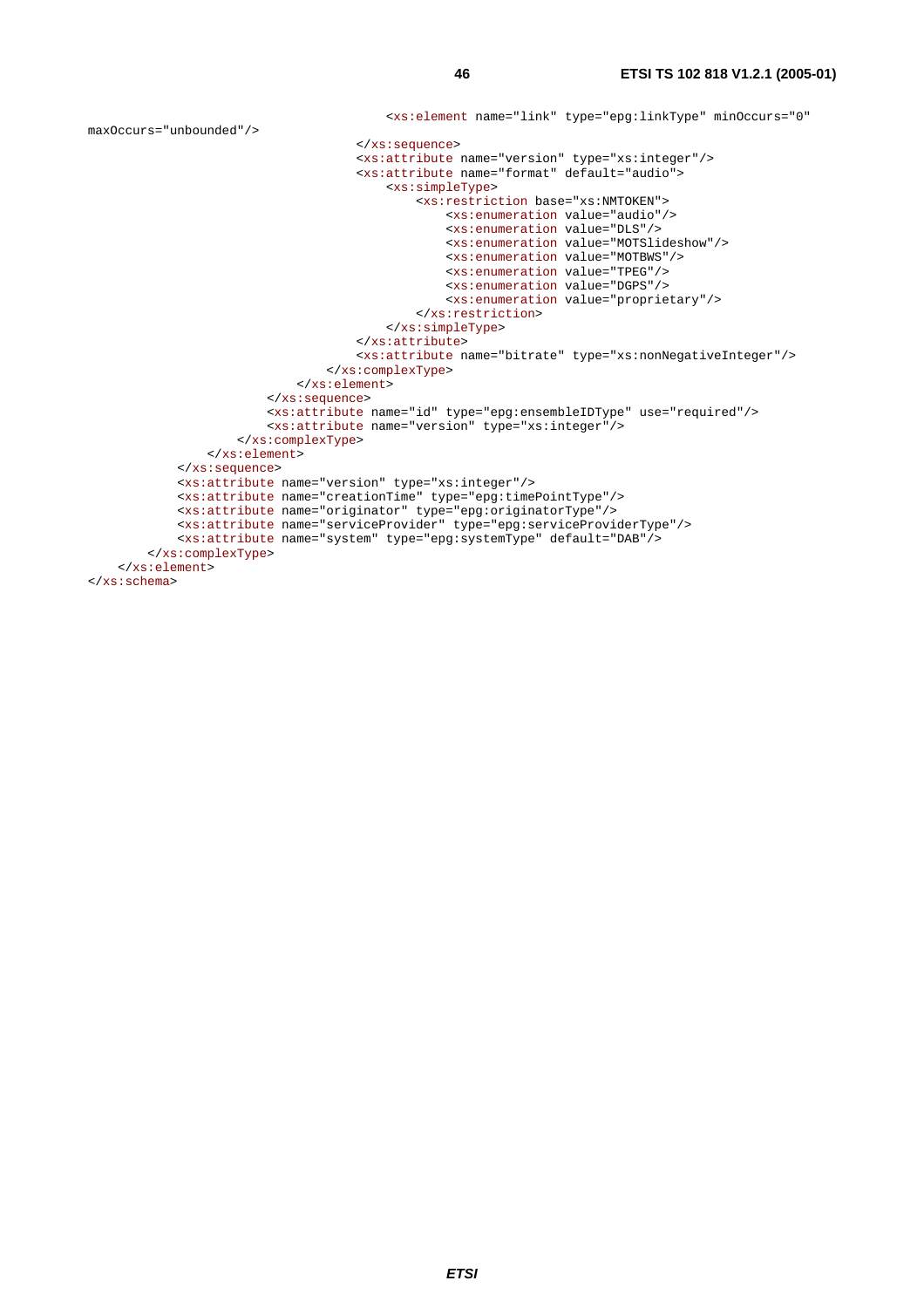## Annex G (informative): Future extensions of the schema

Schema can be changed and not break well-written parsers as long as certain guidelines are followed:

- 1) Elements cannot be removed.
- 2) Attributes cannot be removed.
- 3) Attributes cannot be changed from "implied" to "required".
- 4) Default values should not be modified (generally).
- 5) A "value" cannot be removed from an attribute "value" list.
- 6) The required structure of a document cannot be changed. For example, ? cannot become + and a new element cannot be required to appear inside an existing element. Only ? and \* can be used when changing the document structure.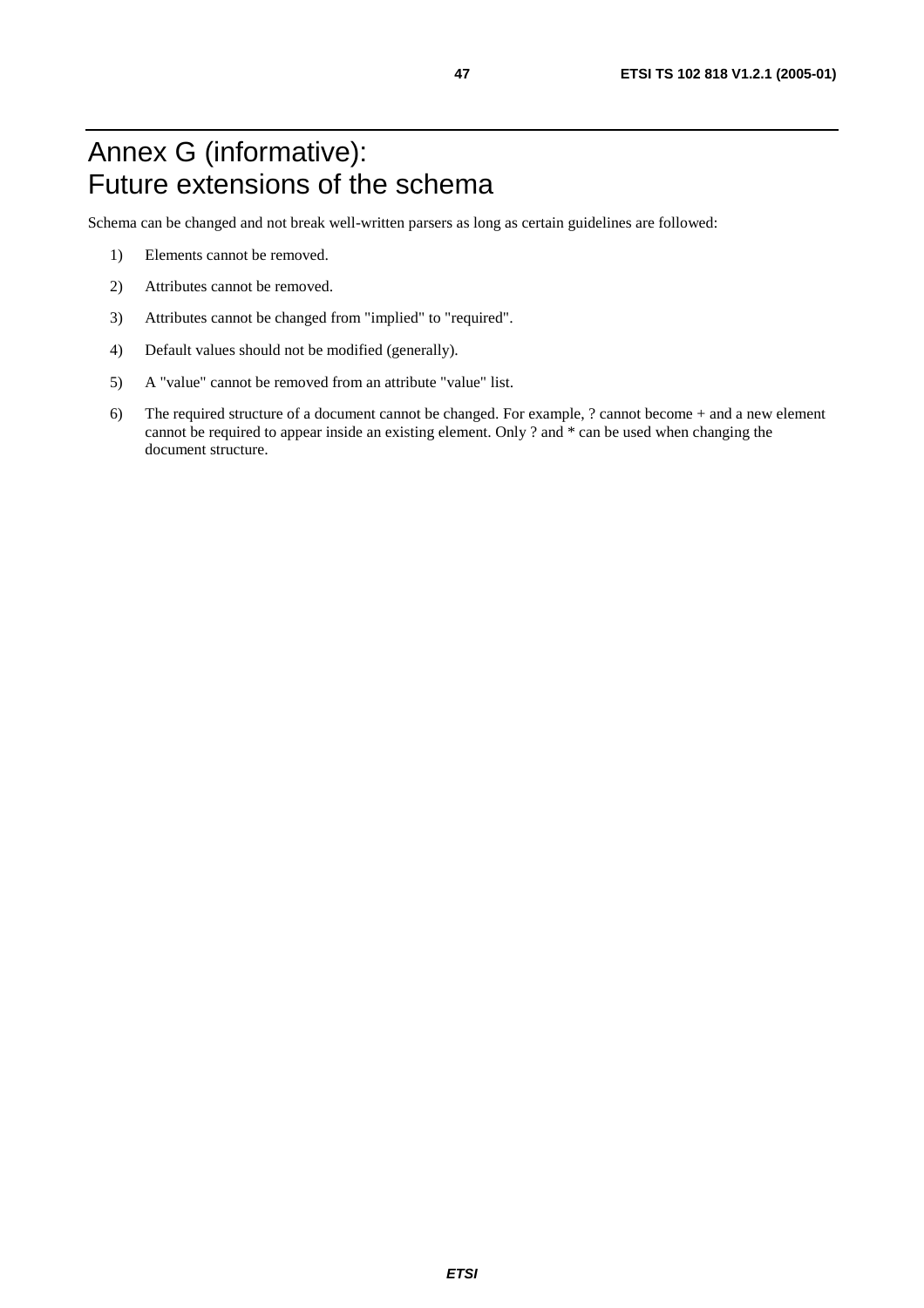## Annex H (informative): Converting DAB Pty to TV-Anytime genres

This is a very simple mapping from DAB Pty codes to TV-Anytime genres, as used in the present document. Note that there may be more than one TV-Anytime genre suggested for each Pty code.

| Pty code        | Pty name              | TV-Anytime genre equivalents                                              |
|-----------------|-----------------------|---------------------------------------------------------------------------|
| $\mathbf{1}$    | Undefined             | <none></none>                                                             |
| $\overline{2}$  | <b>News</b>           | 3.1.1 (Content.Non-fiction.News)                                          |
| 3               | <b>CurrentAffairs</b> | 3.1.1.16 (Content.Non-fiction.News.Current Affairs)                       |
| $\overline{4}$  | Information           | 1.2 (Intention.Information)                                               |
| $\overline{5}$  | Sport                 | 3.2 (Content.Sport)                                                       |
| $\overline{6}$  | Education             | 1.3 (Intention.Education)                                                 |
|                 |                       | 3.1.3.6 (Content.Non-fiction.General Non-fiction.Education)               |
| $\overline{7}$  | Drama                 | 3.4 (Content.Fiction)                                                     |
| $\bf 8$         | Culture               | 3.1.4 (Content.Non-fiction.Arts & Media)                                  |
| $\overline{9}$  | Science               | 3.1.6 (Content.Non-fiction.Sciences)                                      |
| 10              | Varied                | 3.1 (Content.Non-fiction)                                                 |
| 11              | PopMusic              | 3.6.4.1 (Content.Music and Dance.Pop-rock.Pop)                            |
| 12              | <b>RockMusic</b>      | 3.6.4 (Content.Music and Dance.Pop-rock)                                  |
| 13              | EasyListening         | 3.6.3.2 (Content. Music and Dance. Background Music. Easy Listening)      |
| $\overline{14}$ | LightClassical        | 3.6.1.5 (Content.Music and Dance.Classical.Light Classical)               |
| 15              | SeriousClassical      | 3.6.1.2 (Content.Music and Dance.Classical.Classical)                     |
| 16              | <b>OtherMusic</b>     | 3.6 (Content.Music and Dance)                                             |
| 17              | Weather               | 1.2.2 (Intention.Information.Pure Information)                            |
|                 |                       | 3.1.1.13 (Content.Non-fiction.News/Weather forecasts)                     |
| 18              | Finance               | 1.2.2 (Intention.Information.Pure Information)                            |
|                 |                       | 3.1.3.5 (Content.Non-fiction.General Non-fiction.Finance)                 |
| 19              | ChildrensProgrammes   | 4.2.1 (Intended Audience.Age Groups.Children)                             |
| $\overline{20}$ | SocialAffairs         | 3.1.3.2 (Content.Non-fiction.General Non-fiction.Social)                  |
| 21              | Religion              | 3.1.2.1 (Content.Non-fiction.Philospphies of Life.Religious Philosophies) |
| $\overline{22}$ | Phoneln               | 2.1.8 (Format.Structured.Phone-in)                                        |
| 23              | Travel                | 3.3.5(Content.Leisure/Hobby.Travel/Tourism)                               |
| $\overline{24}$ | Leisure               | 3.3 (Content.Leisure/Hobby)                                               |
| 25              | JazzMusic             | 3.6.2 (Content.Music and Dance.Jazz)                                      |
| $\overline{26}$ | CountryMusic          | 3.6.6 (Content.Music and Dance.Country and Western)                       |
| 27              | NationalMusic         | 3.6.9 (Content. Music and Dance. World/Traditonal/Ethnic/Folk Music)      |
| $\overline{28}$ | OldiesMusic           | 3.6.3.5 (Content.Music and Dance.Background Music.Oldies)                 |
| 29              | FolkMusic             | 3.6.9 (Content.Music and Dance.World/Traditonal/Ethnic/Folk Music)        |
| 30              | Documentary           | 3.1 (Content.Non-fiction)                                                 |
|                 |                       | 2.1.4 (Format.Structured.Documentary)                                     |